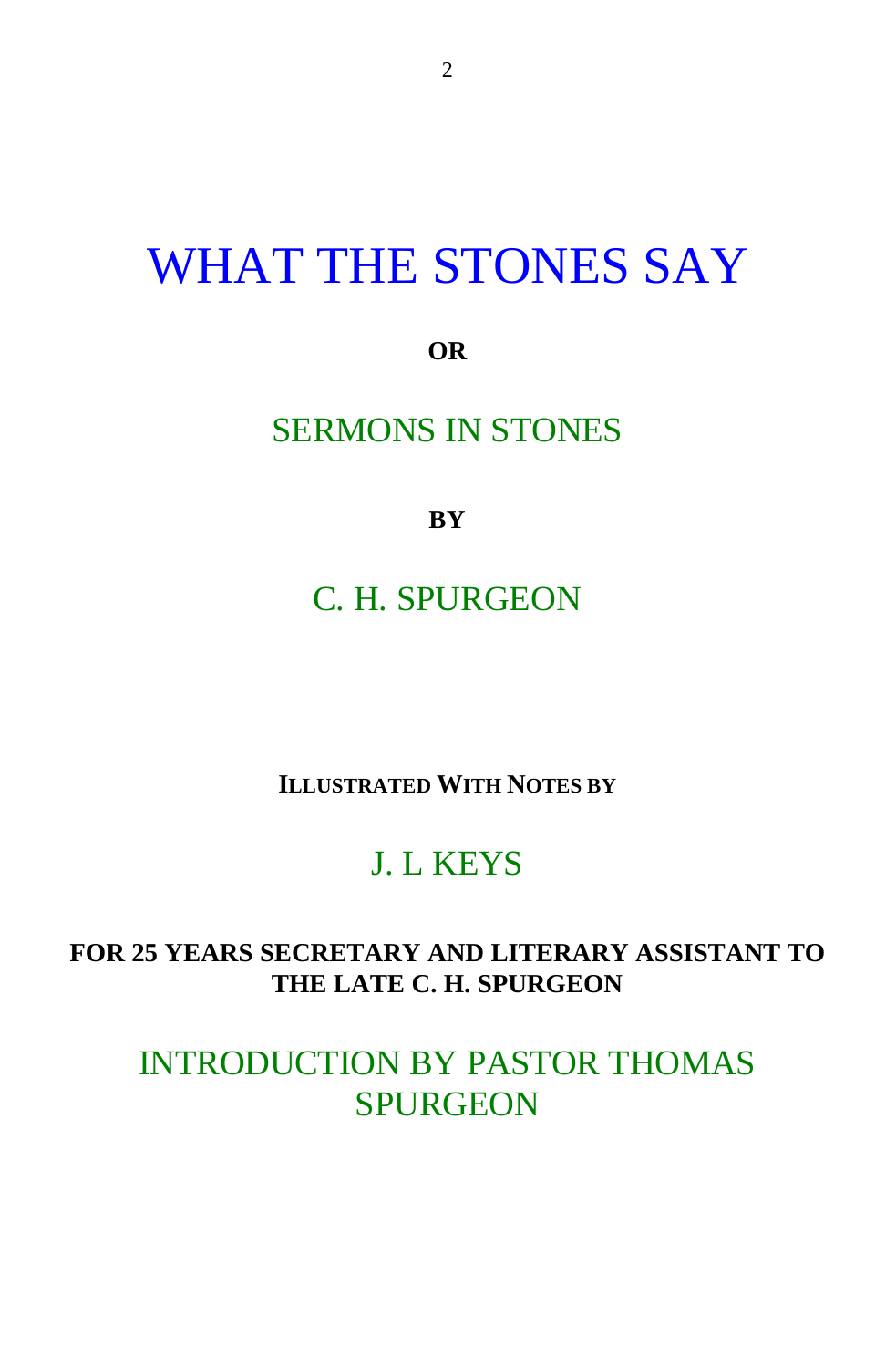## INTRODUCTION

#### **BY**

#### THOMAS SPURGEON.

ONE of the "best gifts," to be earnestly coveted by all teachers and preachers, is that of being able to find

> **"***Books in the running brooks, Sermons in stones, And good in everything.***"**

Happy he whose eyes and ears can catch sight and sound of truth divine in things that others reckon common and unclean. And happy are the people who not only hear the joyful sound of the gospel, but who have its truths forced home to their hearts and fastened in their memories by emblems and parables from things with which they meet each day. The power thus to use ordinary circumstances and common things was possessed in a remarkable degree by my late beloved father. He culled the great majority of his illustrations from the field rather than from the hot-house. There are more buttercups and daisies in his sermons than there are rare orchids and choice exotics. Being a master of metaphor, he gathered from every source. Land and sea, art and science, peace and war, history and biography, stars and stones, were all laid under contribution; but, as a rule, his emblems were of the simplest sort. The "windows" of his discourses were not of deepstained glass for the cultured to admire, but of the clearest crystal, that darkened minds might thereby be illuminated. Farmers have told me that they have often marveled at his insight into agricultural affairs, and that this was in part the secret of his hold on the country folk; and sailors have expressed their surprise that one who never took a long voyage knew so much of nautical matters, and was so well versed in the somewhat remarkable vocabulary of" those who go down to the sea in ships." He had an overflowing store of information, and as he knew nothing of "saving up" this or that for another occasion, each discourse was bright with freshcut flowers of speech, and new-found gems of thought.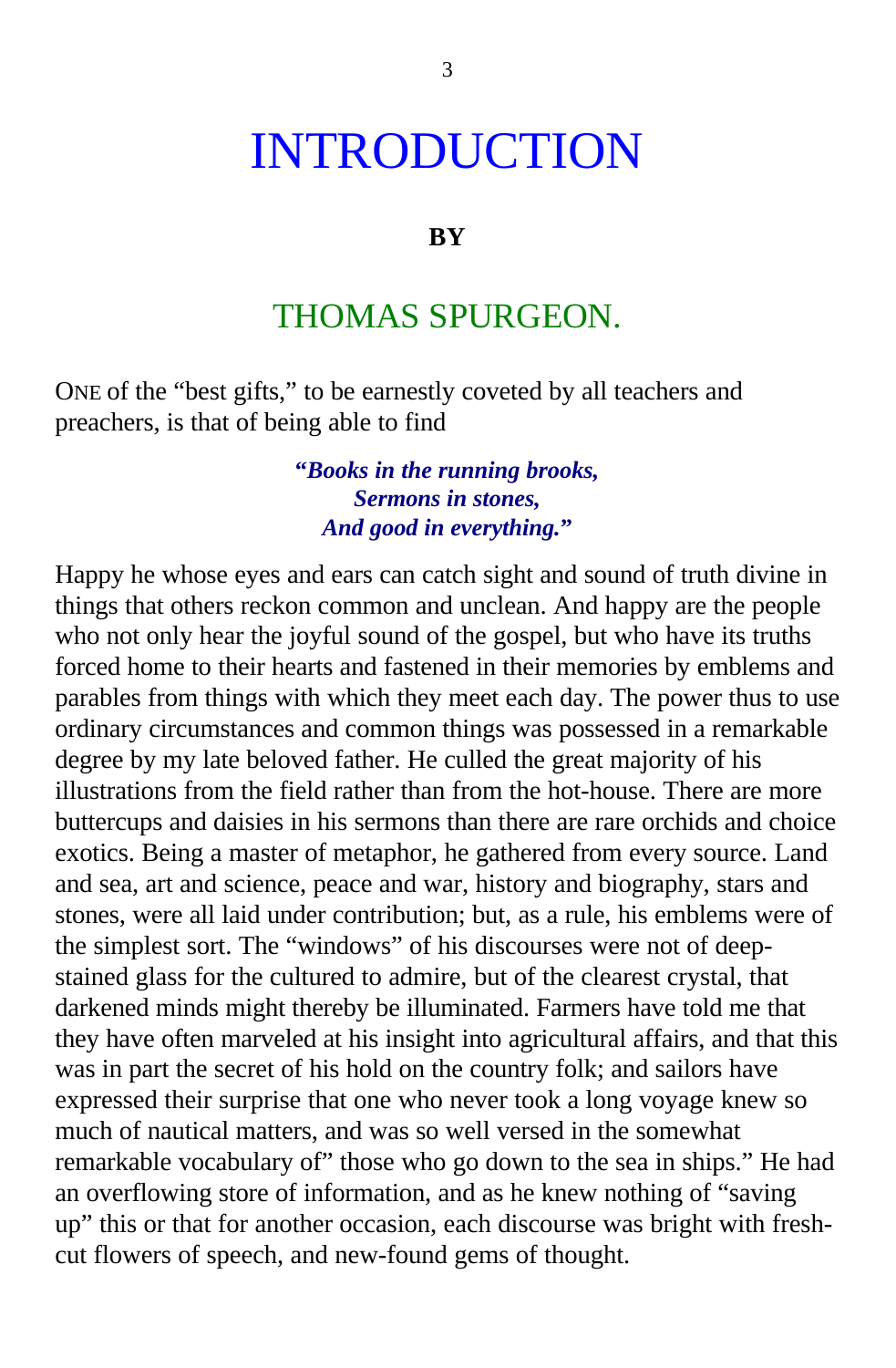He was ever anxious, too, to aid others in their search for similes. He had "feathers" enough for his own "arrows," and to spare. Although he constantly insisted that ready-made types and emblems were not the best, he recognized that some have neither the faculty nor the opportunity for manufacturing them on their own premises; he therefore issued several volumes of illustrations, and his published "Sermon Notes" are enriched with types and tropes, and brightened with "windows of agates," in marvelous variety. In his preface to "Illustrations and Meditations," he expressed his intention to produce a set of books to help preachers by supplying them with parables and comparisons. Although this volume cannot be reckoned in that series, there is no doubt that it will serve the same good end. Smooth stones from the brook are here in goodly number for the Lord's Davids. May they be used to the bringing down of many a giant Philistine. A simple illustration will sometimes do grand execution where an elaborate argument miscarries. Here are stones ready quarried for the builders; may many a wall be strengthened and many a gap be stopped by their timely and efficient aid.

It is not for me to criticize my father's lecture. I could not find fault, and I must not praise. Approval of *his* words from such as I seems little more appropriate than censure. Nor is an introduction really required. I will content myself with recording the fact, that the delight with which I heard it delivered long years; ago is fresh and fragrant still. Even the dissolving views were not more welcome than the cheery, chatty lecture. It seemed to us, his hearers, that there was upon the platform a skilled musician, whose instrument was composed of "musical stones," which, rough and ungainly though they appeared, emitted as he struck them sweetest melody. We were sorry enough when the concert was over. To read the discourse, it must be admitted, is not to hear it. We see now how much of the music depended upon "the touch." And oh, for a thousand reasons, that he could have revised it himself!

Alas! that "the last use to which a stone can be put" has been exemplified in his case. What pathos there., is now in these his closing remarks: — "If any one puts a gravestone over us, the less said about us the better: our name, our birth, our death, and a godly text; but no fulsome flattery." It is satisfactory to know that, if this wish has not been carried out in strict accord with its letter, its spirit has certainly been respected.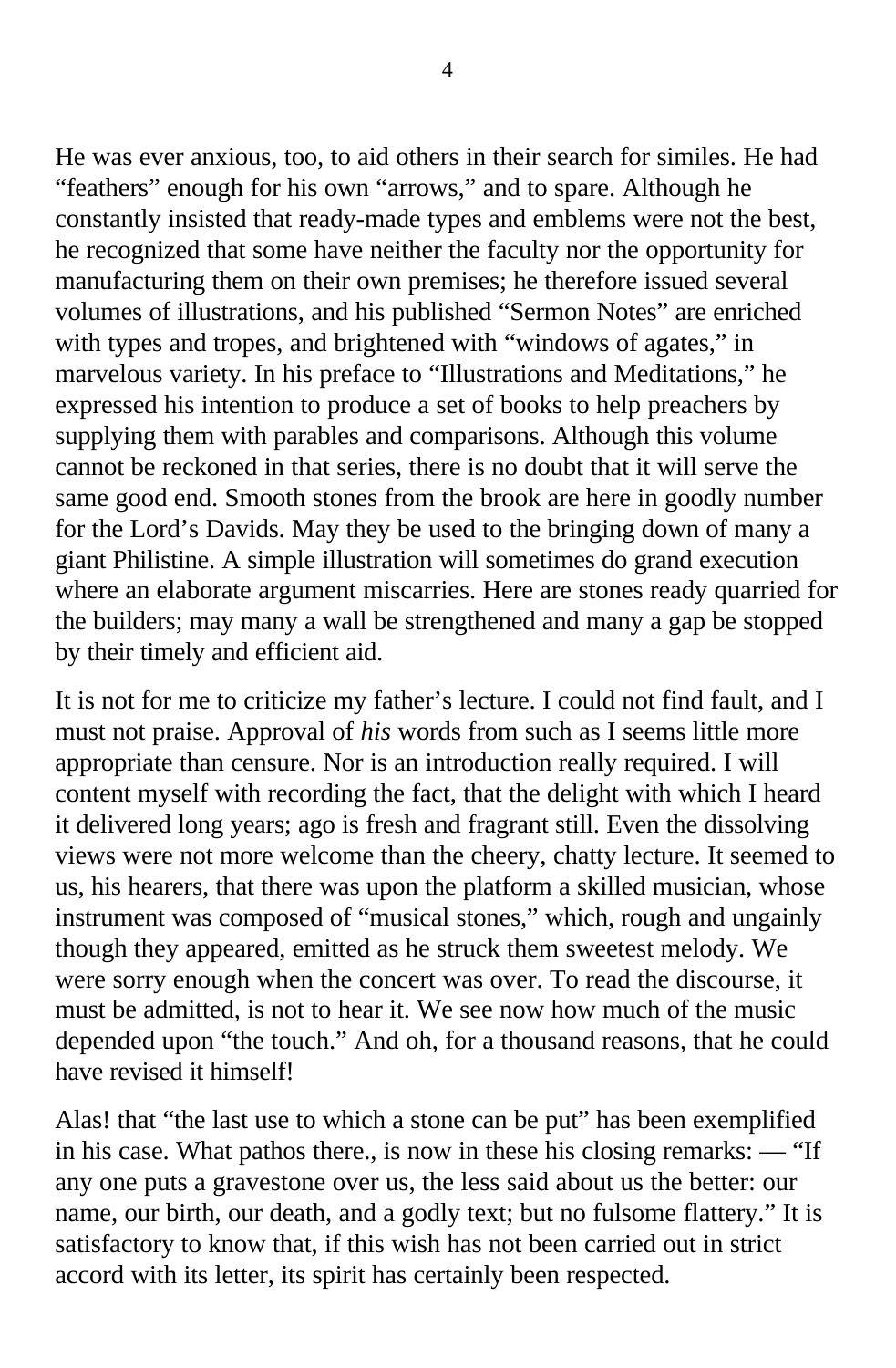At Norwood stands a substantial sepulcher, with appropriate Scripture passages and emblems. But there is no fulsome flattery, and, thanks be to God, there is no possibility of tomb, or "*Life,*" or memory of him to be marred with any such "Biographical Buts" as he referred to at the end of the lecture. We glorify God in him.

Mr. J. L. Keys, who may well be proud that he was for a quarter of a century associated with C. H. Spurgeon in his literary labors, and that the author wrote so appreciatively in several of his works concerning the services of his amanuensis, has added valuable appendices to this lecture. If I may so say, he has hewn from many quarries, and has then built up the blocks into a goodly arch. Is he not himself the *Keystone* of it?

By this time the reader is more than ready to hear "WHAT THE STONES SAY." God grant that they may not cry out against any of us because we cease to bless the name of the Lord!

> **"***No; I must my praises bring, Though they worthless are and weak; For should I refuse to sing, Sure the very stones would speak.***"**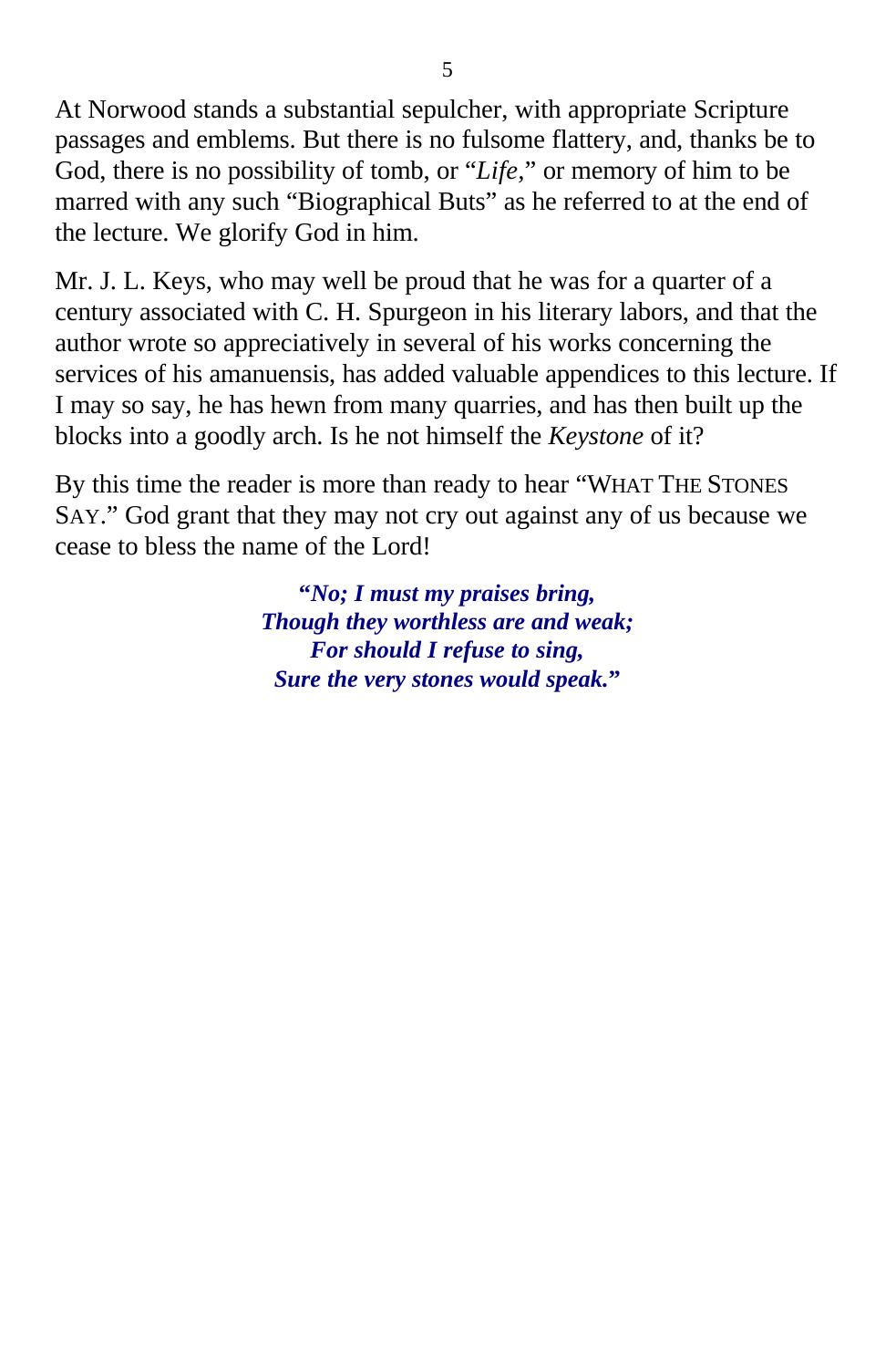## **CONTENTS**

**INTRODUCTION** SERMONS IN STONES THE GREAT STONE BOOK STONES IN BIBLE STORY STONES IN ENGLISH HISTORY PRECIOUS STONES — DIAMONDS STEPPING-STONES BOUNDARY STONES STONE-BREAKERS SLINGS AND SLINGERS FLINT AND STEEL THE "DROPPING WELL" **ASBESTOS** 'THE MILESTONE AND THE COACH — A FABLE **MOSAICS** THE WHETSTONE THE SCHOOL SLATE STUMBLING-BLOCKS THE STONE AND THE CHISEL - A FABLE THE DIAMOND AND THE RUBY — A FABLE TOMBSTONES AND EPITAPHS DISSOLVING VIEWS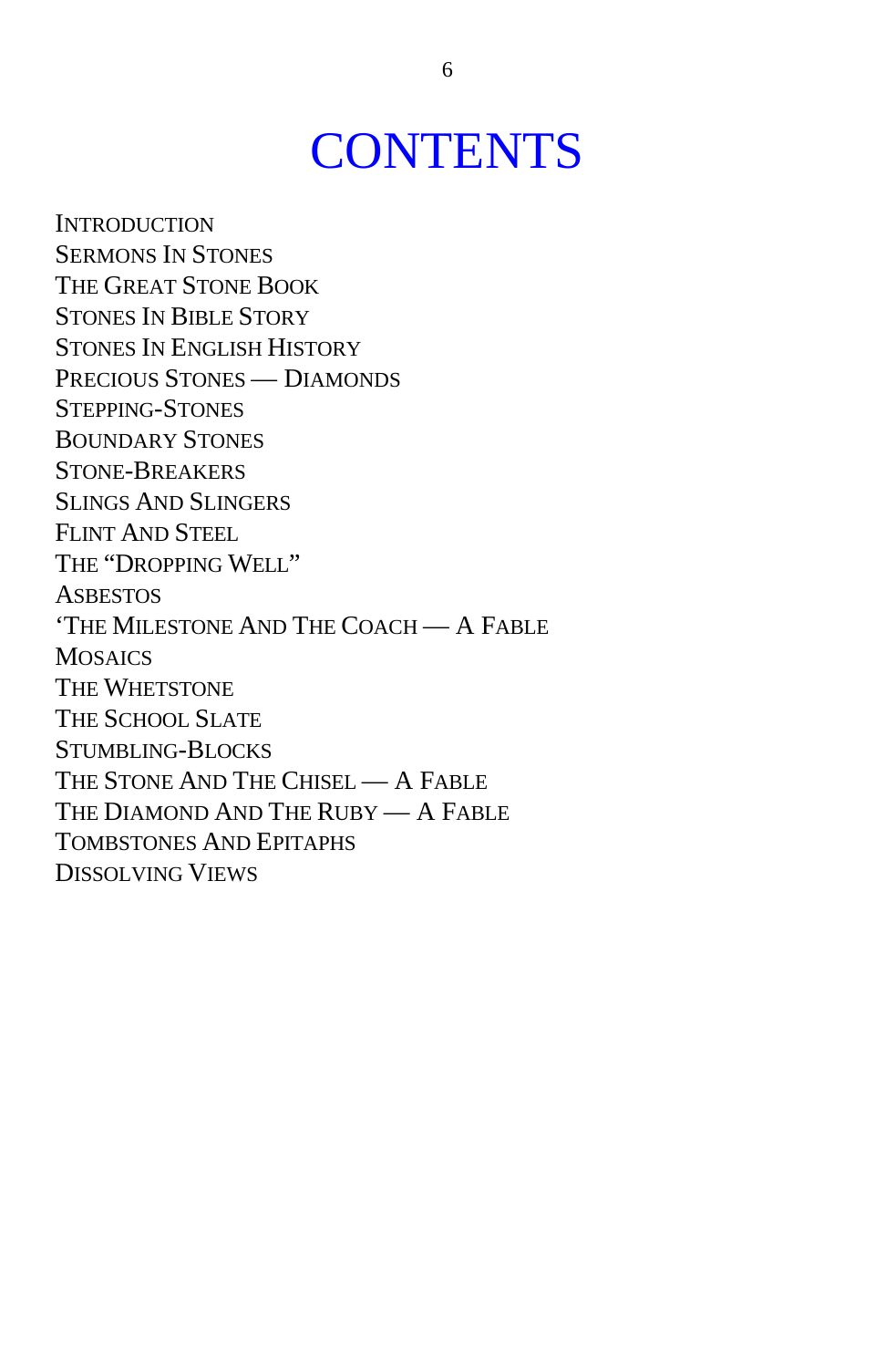# APPENDICES.

THE TOMB OF RACHEL ANCIENT MONUMENTS AND HOLY WRIT WORKS OF REFERENCE THE STONES OF THE TEMPLE RUDE STONE MONUMENTS THE KINGS' STONE THE RUFUS' STONE . THE CORONATION STONE AND CHAIR LONDON STONE PANYER ALLEY STONE THE "REGENT" DIAMOND THE "KOH-I-NOOR" THE "ORLOFF" THE "GREAT SANCY" WORKS ON PRECIOUS STONES AND REGALIA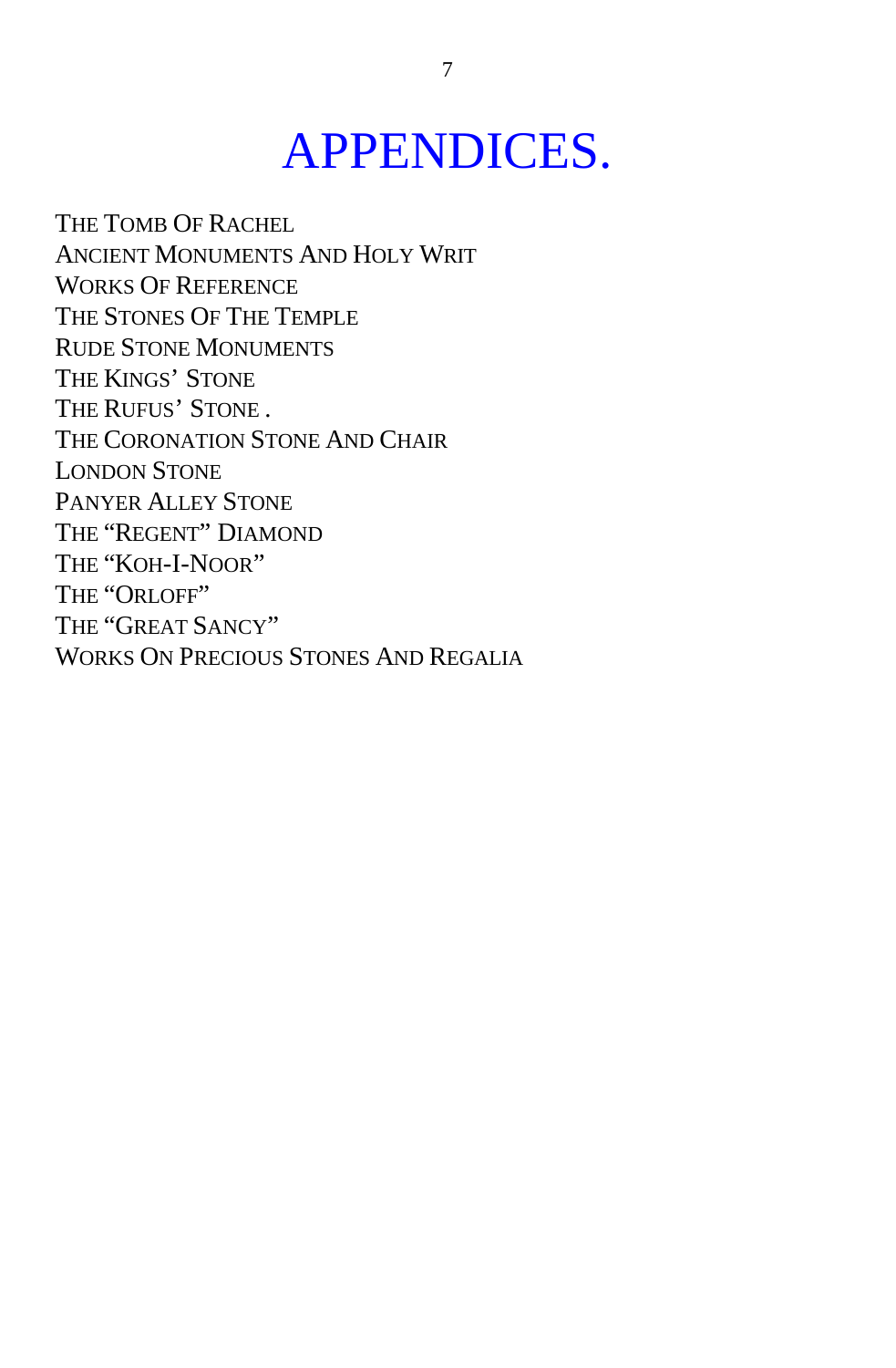# SERMONS IN STONES

THERE is a great deal of difficulty in treating a subject like this, and turning, *stones* into "bread," for a lecture, on account of the vast number of stones there are. Everywhere we meet with stones: stones in the streets, which are paved with them; stones in the fields, which are strewn with them; stones on the sea-shore; stones deep down in the earth; everywhere stones, stones, stones.

Sermons in stones? Why, there are *volumes* of sermons in stones. Nobody knows where to begin to quarry; and he who is dexterous may bring forth stones enough to build a temple as glorious as that of Solomon:, and yet only use a very small portion of the available material.

You have the whole history of the world in stones. Long before there were human eyes to read it, God had written it in a great stone book. Even now we can only, as it were, guess at the meaning, rather than read with absolute certainty the real history of the old world ere Adam fell in Paradise.

We turn to the great stone book of the history of the world, and we find that once this earth must have been under the influence of mighty fires. We find rock entirely devoid of all signs of life, where everything seems to have passed through a great furnace. Here we find granite that must have been in a liquid state, such was the intense heat. Some have supposed that the world was once all gas, which gradually cooled down and became condensed.

The stone book tells us that in the course of time there came a great change, when water dominated over fire. Then the great seas began their deposits, and new rocks were formed. At first we find only minute traces of life; then traces of life so uncertain that we can scarcely distinguish the animal from the vegetable. So the growth went on, until by-and, by we meet with reptiles, a state in which huge saurians paddled or waded in the oozy waters, and creatures now quite extinct and unknown lived on the earth. This world must have been a strange place then, and very different from what it is now; for everything was below the feet; there were no trees upon its surface.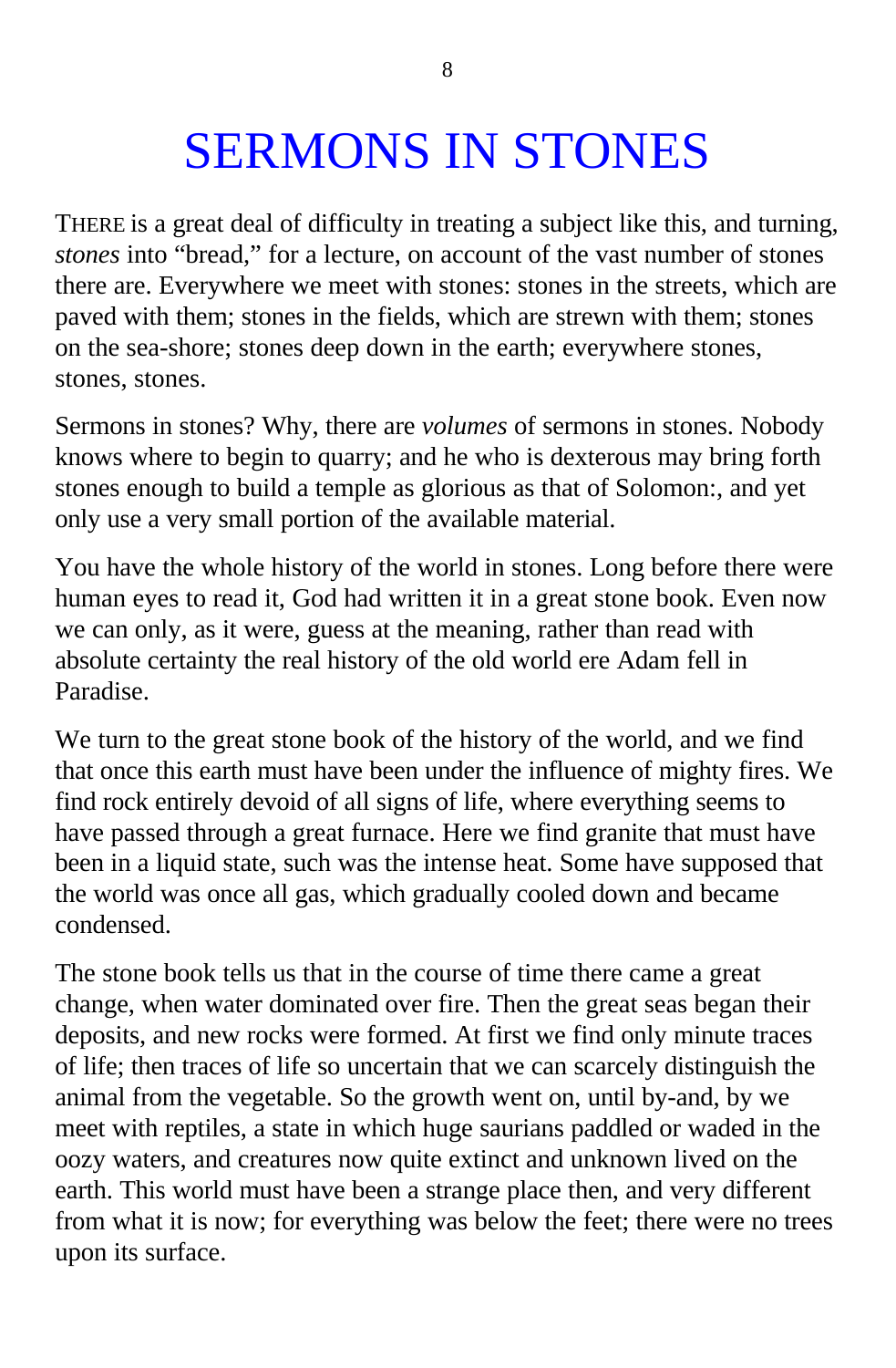<span id="page-7-0"></span>Next comes the period of ferns and all kinds of plants, which was followed after a time by the period of quadrupeds, when animals like the mammoth and other immense creatures lived upon the earth.

The stone book has preserved traces of all these things, and a very wonderful book it is, and marvelously illustrated too; for in it you have the great teeth of elephants, and side by side with them the tiniest ferns and fishes; and what is even more remarkable, the very raindrops have. been recorded on its pages. He who carefully and thoughtfully studies the history of our world as it is written in the stone book, will be a wiser man and a better man for what he has read therein.

It is not my intention, however, to take you into the: depths of geology, but to take up another book by the same Author as the stone history of the material world, and ask you to run through with me the Biblical History of Stones.

Although the Book does not tell us how early in his life's history Adam felt the need of angels to bear him up in their hands lest he should dash his foot against a stone; nevertheless, I doubt not, the necessity very soon arose.

Was Abel killed with a stone, <sup>[f1](#page-59-0)</sup> or did his brother brain him with a club? Doubtless both Cain and Abel worked with stone, and their father too; and "builded altars of stones:" it was these altars that first led these brothers to differ. Certain it is that the sons of Cain have been great handlers of stones ever since they "took up stones to stone Him" <sup>[f2](#page-59-0)</sup> whose blood "speaketh" better things than that of Abel."  $^{f3}$  $^{f3}$  $^{f3}$ 

Stones are mentioned in connection with that very venturesome building speculation, the Tower of Babel. <sup>[f4](#page-59-0)</sup> The builders planned their city and tower that they might not be scattered; but how easily did the Lord bring their scheme to nought! Their big building was such a mere trifle that it is written, "The Lord came down to see it." It seemed emblematic of the frailty of their work, that they did not build with stones; but "they had brick for stone, and slime had they for mortar." They who seek to reach heaven by their own works may well build roughly; for all their work will certainly totter to its fall.

Stones must: have been very familiar things to Abraham. You remember the account of the Lord appearing unto him at Sichem, and that "there builded he an altar unto the Lord." <sup>[f5](#page-59-0)</sup> And again, in the plain of Mamre he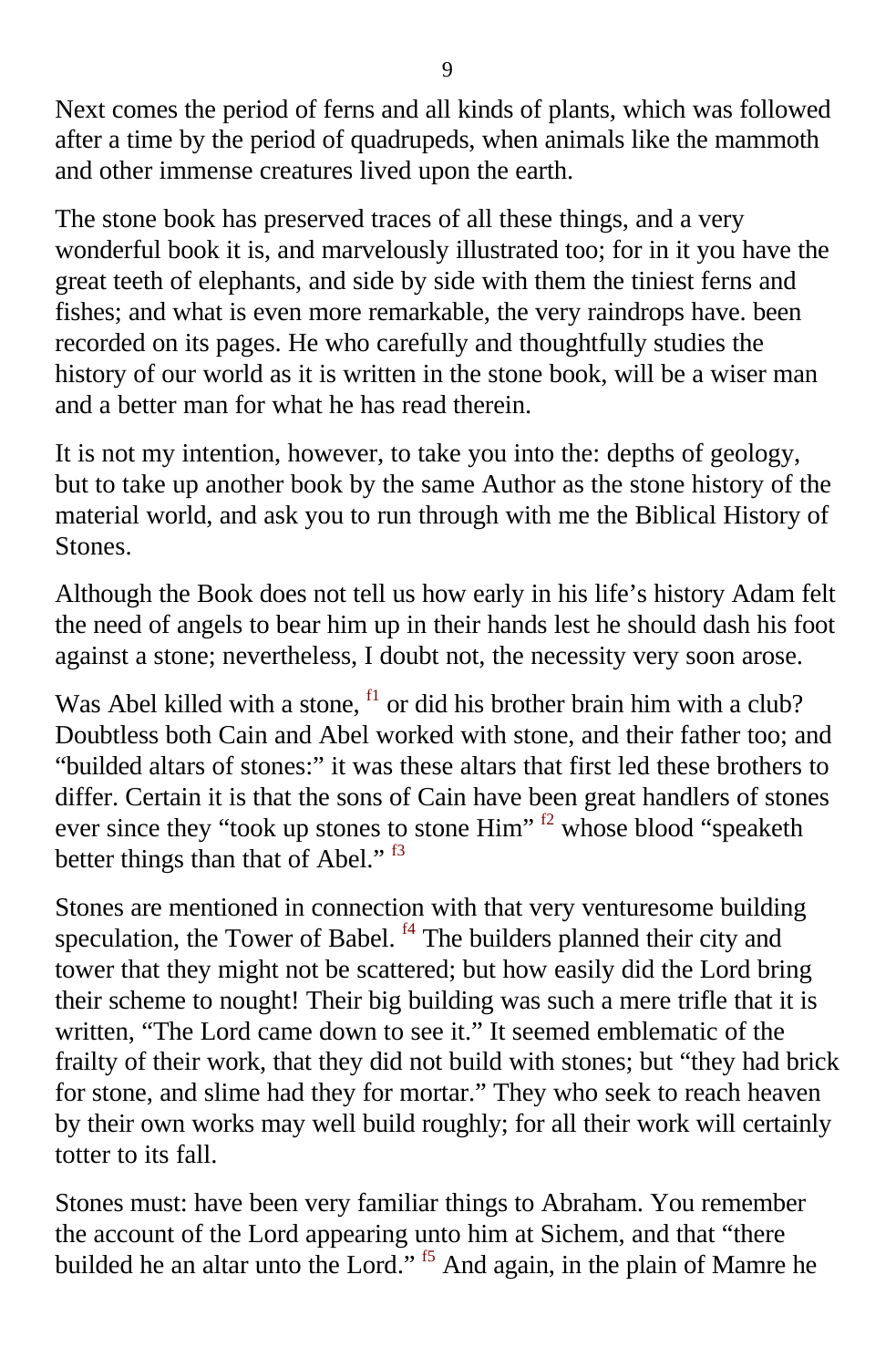<span id="page-8-0"></span>dwelt, "and built there an altar unto the Lord." We may fairly conclude that these altars were of great stones.

There was one stone towards which, we may be sure, the patriarch turned with many a lingering look as he left the relics of his beloved Sarah in the cave of Machpelah.  $^{6}$  Gustave Dore' represents Isaac and Ishmael urging him to leave the place where he had buried the wife of his bosom. O ye who have known what it is to be led from the couch of some beloved one, remember that those who are gone before are not lost: they are only housed in the treasury of God, and you shall soon see them again.

That was a memorable stone which Jacob found the first night after leaving his father's house.  $\frac{f}{f}$  Jacob knew something of that feeling of desolation and sadness which you and I experienced when first we went away from home, to take our places as servants or apprentices wherever our lot was cast. Jacob wanted to sleep, but there was no covering for him; yet he found a tent, and, as some old preacher has put it, "he had the heavens for his canopy, the clouds; for his curtains" (though I doubt whether there were any clouds), "and a stone for a pillow," which stone he also set up for a pillar, and poured oil upon the top of it, and vowed a vow unto God, who had appeared unto him in that place, and made it Bethel, "the house of God."

Oh, young men! the place of your early difficulties, where obstacles seemed to be all around you, shall, if you put those difficulties into God's hands, become in very truth a Bethel to you.

Quarles, in his "Divine Fancies," thus quaintly versifies the wonderful story: —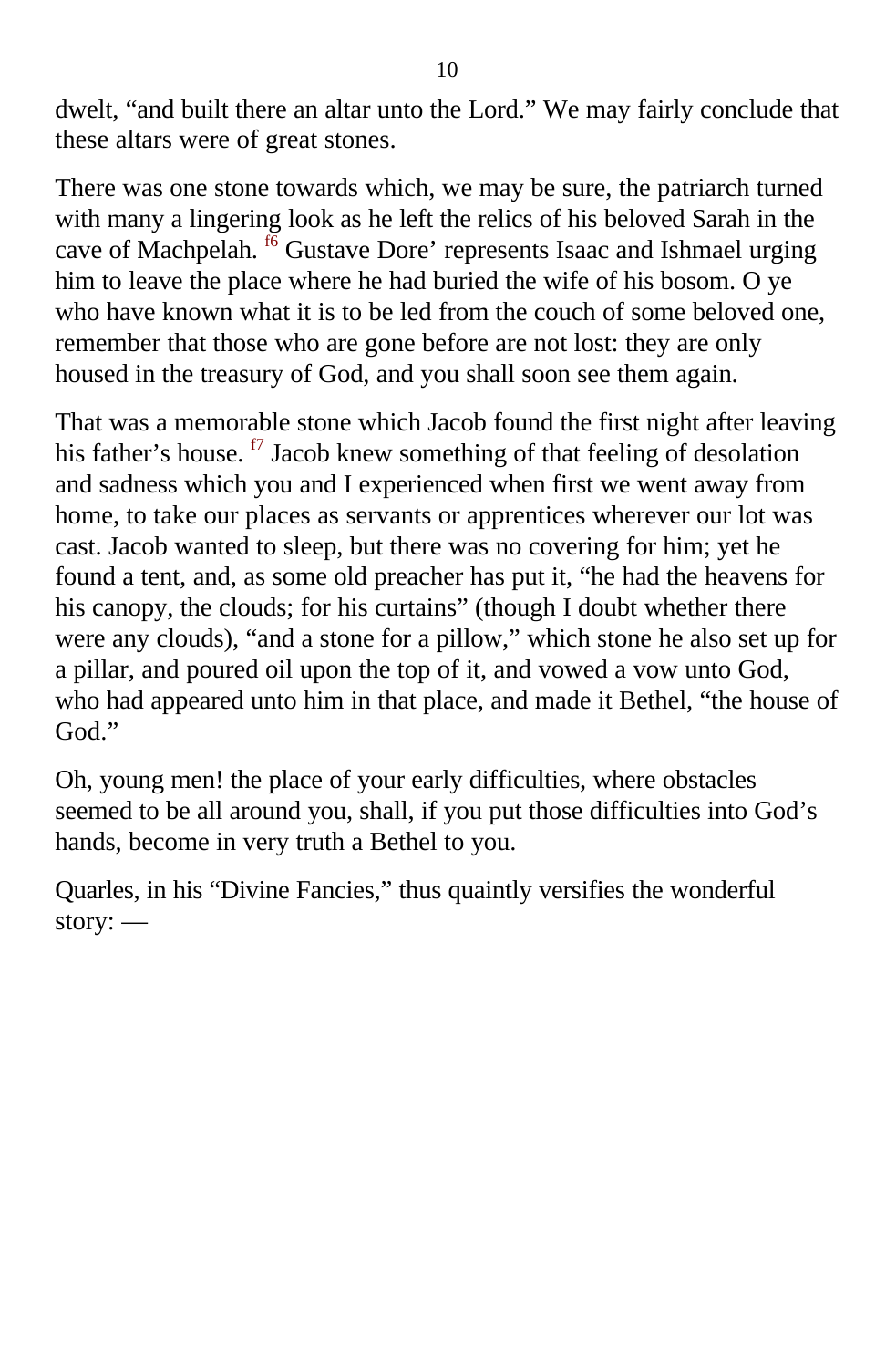#### **"**ON JACOB'S PILLOW**"**

<span id="page-9-0"></span>**"***The bed, was* **earth;** *the raised pillow,* **stones,** *Whereon poor Jacob rests his head, his bones; Heav***'***n was his* **canopy;** *the shades of night Were his drawn* **curtains,** *to exclude the* **light.** *Poor state for Isaac***'***s heir! It seems to me, His cattle found as soft a* **bed,** *as he: Yet God appeared there,* **his joy,** *his* **crown; God is not always seen in beds of down:** *Oh, if that God small please to make my* **bed,** *I care not where I rest my bones, my head: With Thee, my wants can never prove extreme; With* **Jacob's pillow,** *give me Jacob***'***s dream.***"**

There was another stone very precious to Jacob, the stone which he set up over his beloved Rachel's grave; <sup>[f8](#page-59-0)</sup> the first record, if I mistake not, of a tombstone. How often would his thoughts turn to that place, and his heart go up in thankfulness to Heaven, that he had had her company through life for so many years.

That was a memorable, expression which good old Jacob used when he lay a-dying. In blessing: Joseph he said, "From thence is the shepherd, the stone of Israel,"  $\frac{1}{19}$  as his prophetic eye looked forward to the coming of the Redeemer.

When Israel passed through the Red Sea, and the returning waters engulfed the Egyptians, we are told that "They sank into the bottom as a stone." And again' "By the greatness of Thine arm they shall be as still as a stone; till Thy people pass over, O Lord, till the people pass over, which Thou hast purchased." <sup>[f10](#page-59-0)</sup> And so may it be with us when we come to die: let us hope that we shall find the enemy "as still as a stone," as we sing the praises of our God who triumphs gloriously.

I shall have to show you some very remarkable stones  $f11$  in connection with the wanderings of the children of Israel. It is believed that: these stones mark the place where the people ate the quails.  $f12$  It is noteworthy that, as the Holy Land is more carefully explored and its history investigated, we continue to disinter records which prove the truth of Holy Scripture  $f13$  A man who, living in the present day, avows himself an infidel, must also be a fool; for how can he dare to deny the truth of the Holy Word with such testimony before him?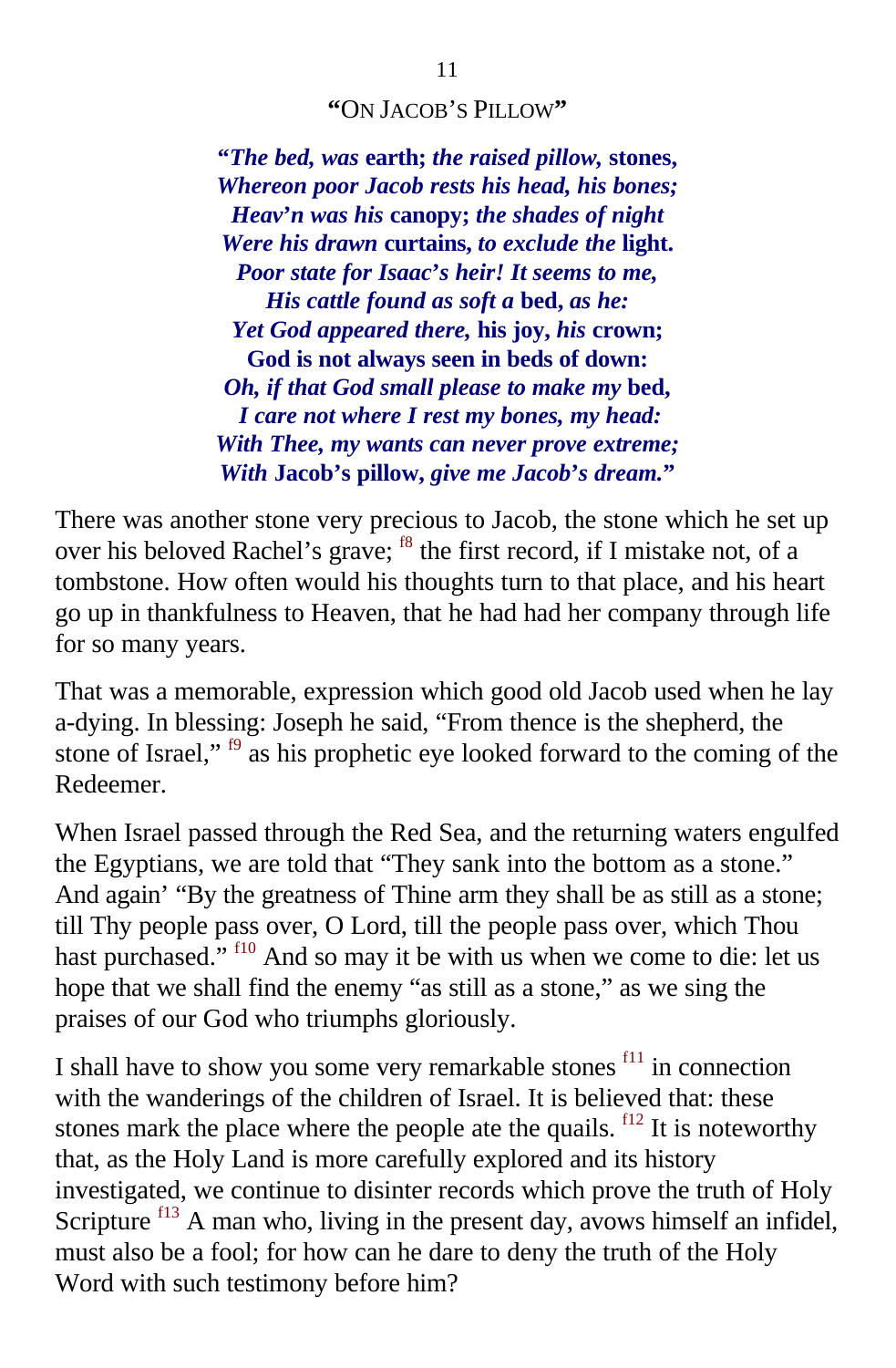<span id="page-10-0"></span>From the Red Sea and the triumphant song of Moses and the children of Israel, we pass on to Rephidim, where Joshua fought with Amalek in the valley, while Moses stood on the top of the hill with the rod of God in his hand. We read that "it came to pass, when Moses held up his hand, that Israel prevailed; and when he let down his hand, Amalek prevailed. But Moses' hands were heavy, and *they took a stone,* and put it under him, and he sat thereon; and Aaron and Hur stayed up his hands, the one on the one side, and the other on the other side; and his hands were steady until the going down of the sun. And Joshua discomfited Amalek and his people with the edge of the sword."  $f14$ 

We may say what we will, but it is true that God does bless *all* by *one.* But every man, however much God may have helped him in the past, will grow weary, unless he be upheld by the loving sympathies and earnest prayers of those around him. I thank God for my Aarons and Hurs. I have heard of a minister, some of the members of whose congregation complained to him that his sermons of late had not been so good as aforetime. "Well," said the good man, 'there's but too much truth in the charge; but this is how it is, *I*'*ve lost my prayer book.*" "But," said they, "we did not know you used a book for prayers." "No," said the minister, "but my prayer-book is in your hearts, and I've lost your prayers." I am sure the quality of a sermon often depends upon the prayers of the congregation.

Passing on to the Book of Joshua, those were memorable stones which Joshua set up "*in the midst* of Jordan, in the place where the feet of the priests which bare the ark of the covenant stood," until "all the people were clean passed over." And even more notable were those, other twelve stones, which were taken by the twelve chosen representatives of the tribes out of the midst of Jordan, from the same spot where the priests' feet stood firm, and carried to the place on the other side where they lodged that night. "Those twelve stones ....did Joshua pitch in Gilgal,  $^{15}$  to show where the Israelites entered the promised land.

I shall never forget the memorials I set up when passing through conviction of sin; and I know that all of you remember the twelve stones you set up on the "happy day" when you found the Savior.

Stones were used to slay Achan the traitor in the camp, who took of the spoils of Jericho, "a goodly Babylonish garment, two hundred shekels of silver and a wedge of gold," and hid them in the earth, and caused the anger of the Lord to be kindled against all the children of Israel. God grant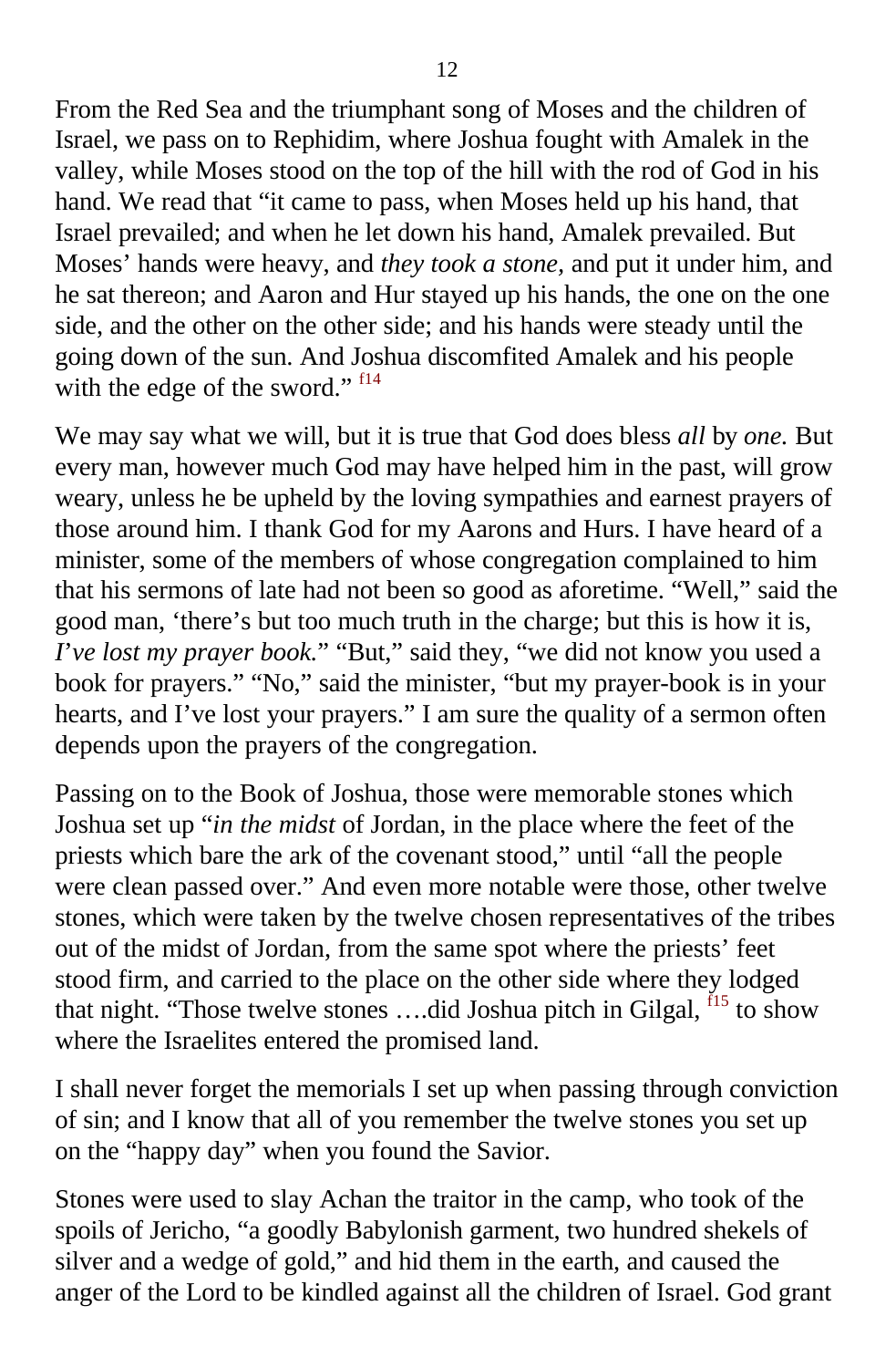<span id="page-11-0"></span>that we may none of us be Achans, and "commit a trespass in the accursed thing." [f16](#page-59-0)

In the tenth chapter of this same Book of Joshua, we have the: account of Joshua and the men of Israel going to the help of the Gibeonites against the five kings of the Amorites, and how "the Lord cast down *great stones* from heaven upon them," as they fled from before Israel. Well, the five kings were "found hid in a cave at Makkedah." And Joshua commanded the people to "roll *great stones* upon the mouth of the cave, and set men by it for to keep them" until his return.

Let us take example from this. Perhaps your failing is a bad, hasty temper. You cannot, maybe, quite get rid of it. You try hard to overcome it, but you have not as yet been able to "hang it up before the Lord." <sup>[f17](#page-59-0)</sup> Well, roll a great stone upon the mouth of the cave. I have heard it said that when you are angry the best thing to do is to "repeat at least a hundred words before you speak." Another very good way is to hold hot water in your mouth until it gets cold. These are but different ways of rolling great stones upon the mouth of the cave.

About a year or so before his death, Joshua gathered all the tribes of Israel to Shechem, and reminded them of all the Lord's goodness that He had made to pass before them; and he made a covenant with the people in the name of the Lord; "and took a *great stone,* and set it up there under an oak, that was by the sanctuary of the Lord. And Joshua said unto all the people, Behold *this stone* shall be a witness unto us; for it hath heard all the words of the Lord which He spake unto us: it shall be, therefore, a witness unto you, lest ye deny your God." <sup>[f18](#page-59-0)</sup>

Thus, even the beam out of the timber, and the stone out of the wall will be witnesses against us if we sin.

I pass on to notice how Abimelech, the wicked son of Gideon, met his death by a *stone.* Upon the death of his father, he persuaded the men of Shechem to make him king. He immediately put to death all his seventy brothers "upon one stone," except Jotham, the youngest, who had hidden himself His subjects very soon revolted; and in the warfare that followed, he took the city of Thebez. "But there was a strong tower within the city, and thither fled all they of the city, and shut it to them, and gat them up to the top of the tower. And Abimelech came unto the tower, and fought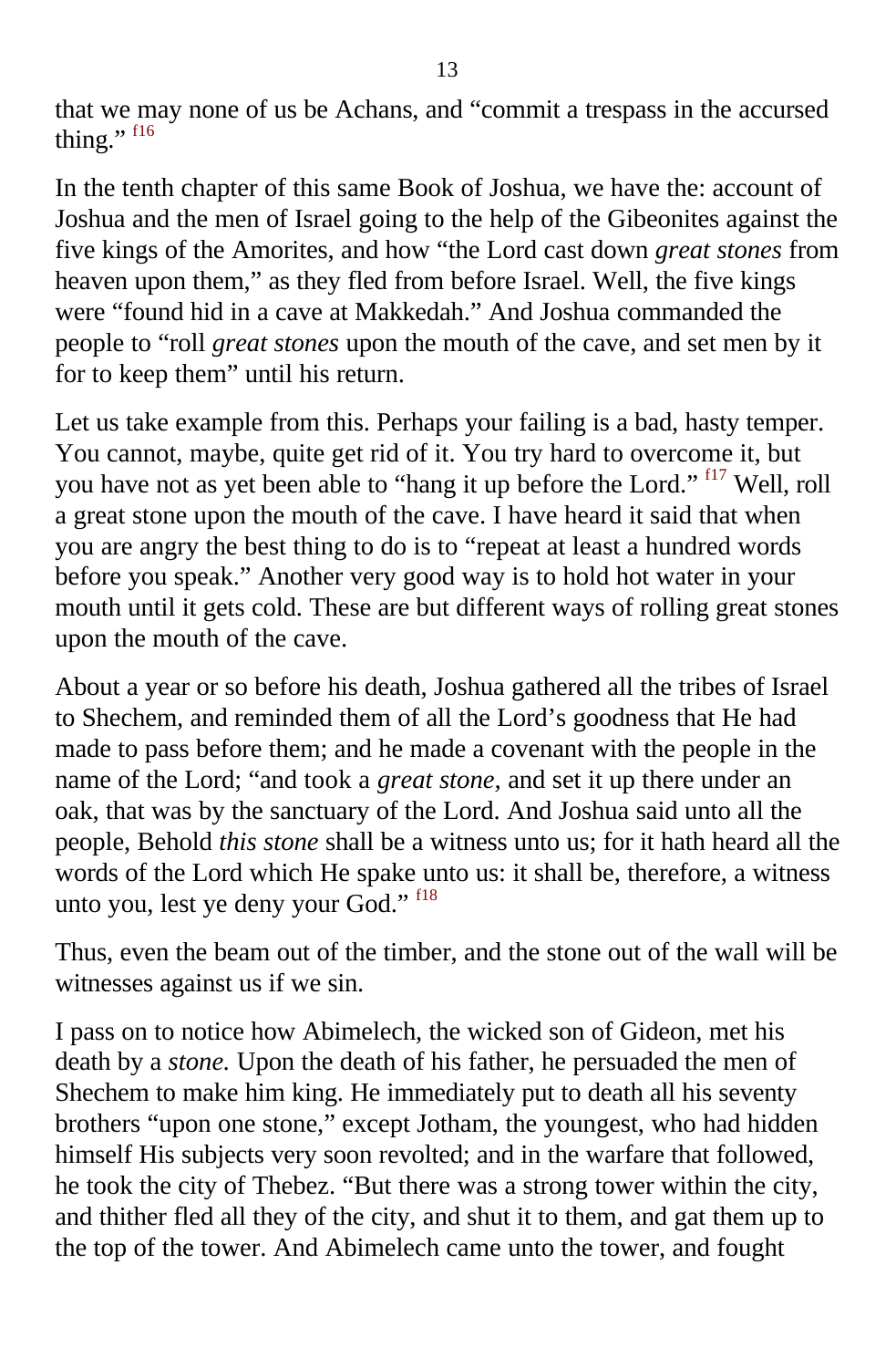<span id="page-12-0"></span>against it. .And a certain woman cast *a piece of a millstone* upon Abimelech's head, and all to break his skull." f<sup>19</sup>

The inspired record goes on to tell that "he called hastily" to his armorbearer to draw his sword and slay him, that it might not be said a woman slew him. Thus his wickedness returned upon his own head, and his violent dealing upon his own pate.  $f^{20}$ 

You remember Samuel <sup>[f21](#page-60-0)</sup> setting up the *stone of Ebenezer*, "the stone of help," recording: the goodness of God. You have, perhaps, heard of the old woman who said she had so many Ebenezers, that they formed a wall on both sides of her all her journey through life. Each of us should be able to say the same. "Hitherto hath the Lord helped us:" it is indeed a great wall of memorials of the loving kindness of God.

Then there is *the stone with which David slew Goliath* <sup>f22</sup> I have here a smooth stone, just such an one as was sent at the head of the giant. I do not say that this is *the* stone; though I might say so with as much truth as some people employ when they speak of a Church possessing "a feather from the wing of the angel Gabriel," or say that such "a relic" is "a lock of the Virgin Mary's hair"; for this stone in my hand was taken out of the same brook from which David took his famous stone.

I would have you note that David used a *smooth* stone. Why? Because it would fly further and better. We :should always use a *smooth stone,* though at the same time we must put our trust in God. When one of his followers said to Mahomet, "I am going to let loose my camel in the desert, and trust in God that: I shall find him again," Mahomet replied, "You should first tie up your camel, and then trust in God." Yes; so it is: we must trust in God, but we must be careful to "keep our powder dry."

David was a wise man, I think, to use a sling. Humanly speaking, the giant would have settled him off before David could have got near enough to touch him. He certainly must have been accustomed to the use of a sling [holding up a sling], and herein he showed his wisdom in choosing those weapons in the use of which he was expert. In this let us take pattern from David, and always go to work in a

common-sense way, trusting in Providence, who will surely take care of those who walk uprightly.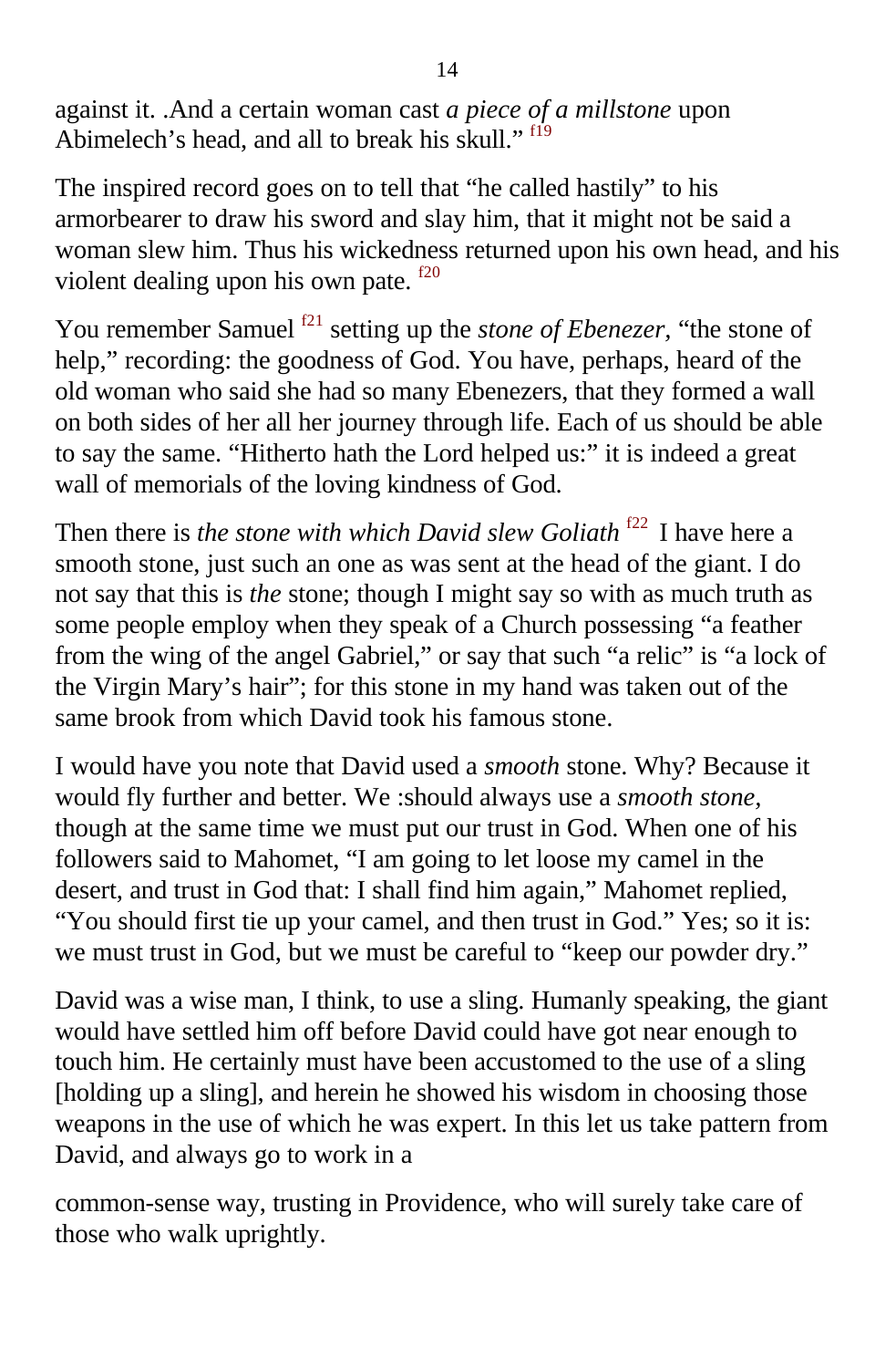<span id="page-13-0"></span>We must not omit mention of the memorable scene at Mount Carmel, where "Elijah took *twelve stones,* according to the number of the tribes of the sons of Jacob, and with the stones he built an altar in the name of the Lord."  $f^{23}$  Nor must we forget the repulse of the Moabites by the Israelites, when "they beat down the cities, and on every good piece of land cast every man his *stone*, and filled it; and stopped all the wells of water." <sup>[f24](#page-60-0)</sup>

Of quite another sort were the stones of which Solomon's Temple was built. They are called *great* stones," and "*costly* stones," and "*hewn* stones." f<sup>25</sup> Those of which the walls were composed were of enormous size. Josephus mentions a length of 40 cubits, or about 60 feet. I believe it is still a problem how they could have been transported from the distant quarries to their place on the summit of Mount Moriah.

That *stone* "cut *out of the mountain* without hands," <sup>[f26](#page-60-0)</sup> which "became a great mountain, and filled the whole earth," which troubled Nebuchadnezzar so much, is another Biblical stone; as is also *the stone that had seven eyes,* <sup>[f27](#page-60-0)</sup> indicating that all eyes are fixed on Christ.

Then there is "the *stone which the builders refused,*" but which became "the head stone of the corner." <sup>[f28](#page-60-0)</sup>

In connection with this there is a legend which, at any rate, ought: to be true, whether it is or not; for it exemplifies Scripture in a remarkable manner. It is said that when the Temple was being built, every stone was sent from the quarries to the builders accurately marked; so that all they had to do was to put each one into its place. But there was one stone of such a peculiar shape, that the builders could find no place for it. They tried to fit it in everywhere, but always failed. It was often hoisted to the wall, and as often lowered; for no suitable position could be found for it. At last it was cast aside among the rubbish, and it became a byword among the builders. When anything was useless or unsuitable, the workmen used to say that it was "just like that stone among the rubbish." But it came to pass, when Solomon's Temple was finished, and the last stone, "*the head stone,*" was to be brought forth and hoisted to its place, with shoutings of "Grace, grace, unto it!" for *gratias* were to be given to the workmen, the: corner stone could nowhere be found; and the workmen had almost made up their minds that it had been forgotten, and not sent with the rest.

At last it was suggested that perhaps it was that odd stone which could not be made to fit in anywhere. So the stone was taken out from among the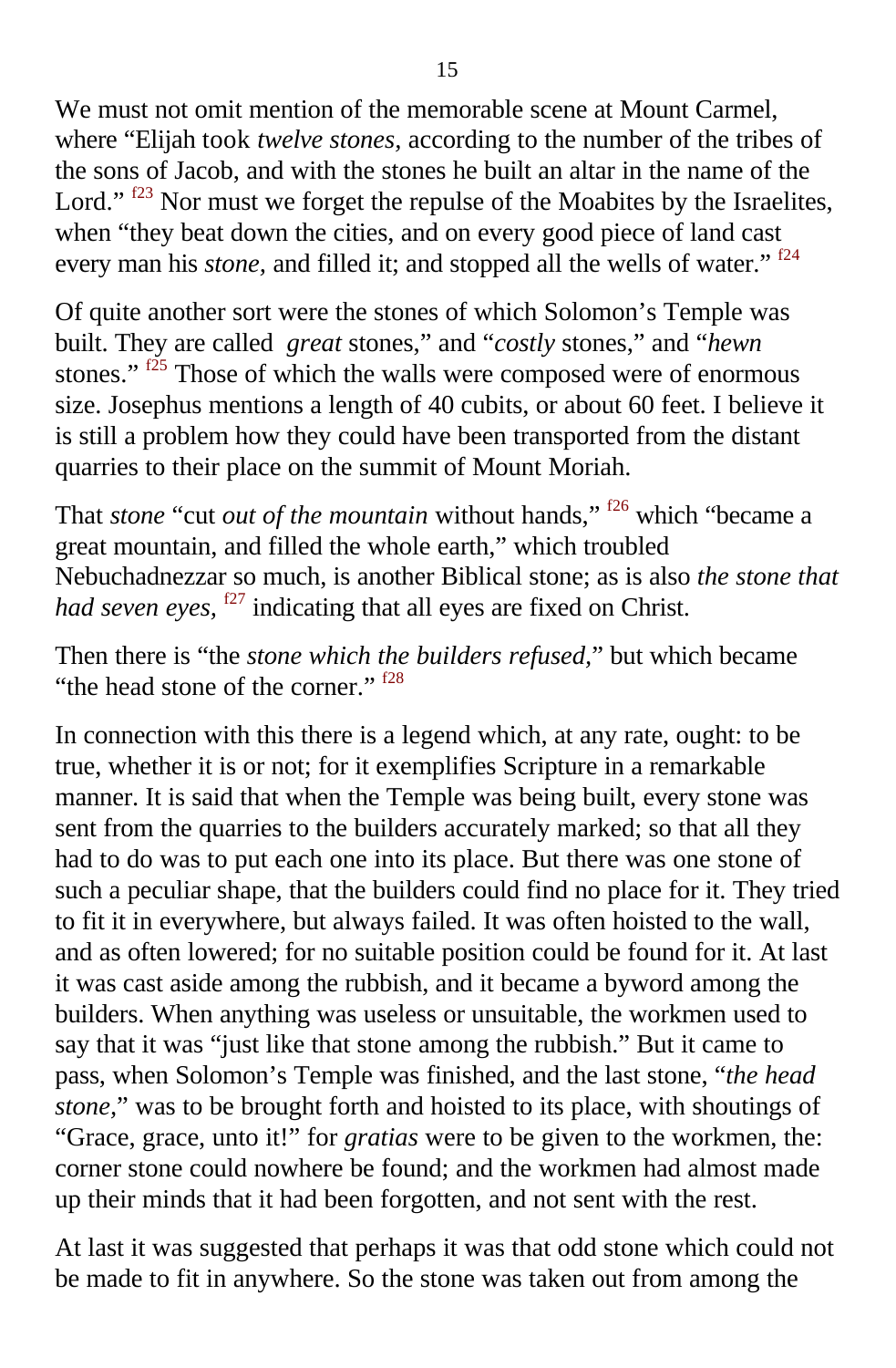<span id="page-14-0"></span>rubbish, and, lo! "the stone which the builders refused" and rejected, the same became "the head of the corner."

Our Lord Jesus Christ certainly is to us and to His Church "*the* head stone of the corner." "All hail the power of Jesus' name!"

Some make of our Lord" a stone of stumbling and a rock of offense :" such "*shall* stumble, and fall, and be broken." <sup>[f29](#page-60-0)</sup> But woe unto the man on whom this stone shall fall, for "it will grind him to powder;" as sometimes a rock falls upon the unwary traveler, crushing him to death. Let the man who provokes Christ to anger remember these words: "On whomsoever it shall fall, it will grind him to powder."  $\frac{130}{2}$ 

Frequently in the Evangelists' accounts of our Lord's life:, and in other parts of the New Testament, we meet with mention of stones. The Devil said unto our Lord, in the wilderness," Command that *these stones* be made bread." <sup>[f31](#page-60-0)</sup> There were stones in that part like cakes of bread; and I think that our Lord referred to just such stones when He said, "What man is there of you, whom if his son ask bread, will he give him a stone?"  $532$ The stones might be like bread, but they would be no good to a hungry child.

You will remember that when on one occasion HIS disciples called His attention to the buildings of the Temple, He said unto them, "There shall not be left here one stone upon another, that shall not be thrown down."  $f33$ 

That saying of our Lord, — "God is able of these stones to raise up children unto Abraham,"  $f^{34}$  is a very beautiful picture of the power of God, spoken by One who saw the pebbles in the bed of the river, and immediately turned them into an illustration.

Then there was; that memorable stone that lay so heavy on the heart of the women on that early morn ,as they were nearing the sepulcher, and said among themselves, "Who shall roll us away the stone from the door of the sepulcher?" <sup>[f35](#page-60-0)</sup> But when they looked, they saw that the stone was rolled away. So with us: our difficulties loom large and insurmountable in the distance, but they vanish as we come nearer to them.

The day cometh when "every man's work shall be made manifest., it shall be revealed by fire."  $\frac{136}{11}$  if it be wood, hay, or stubble, it shall be burned; for only gold, silver, and precious stones will stand the test.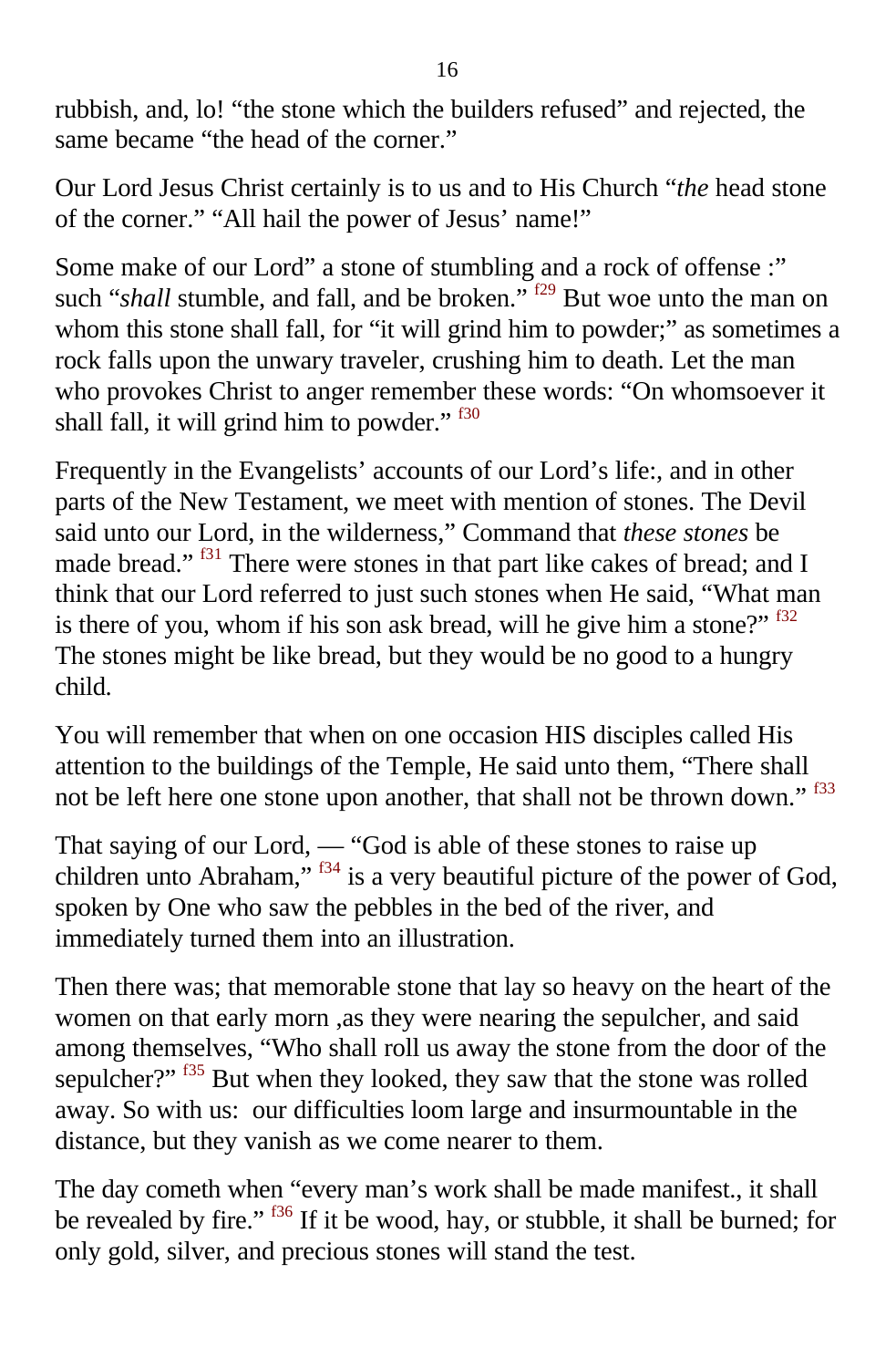<span id="page-15-0"></span>The New Jerusalem hath foundations of all manner of precious stones, and is all glorious with the riches of God and the splendor of His presence; "and her light is like unto a stone most precious, even like a jasper stone, clear as crystal."  $537$ 

A lecture might be made out of *stones in connection with English history;* but I have not the time to do this.

Stones lead us back to the days of old, when our countrymen worshipped all kinds of idols and false gods. Their earliest sacrifices seem to have been presented upon altars made of large unhewn stones. The cromlechs <sup>138</sup> or dolmens [f39](#page-60-0) which are to be seen in Devon, Cornwall, and other parts, are supposed to be such Druidical altars. We know that stones, and series of stones, were set up and. set apart by our forefathers for what was to our Pagan progenitors sacred service.<sup> $f40$ </sup>

At Kingston-on-Thames you may see the stone on which seven of our Saxon kings were crowned.  $f41$  Then there is the stone in the New Forest near the spot where King Rufus [f42](#page-60-0) was shot, and the stone taken from Scone <sup>[f43](#page-60-0)</sup> in Scotland, whereon the kings were crowned. There are stone steps in Canterbury Cathedral worn in hollows by the knees of pilgrims going up and down for penance. Speaking of Canterbury, I always think they must have been very hard up for saints when they made a man like Thomas a Becket one. Innumerable stone relics of the monastery may be picked up here.

I should be delighted to make "ducks and drakes" of the finest carvings of the finest monastery in the world; for I think we shall never get rid of the crows till we pull down their nests. It was a proud day for us when, all over England, the crosses were pulled down: they set it down to Oliver Cromwell, as usual. I was once taken into a church where, it was said, Oliver Cromwell had knocked off the heads of all the statues. The best way to deal with these things:, when they are defiled by superstition, is to touch them with Cromwell's hammer. When he saw the twelve Apostles in solid silver, every one said, "Surely, you will reverence these statues: you would not spoil these beautiful things!" Cromwell said, "Yes, I'll melt them down, and send them about the country doing good."

People talk about "the good old times." Well, those "old times" may have been all very well; but how would they like to go back to those "good old times"? In those "good old days," if people could not pay their rent, or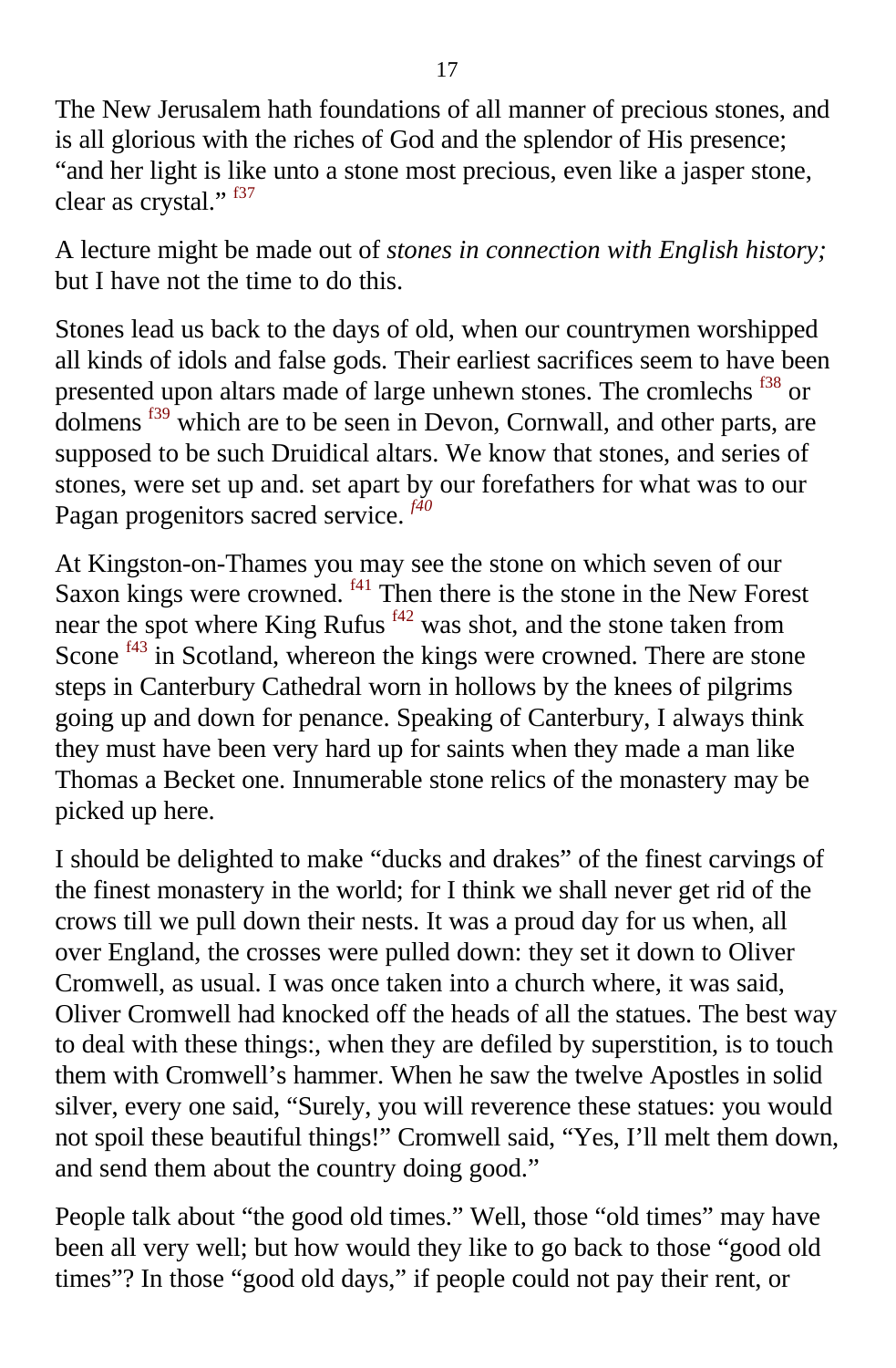<span id="page-16-0"></span>committed some trivial offense, they were made "a foot shorter," or sometimes even "a head shorter." I don't believe in "the good old times," for Time was never so old as he is now; so let us rejoice in "the good old times" in which we are now living.

When we come to the dissolving views, I shall have to show you quite a series of *stone memorials* of English history.

## GREAT DIAMONDS <sup>f44</sup>

In the forefront of all stones is the *diamond* an exceedingly precious stone. There are only six very large diamonds known in the world: these are called the paragons. I have here some of the largest diamonds — in model, not in reality, I am happy to say; for I am afraid my house would not be very secure if I had the real diamonds in this case. I cannot make them visible to you all, but I will briefly describe each one as I show it.

The REGENT<sup> $f45$ </sup> or PITT diamond, is said to be one of the most beautiful gems ever found. It was brought from India by an English gentleman of the name of Pitt, and sold by him to the Duke of Orleans, Regent of France:. who placed it among the crown jewels of France. It is now [1870] set in the hilt of the sword of state of the Emperor Napoleon.

The KOH-I-NOOR<sup> [f46](#page-61-0)</sup> is not nearly so large as the *Regent*, but it is of a much more beautiful shape.

The ORLOFF<sup> $f47$ </sup> diamond comes next, and a very beautiful one it is.

I have said that there are only six paragons, six of the finest diamonds, and I fear that the Church of God has not many paragons in it. There: are many stones in the Church, and they are all "precious." "They shall be: mine, saith the Lord of hosts, in that day when I make up my jewels."  $48$  It will be a great mercy if you and I can be paragons in the Church. There were seventy disciples elected by Christ; twelve were chosen out of the seventy to follow Him; three out of the twelve were taken apart to be shown the glory of God; but there was only one who was called "that disciple whom Jesus loved." [f49](#page-61-0) Let us, therefore, strive to be useful followers of Christ, and let us pray that He may have many paragon jewels who shall shine brightly in His crown for ever.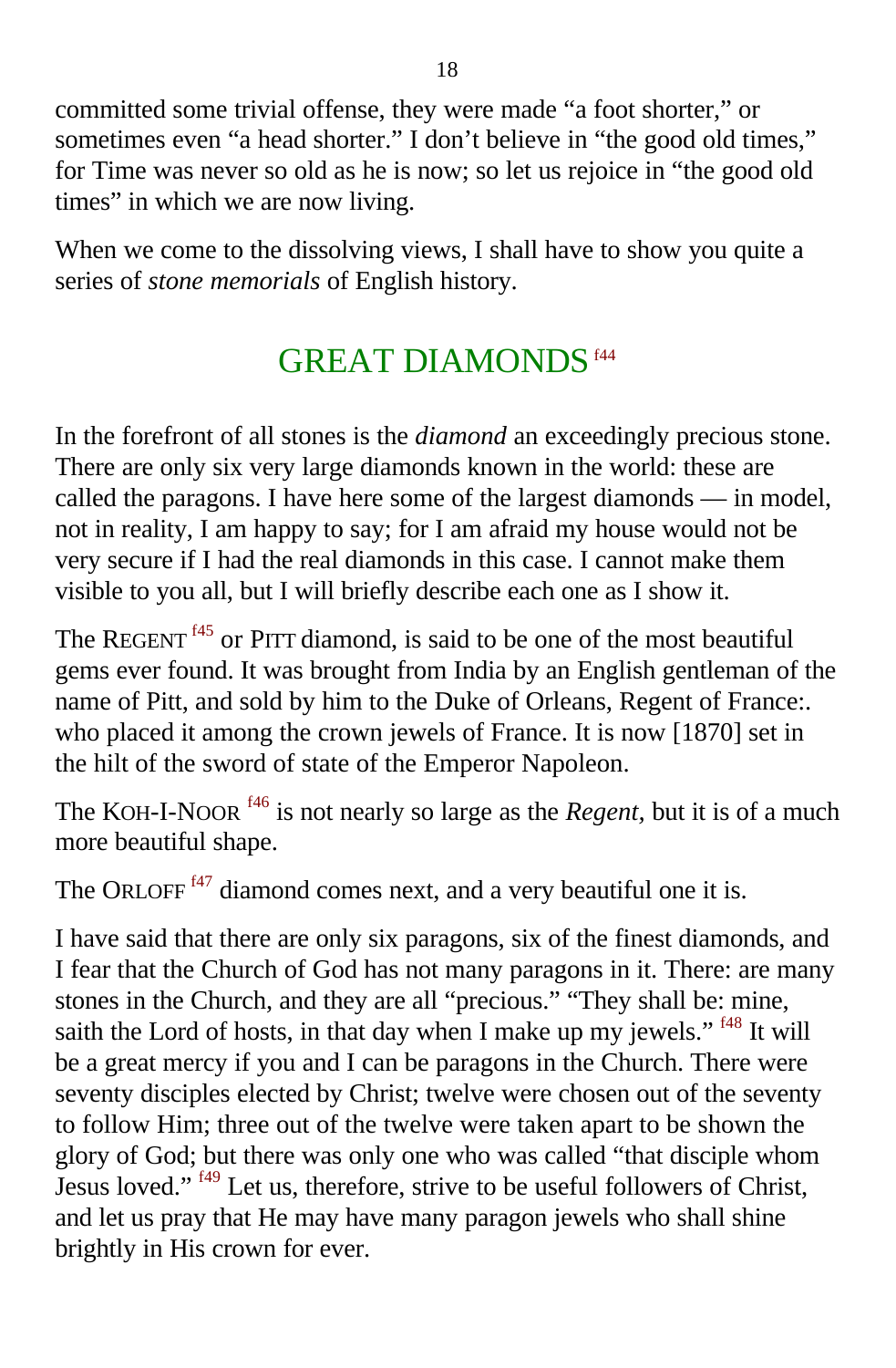<span id="page-17-0"></span>My next illustration I draw from the *hardness* of the diamond. The only way to cut a diamond is by a diamond: diamond dust must be used if the gem is to be cut. In like manner, the best way to understand Scripture is by Scripture itself. One of the best commentaries; in the world is that which is "wholly biblical." Students of the Word, I pray you, study the Bible by the Bible; cut the diamond with the diamond; use the light of God in God's light: "In Thy light shall we see light." <sup>[f50](#page-61-0)</sup>

Diamonds are not all of one shape; in a natural state the crystals are of various forms, and are further altered in the process of cutting: their colors, too, vary greatly. Each stone has its own peculiar character and consequent value: some are more precious, others less so. So is it with the people of God: they are not all alike; but each has his or her particular character, as diamonds have their color, from, and value.

It is commonly believed that in Heaven we shall all see ;alike, because it is written, "They shall see eye to eye;"  $<sup>51</sup>$  but this does not mean "all alike." It</sup> means that, as in a great walled city, with so many watchmen on guard, that they would be able to see one another, and on the approach of a foe spread the alarm all around; so in Heaven we shall "see eye to eye." It is not possible that we should be all alike in Heaven; for we can never become infinite, and without that there must be. diversity.

One believer rejoices in one view of the Word of God, and another in another. Perhaps you, my dear friend, are a ruby, while another is an emerald; this Christian is an opal, and that one a jasper. This diversity will tend to make Heaven more glorious, and the breastplate of our Great High Priest, the Lord Jesus Christ, more resplendent.

*Diamond dust* is very precious: you might very soon make a fortune if you were allowed only the sweepings from the lapidary's wheel in large workshops. The KOH-I-NOR, was originally much larger than it now is, but was reduced in cutting.

The odds and ends of time are precious: little spaces of time, like the intervals between dinner and class, or when waiting at a railway station, are, like the dust of the diamond, all precious. How many chances have been wasted of doing good service for ,our Lord and Master because we have not seized the passing moments, "gathering up the fragments, that nothing be lost."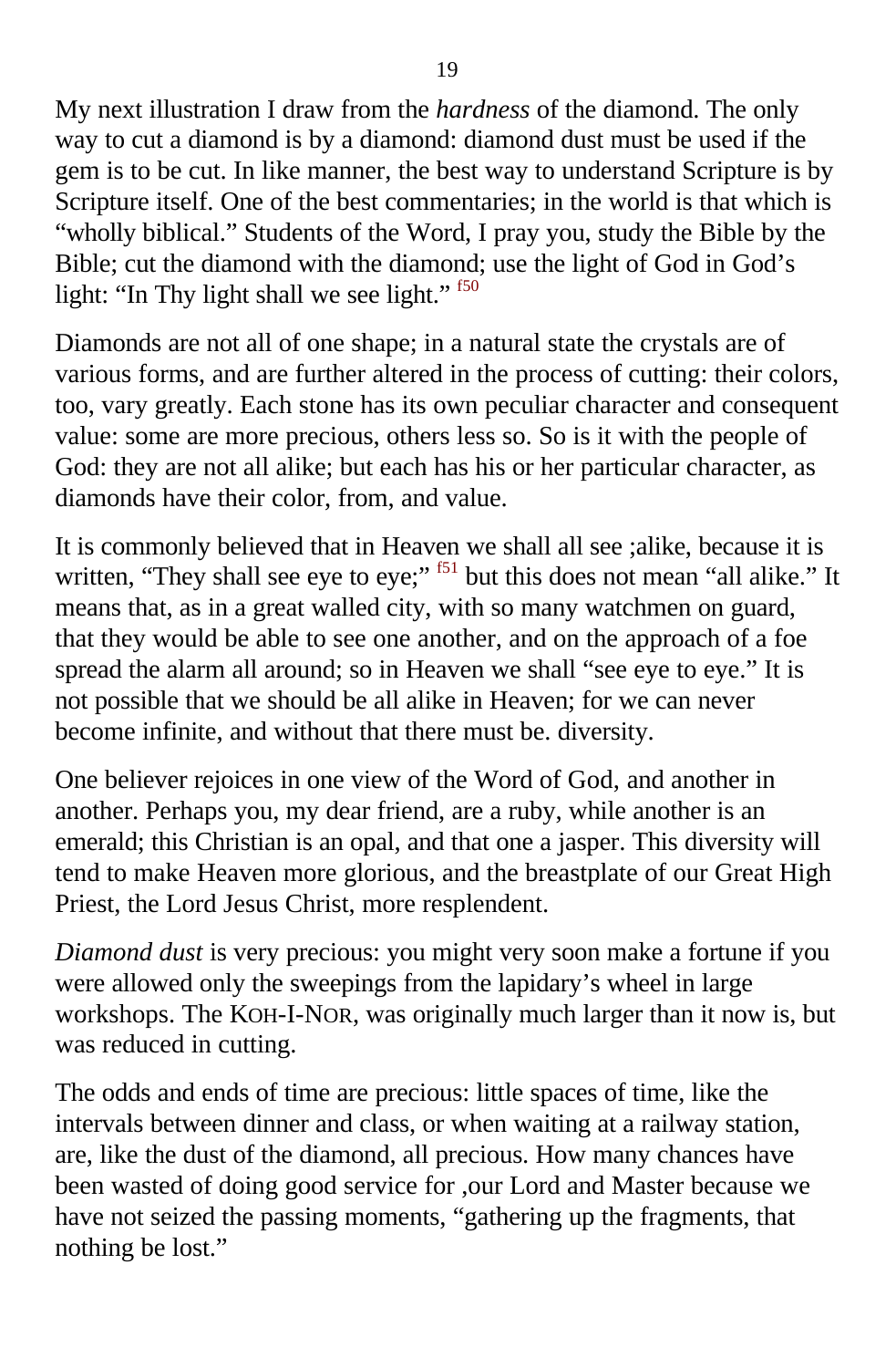<span id="page-18-0"></span>Diamond dust is like truth: no matter how small the truth is, it is worth dying for. Everything that is true is essential. True, every truth is not essential to salvation; but all truth is essential to something. Sweep up the diamond dust, then; treasure it, for it is very precious.

Now what is a diamond? Suppose it is one worth two hundred thousand pounds — and some of those I have mentioned are said to be worth more than that — yet it is nothing but a little solidified gas. This diamond may fitly represent the whole world, with all its pomp's, and vanities, and pleasures, and glories. Puff! it's gone into thin air; death turns; it all to gas. Set your affections on those things which time cannot destroy, which eternity cannot impair.

There is a very beautiful story connected with the "SANCY" or "DE SANCY"<sup>52</sup> diamond, which is said to be worth about eighty thousand pounds. It is a comparatively small stone; and if I were stupid enough to wear such ornaments, I could wear it on my finger, if set in a ring.

This stone was sent on one occasion by the Baron de Sancy, to whom it belonged, to his king, who was in 'want of cash, and had proposed getting a loan of *f*40,000. The diamond was to be the security; in fact, to put it plainly, it was "to be left at the pawnbroker's."

The Baron gave the stone to a trusty servant to take to the king. The servant disappeared, and people suspected that he had gone off with the diamond; but his master declared that he knew his servant too well to believe such a thing possible.

After some time the servant's body was found, a little way from the road: he had been murdered and robbed. The Baron commanded that his clothes should be carefully searched for the missing diamond; but it could not be. found. He then ordered that he should be cut open, and the diamond was found in his body. He had swallowed the gem, which he had been unable in any other way to conceal from the robbers.

We should carry the truth of God within ourselves, in our hearts; so that if we were dissected, there would be found the truth of God in our innermost being. You remember that the Psalmist said, "Thy word have I hid in mine heart, that I might not sin against Thee."  $53$ 

As I have already said, the "REGENT" diamond was; in the hilt of the sword of that unregretted gentleman, Napoleon  $I<sup>554</sup> I$  am sure a greater blessing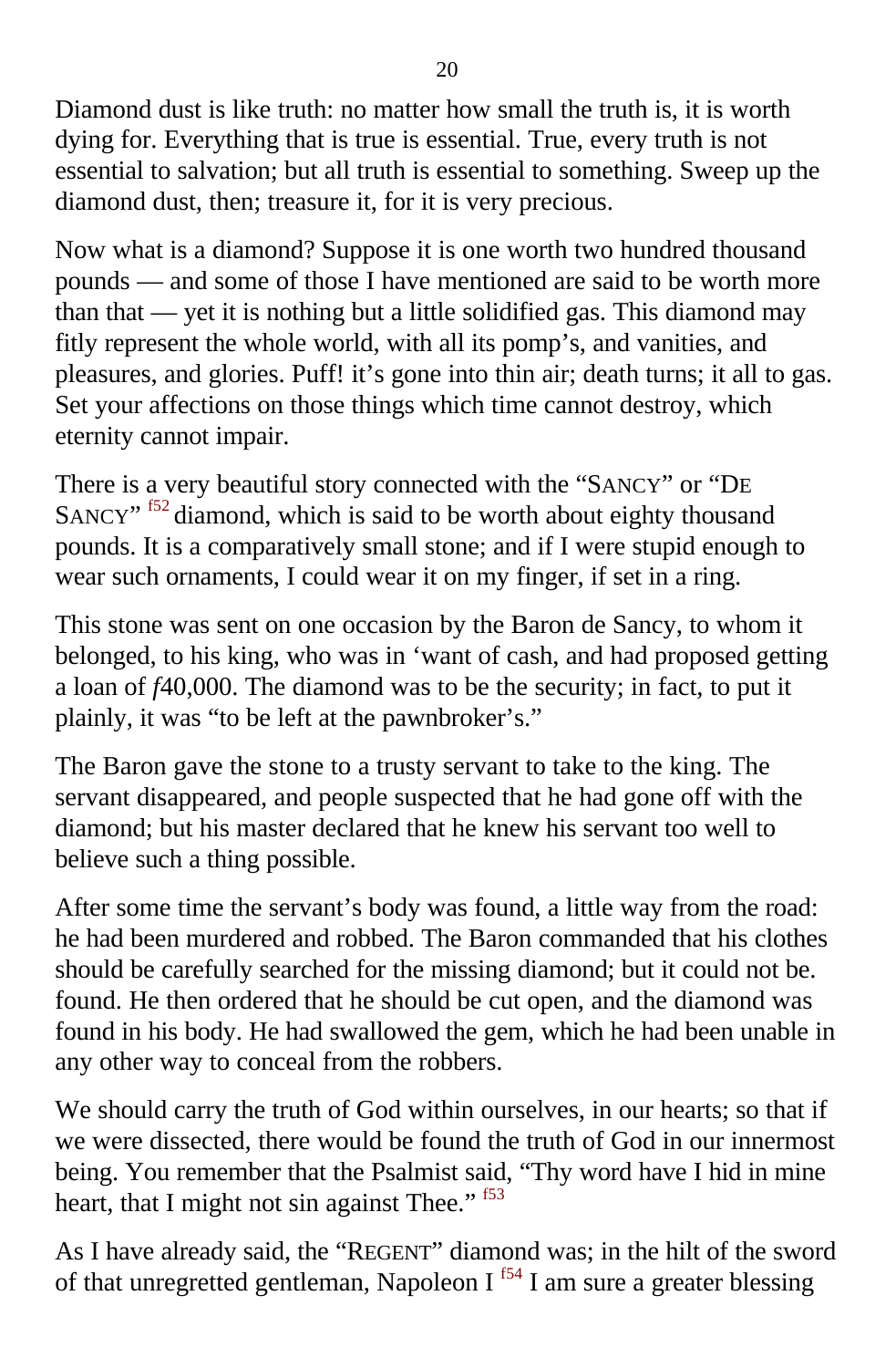than his departure from this life could scarcely be conceived. He forgot to take his sword with him when he was defeated at Waterloo, and the sword was taken by the Prussians, and now belongs to the Prussians, who are, no doubt, at this very time [1870] looking after a descendant of that gentleman who first handled it. Give me the treasure that my foeman can never take from me.

Our Queen's, crown is a beautiful emblem of the stability and pureness of her reign. From almost all the crowns of the potentates of Europe stones have from time to time been taken out, and counterfeits inserted in their place, the original stones being turned into cash. But in Her Majesty's crown there is not one false gem. It is so with the King of kings: not one false professor will be found among the elect on the last great day of account, but only those who are really precious in His sight.

Of all the projects of modern engineers, the most wonderful, in my judgment, is that of the tunnel through the heart of Mont Cenis. To bore through an Alp for a distance of more than seven and a half English miles is a labor far exceeding the fabled exploits of Hercules. Hannibal and Napoleon rendered themselves famous by crossing the Alps; but what shall be said of the genius which forced a passage through them? One great achievement was the invention of the perforating machinery; for it requires to be powerful enough to make its way through rocks harder than granite: iron and steel are ineffectual in this case. A thousand years might have been spent in vain attempts to bore and blast this rock with the ordinary means; but the difficulty has been overcome; the tooth which can eat into the mountain has been discovered. For the ordinary boring machinery, engines are employed in which the steel teeth are replaced by *diamonds.* Black diamonds set in a ring bite into the rocks and open the way for the blasting powder. Hardness does the work. The diamonds, of course, are small, but they are hard, and therefore they will not yield; the mountain is compelled to give way before them. Resolution wins the battle.

This is like a well-instructed, persevering Christian man, who finds difficulties lie thick in his path. He has learned that however hard a thing may be, a hard resolution will cut through it. He therefore keeps on, and on, and on, till at last he overcomes the difficulty. I believe it was the President of the United States, when he was at the head of the army, who, in reply to the inquiry, "How are you getting on in the war?" said, "Well, we are keeping on, pegging away." And so the Christian should keep on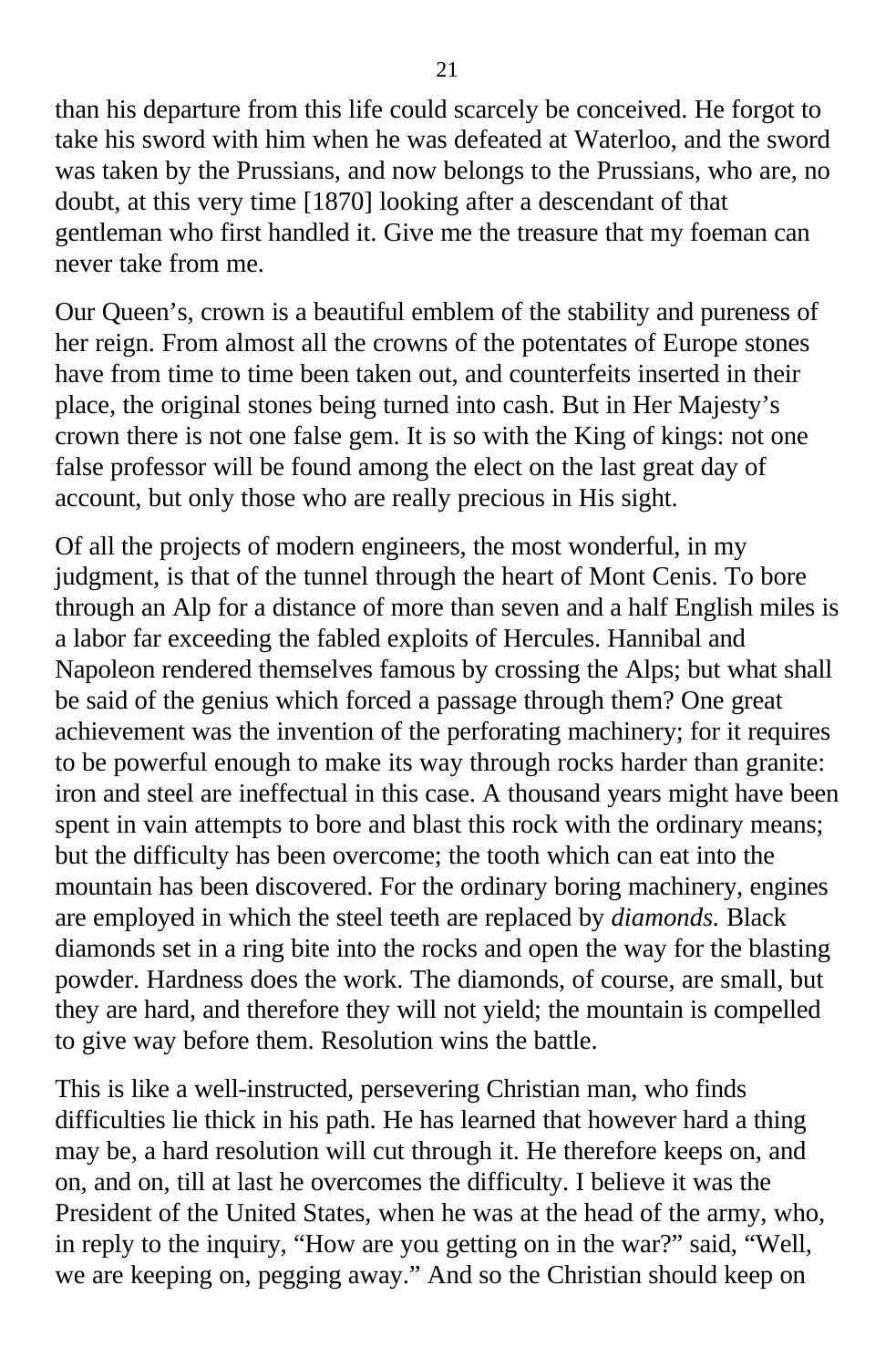<span id="page-20-0"></span>"pegging away." The "peggers-away" are the men who do the work, after all; a little bit to-day, and to-morrow, and so on, and on, and on; "never say die, "but keep at it, and you will bore through a difficulty as hard as Mont Cenis.

I should have said, there are two sets of these diamond drills at work, one on each side of the mountain, working towards each other. It puzzles one somewhat to make out how they are going to meet after all.  $<sup>57</sup>$  If they do</sup> so, it will be a mark of great skill on the part of the engineers.

It is a grand thing when two Christians are engaged in the same good work, one at one end, and the other at the other; for they will surely meet soon, and celebrate their victory over every obstacle.

To the earnest Christian nothing is impossible, God being his helper. If his work be difficult, he only becomes the more resolute. With a diviner ardor, and a more concentrated mind, enterprises are accomplished which before baffled every effort. The more severe the self-denial, the more intense must be our love to Christ; the more obdurate the hearts of men, the greater our zeal for their salvation. "There is nothing so hard," said Bernard, "but it may be cut by a harder." May our faith and love be the diamonds with which rocks shall be pierced, and a highway made through the mountains and hills for the Lord our God.

You have seen a brook with *steppingstones* across. There is one stone here, and another there, and a third farther on near the other side. If you are not careful how you step from one to the other, it is very likely you may get wet-footed and even splashed with mud in crossing.

There was once a row of stepping-stones in a brook, and one dull day in November one of them was heard to murmur, — "We :are very unfortunate to be in this spot, all in the water, wet and miserable." "Ah, well," said his neighbor, "there's one consolation; we always manage to keep our heads above water, and that's a great deal more than many can do this bad weather." "But," said the first speaker, "I should like to be great in the world." "Why so?" replied the other. "For my part, I'm glad to think that we've made many folks happy when they have crossed the brook by our help: they're always glad that they have got over without getting their feet wet." So the steppingstone complained no more, and the water went merrily rippling on, sending up for them a song of gratitude to God.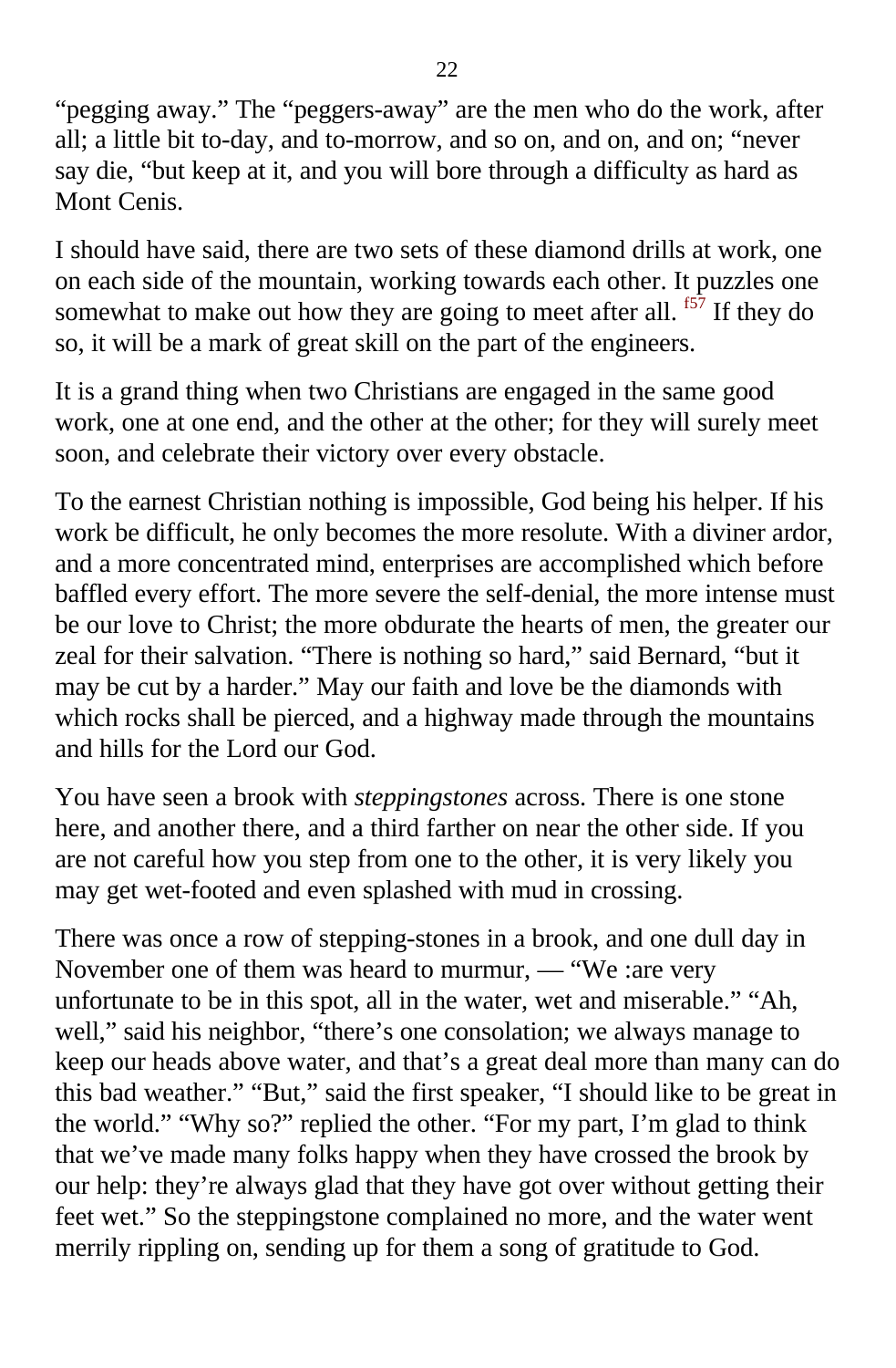Stones, again, are used as *boundary marks* of countries, towns, and parishes. Have you ever been present at the "beating of the bounds," and were you one of the small boys whose services were in request on that occasion? If so, you will remember it to this present moment. It used to be the custom to bump the small boys of the local charity-school against each and every boundary-stone and post in the parish. Then if any doubt or ,question should arise in after-years as to the boundaries of the parish, any one of the bumped bound-beaters would be able to bear witness and say, "I speak from experience, and am certain that so-and-so is the boundary."

It is a good old custom to teach children the Catechism: bump them against it again and again. Never mind whether it is interesting or not; bump them so that they may never forget it.

Farmer Jones has a field on his farm which joins Farmer Smith's "twenty acres" on one side. If the one grows peas on his side, and the other grows wheat, they will know the bounds by the cultivation of the ground. It seems to me that the boundaries of theology will be better marked by practical working than by anything else.

*Stone-breaking* often furnishes us with illustrations. A minister once stopped by the roadside where a man was breaking stones. "Ah, my friend," said the minister "you get through your work more quickly than I do with mine; for, you must know, I'm in the: same line of business that you are." The man looked up and said, "I see what you mean, sir. You are trying and trying to break stony hearts, and I am breaking these stones one after another. I think the reason you don't succeed is because you don't go to work as I do." "How's that?" asked the minister. "'Why," said the man, "you see, sir, I go down on my knees to Break these stones." Yes, the poor stone-breaker was right: the only way to break hard hearts is to go down on our knees, and intercede with God for them.

Some stone-breakers are of a very different kind. I mean those gentlemen who go out with a little hammer and a bag, searching for geological specimens. They climb about among the rocks, and chip away at them, knocking off little bits here and there, quite enjoying the work; and, at the same time, the man from the workhouse sits breaking his heap of stones, and doesn't think it at all an enjoyable occupation. There is all the difference in the world between doing what you are obliged to do, and doing what you choose to do. Some persons engage in Christian work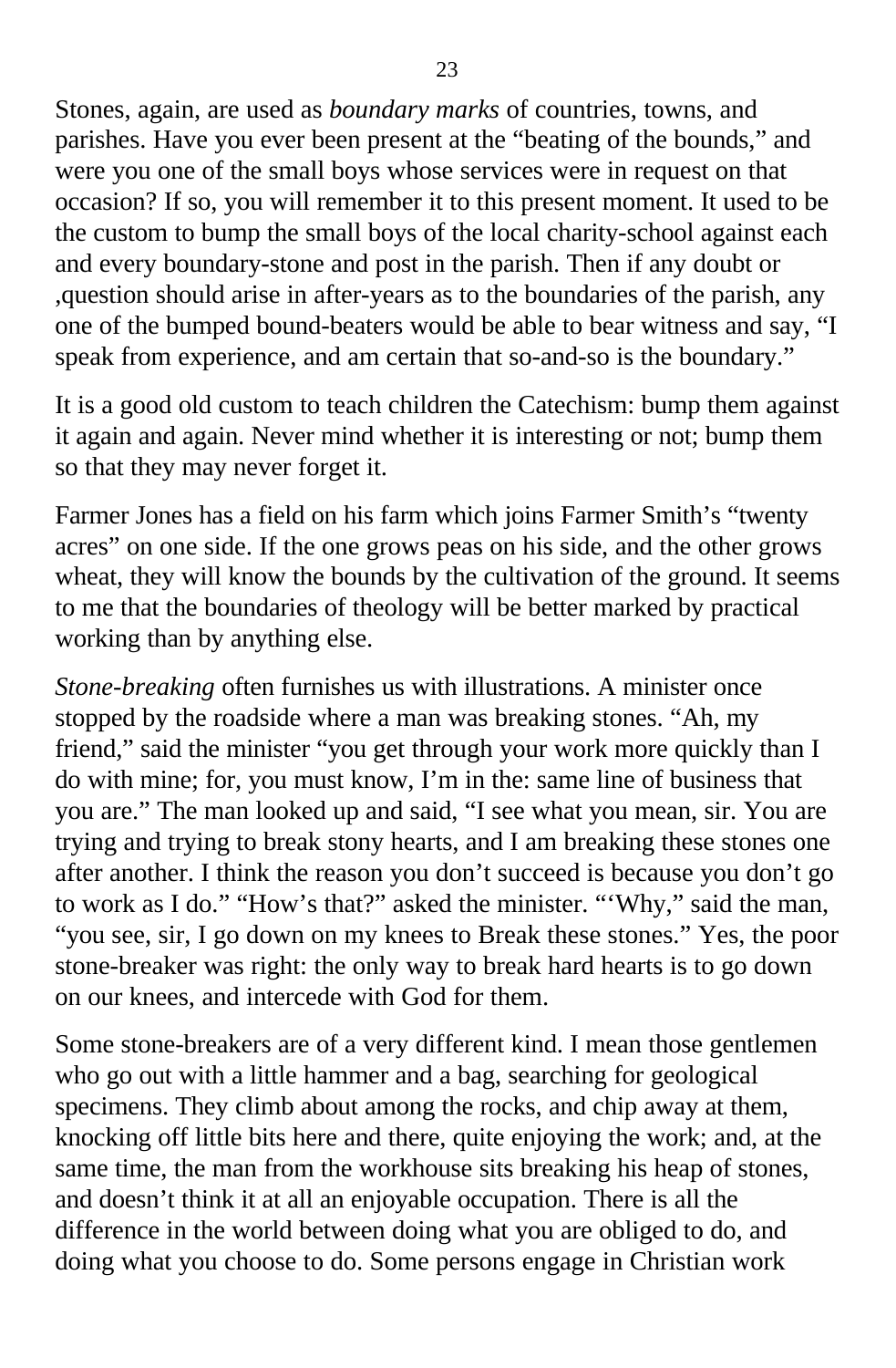<span id="page-22-0"></span>because if they did not do so, "Mrs. Grundy" would talk; others do it because it is to them delightsome work to serve the Lord.

What different opinions people have about things! I have heard a story of a geologist traveling in Scotland, hunting for specimens. He was quite an enthusiast; and as he explored and examined the various strata, he would knock off a piece here and a piece there, and then examine it, and put it into his bag, saying, "I believe that's just such a specimen as is described in 'Lyell's Principles of Geology'." Well, he had filled his bag after a good deal of pleasant toil; and as it was rather heavy, he got a Highlander to carry it on for him to the station. Sandy was lazy and the bag was heavy; so he opened the bag and looked inside. Seeing they were only a few bits of stones and lumps of rock, he shot them all out by the roadside, and walked on with the empty bag. He knew there was a newly-macadamized piece of road near the station, and when he got there he just filled up the bag with road-stones. The geologist's state of mind, When he looked into the bag, "may be better imagined than described."

To turn to serious matters: how easy some people think it is to imitate a Christian character, and indeed it may appear so; but in the end nothing will be hid: the mask will be torn off.

Now I take up *the sling and the stone* again, for a very different illustration. It is said that slings were first used in the Balearic Isles. The little boys in the Majorcas — I suppose they were Minorcas then — used to have their breakfasts put up on a beam, and they had a sling and a stone given them; and if they could not knock over their food, they had to go without. You do not need to be told that this capital practice soon made them very expert in the use of the sling.

The best: way to make your boys men is not to cuddle and coddle them, but to make them work. That is a grand old rule in the Bible, — "that if any man would not work, neither should he eat." <sup>[f58](#page-61-0)</sup>

I have a little implement here which the juniors ought to regard with veneration. This is a *tinder-box,* a rather complicated apparatus, used by our ancestors to produce a light. You have to scorch or burn some rag, which is then tinder; this is to be the nidus of the spark to be developed into flame. Now strike the *steel* with the *flint,* till you get a spark, and then gently blow upon it till you get a good lot of sparks. Then apply your brimstone match, and there you have your light.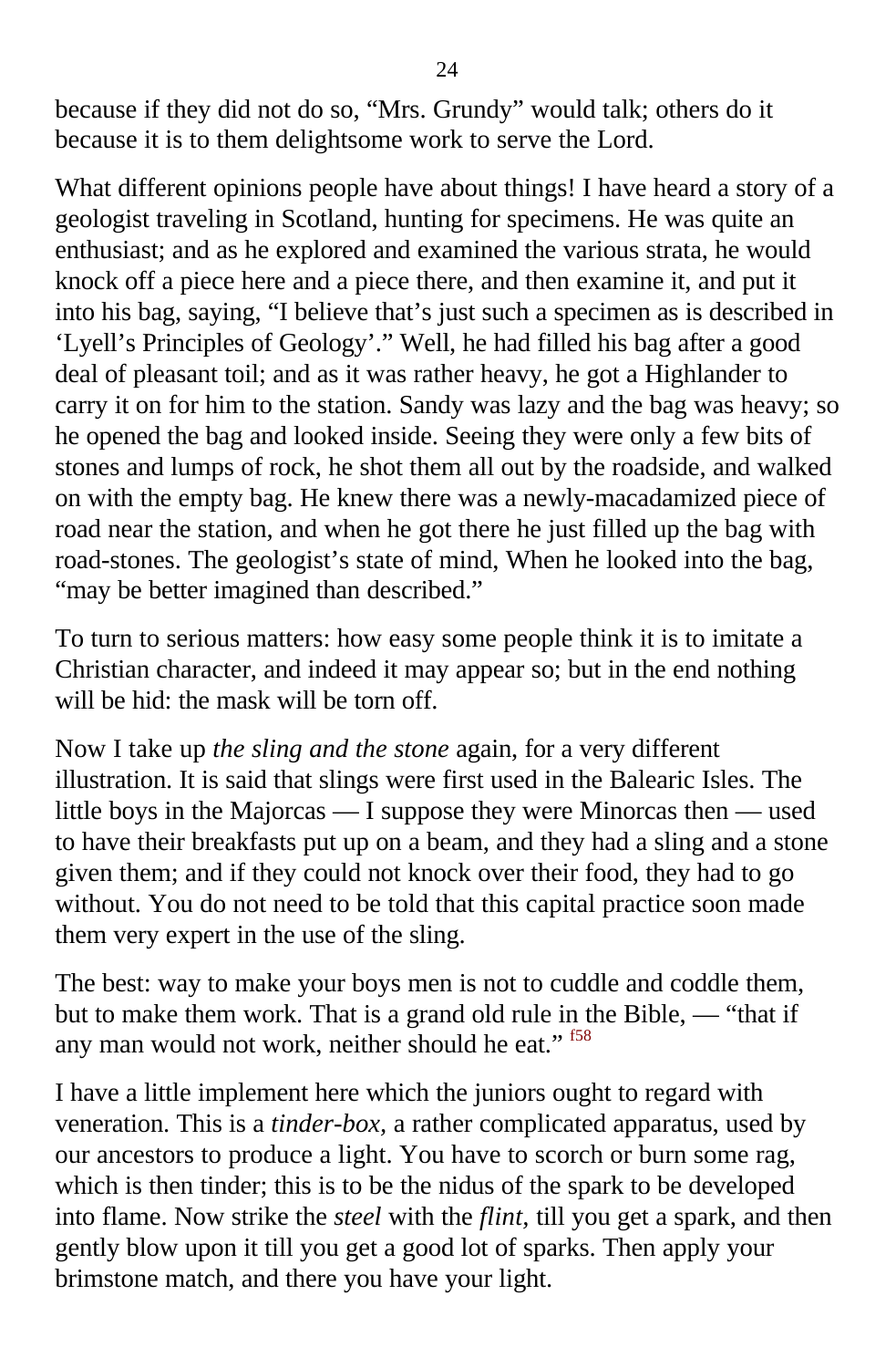<span id="page-23-0"></span>Many a young- man looks as dull as that flint when he comes to the College; but by rubbing against the steel of tutors, he emits beautiful sparks. When you get a spark of grace, encourage it; blow on it gently, following the example of Him

#### **"***Who***'***ll never quench the smoking flax, [f59](#page-61-0) But raise it to a flame.***"**

A few years ago, having to pass near Knaresborough, I went to see the celebrated "Dropping Well." <sup>[f60](#page-61-0)</sup> [Here the lecturer held up what was to all appearance a solid piece of limestone.] This stone in the shape of a bird's nest illustrates what is going on every day at Knaresborough and other places. I asked the persons in attendance to put a bird's nest under the drip of the water at one of these places, and there it is, turned into solid stone. Drip, drip, drip; the water of the petrifying well fell upon it, and turned it to stone.

I was shown a great number and variety of petrified articles. Not only birds' nests, but birds, and shoes, and hats, and even stockings, have been turned to stone under the continual dropping of the water.

Even so have I known men get under the drip of the "dropping well" of the world, and they have become quite changed characters: they do no good; they are turned to stone. The only way of preventing the action of this terrible "dropping well," is to live near to God, and have much communion with Him.

Here is a piece of *asbestos.* This substance, as you know, may be put in the fire, but can never be consumed. The Romans used to make tablecloths of this singular mineral; and then all they had to do, after using them, was to throw them into the fire, and they came out beautifully white and clean. So, the Christian shall not be consumed, but only purified, by the fires of affliction.

We have all seen *milestones* set up by the roadside in the country to mark the distances.

Once upon a time, a coach which very often passed a certain milestone stopped and said, "Aren't you tired of standing there so long?" The milestone retorted, "Aren't you tired of running about so much?" "But," said the coach, "you see nothing of life, while I run about and see all that's going on." "Well," said the other, "you couldn't move unless you were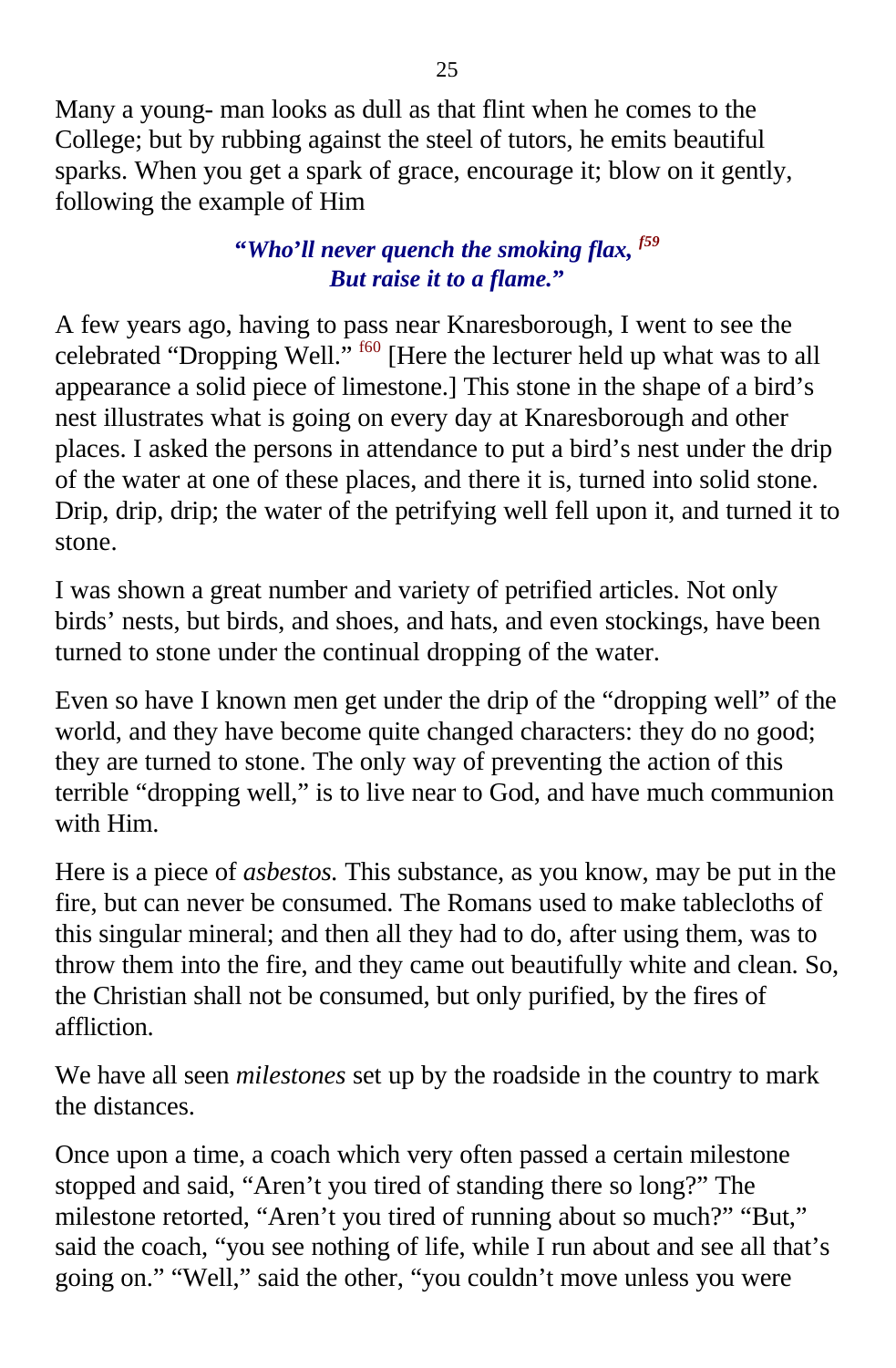<span id="page-24-0"></span>drawn. All your movements are owing to a power stronger than your own. Besides, I have heard that coaches get: robbed sometimes, or overturned. I am quite content to be a milestone, usefully employed in pointing out to travelers their whereabouts;, and how far they are from their journey's end."

Here is a piece of *mosaic,* made up of very many minute pieces of differently-colored stones. There are divers sorts of Christians, and very various are their gifts, graces, and spheres of service: if they were only ranged as they should be, what glorious mosaics they would make!

Here is a *whetstone,* used, as you know, to sharpen scythes. In the olden times they used to present a whetstone to a man who was reputed a great liar. "Why?" say you. It was supposed that he must have used his wits so much in the last lie he told, that they would require sharpening up a little. May we always keep to the truth, and never want a whetstone for our wits.

I never heard but one lie that I liked. "Now, Pat," said a man of very doubtful character, to an Irishman, "if you can tell me the very biggest lie you ever told in your life, I'll give you sixpence." "Sir," replied Pat, "you're a gentleman and a Christian!"

I think that this *whetstone* is very like Mr. Rogers. <sup>[f61](#page-61-0)</sup> The scythes that come into the College often get blunt, because they have a deal of mowing to do; and I like to hear Mr. Rogers sharpening them up. Tink-a-tink, tinka-tink: you know the sound of the scythe against the stone.

We are most of us familiar with this friend of our youth [holding up an ordinary school *slate*]*.* It reminds me that in childhood I used it for various purposes; sometimes for drawing upon. Alas! the people of that time were very obtuse; my talent was not appreciated: so it was necessary for me after drawing an object to write its name underneath, thus, "This is a horse," "This is a house," and so on; a fact not without suggestiveness.

I have met some good people who, refusing to be called Baptists, or Methodists, or Episcopalians, label themselves "Christians." This would seem to cast a reflection upon other denominations to whom the name "*:* Christian" is common. Moreover, it does not inspire confidence in those so styling themselves. If I were to see a man approaching me labeled conspicuously, "This is an honest man," I should at once button up my pockets.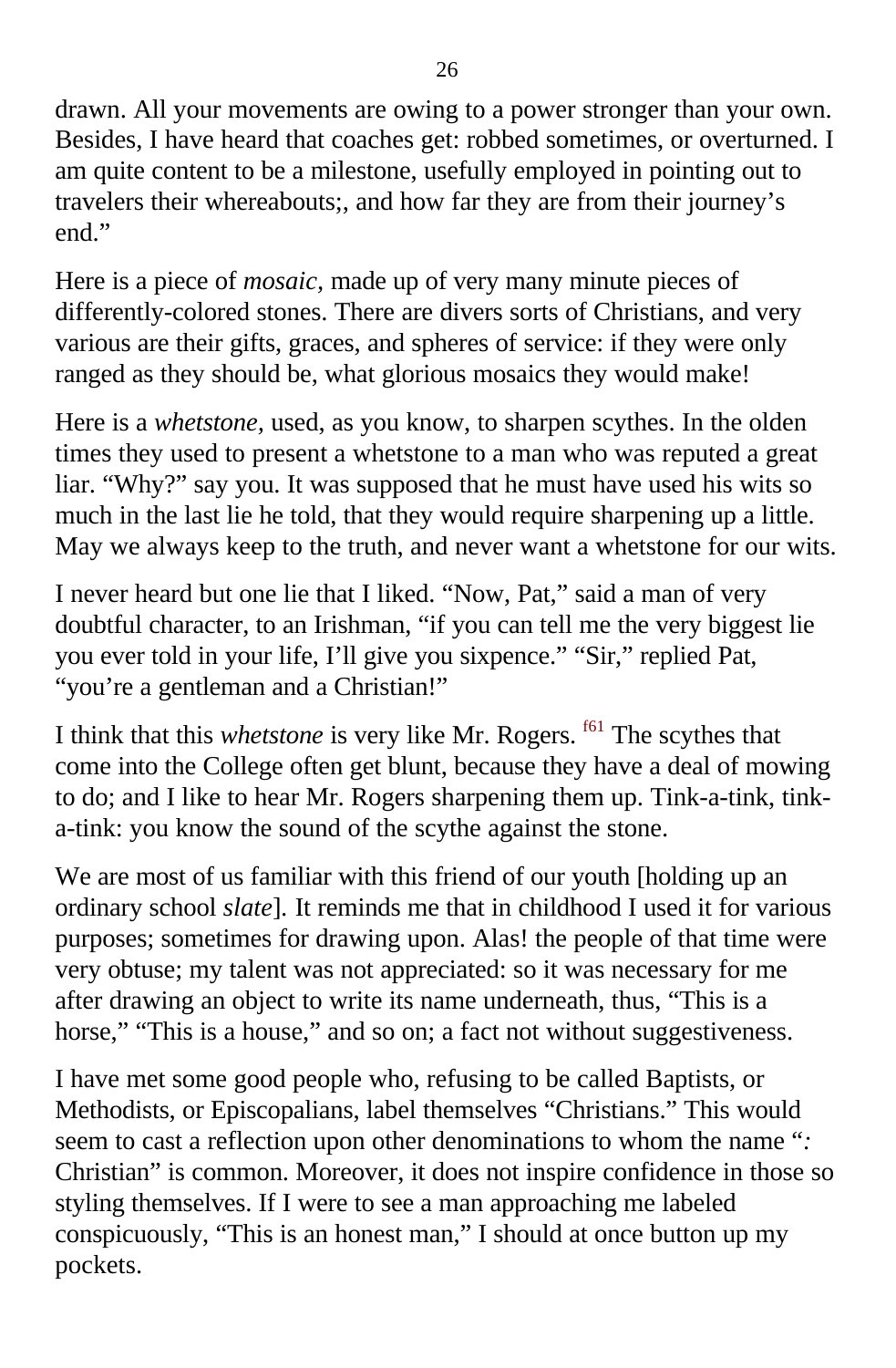A very foolish man had at his doorstep *an awkward stone* that people were always falling over. So, being grieved at this, he set a lantern on the stone to draw attention to the obstacle. Do you see any connection between that stone and the Church Catechism? The Catechism tells us that people are "born again" in baptism, and a great many other things that are not true; but the Evangelical clergy put a lantern upon the stone, and say, "Yes; it does say that white's black; but it does not mean quite that; there's a different construction to be put on the words." That is how they talk. If the man had used a little common-sense, and dug the stone up, and cast the *stumbling-block* out of the way, he could have used the, lantern to far better purpose. And so these, Evangelical clergymen could better employ their time in rooting out the evil than in apologizing for it.

An illustration might be drawn from the use of *plaster* all over London. I am always glad to see the stucco come off; for then it shows that, after all, the house was only built of brick, though it was a good imitation of :stone. This age is *an age of stucco;* everywhere men are trying to make things look like what they are not.

*Stones* are often *a blessing to the land.* I have heard that in one of our English counties some of the farmers cleared all the stones from their land, and they had worse crops that year in consequence.

A *very small* stone is not a small thing when it is in your boot; and so a very small evil may injure our traveling to heaven.

There are stones on the Alps which contain gold; but: in such minute quantities that it would not be worth the labor needed to turn it to account.

You have, perhaps, heard the story of *the block of stone* that had a friend called *the chisel.* The stone complained, "You use me very badly, my friend." "No," said the chisel, "I only do as I am bid." "Ah!" sighed the stone, "I do wish you would leave me alone." The chisel began, by the aid of the hammer, to cut away at the stone, which again complained. "Why," said the chisel, "don't you know what's to become of you?" "I wish," said the stone, "I was like that beautiful statue over there in the corner; it is beautifully carved, and rests there quite quiet and peaceful, while I am being constantly ill-used." "True," replied the chisel;" but you should know that it has passed through the same process that you are now undergoing. You cannot be at rest like that statue until you are properly prepared; and the very kindest thing I can do for you is to be unkind, and cut and carve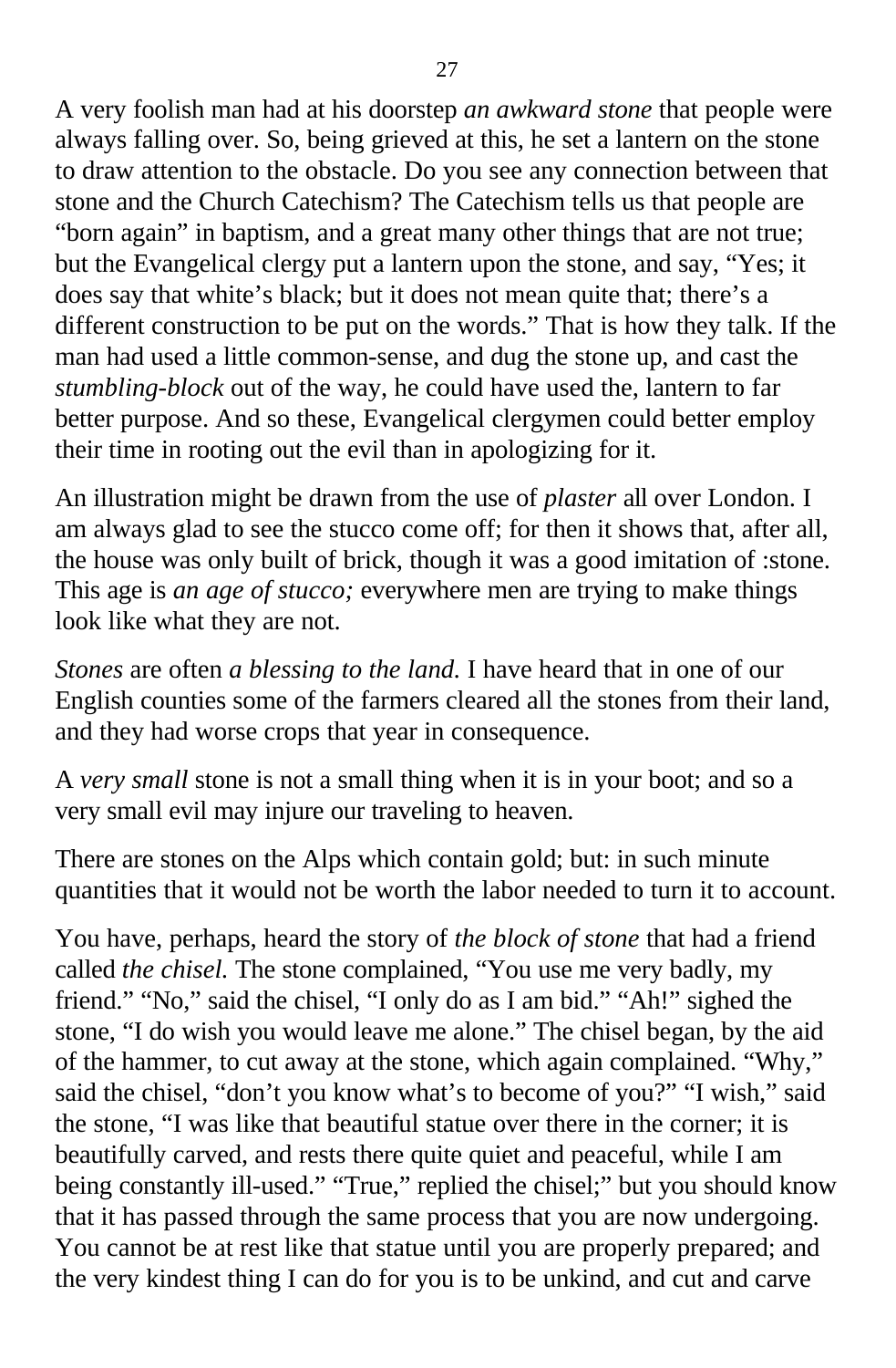you about as much as possible." When the chisel had done it, work, and the block of stone had thus become transformed into a beautiful statue, it was very grateful to its friend the chisel for all it had done. I do not think this fable needs any comment.

Once upon a time there lay side by side, in a jeweler's window, a diamond and a ruby. The ruby said to the diamond, "How lovely you are! You seem to flash light like the sun." "Ah," said the diamond, "but it is the art that is spent upon me that causes all these beauties." "Well," said the ruby, "I cannot see any beauty in myself; I cannot reflect light as you do." "Brother," replied the diamond, "I have been looking at you with admiration and envy, and wishing that I had your beautiful color, and lamenting how pale I seemed beside you." In the jeweler's mind there had been some doubts whether these were valuable stones; but there was no doubt about the matter after hearing that conversation.

The last use to which a stone can be put is as a *tombstone.* If any one puts a gravestone over us, the less said about us the better: our name, our birth, our death, and a godly text; but no fulsome flattery. Some gravestones have very much flattery on them, and the sooner the epitaphs are illegible the better. "Where do they bury all the bad people, father?" asked the boy in the churchyard; "they are all good people here."

In the churchyard of Horsleydown, Cumberland, there is a monument to a man and his wife, "which is an instance," says Mrs. Stone, in her "God's Acre," of the extent to which irreverence may be carried. It is a shocking production, certainly; but though shocking ! For a man's wife, it might be put over some of us in spirit if not in letter. I'll read it to you.

#### HERE LIE THE BODIES

#### OF THOMAS BOND & MARY HIS WIFE.

She was temperate, chaste, and charitable, **BUT** She was proud, peevish, and passionate.

She was an affectionate wife and a tender mother,

**BUT** 

Her husband and child whom she loved

Seldom saw her countenance without a disgusting frown,

Whilst she received visitors whom she despised with an endearing smile.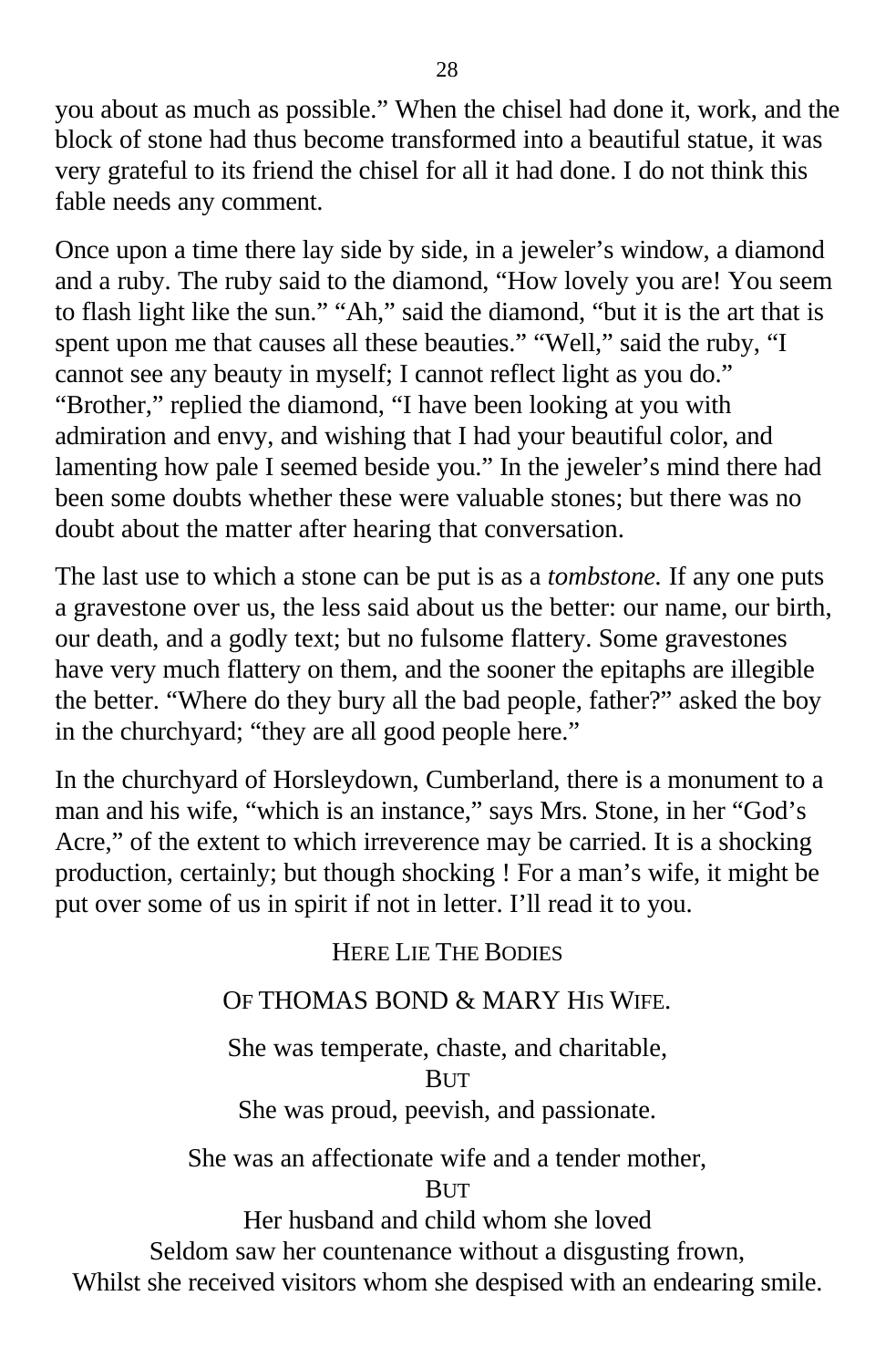Her behavior was discreet towards strangers,

#### BUT

Imprudent in her family.

Abroad her conduct was influenced by good breeding; **BUT** 

At home by ill-temper.

She was a professed enemy to flattery, And was seldom known to praise or commend;

**BUT** 

The talents in which she principally excelled Were difference of opinion, and discovering flaws and imperfections.

She was an admirable economist, And without prodigality Dispensed plenty to every person in her family; **BUT** Would sacrifice their eyes to a farthing candle.

She sometimes made her husband happy with her good qualities;

BUT

Much more frequently miserable with her many failing's; Insomuch that in thirty years' cohabitation he often lamented That, maugre all her virtues, He had not on the whole enjoyed two years of Matrimonial Comfort.

> AT LENGTH, Finding that she had lost the affection of her husband, As well as the regard of her neighbors, Family disputes having been. divulged by servants,

> > She died of vexation, July 26, 1768,

Aged 48 years.

Her worn-out husband survived her four months and two days,

And departed this life Nov. 28, 1768,

In the 54th year of his age.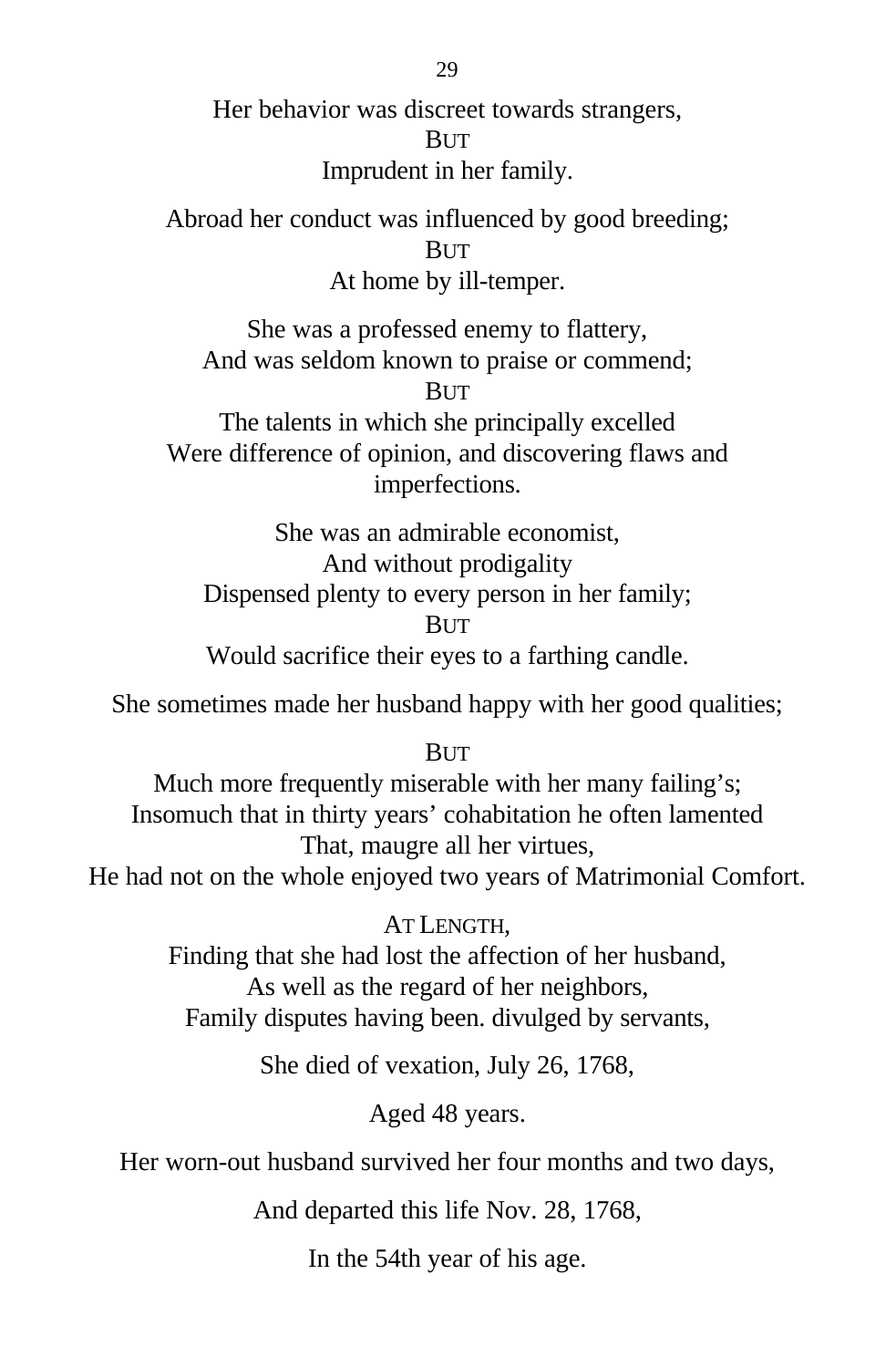William Bond, brother to the deceased, erected this stone, As a *weekly monitor* to the surviving wives of the parish, That they may avoid the infamy Of having their memories handed to posterity With a *patchwork* character.

I think that Mr. William Bond ought to be ashamed of himself. At the same time, I think a good many of us might have "buts" in our memorials. It should be our effort to get rid of the "buts." Nevertheless, I wish all blessing to "Newington *Butts.*"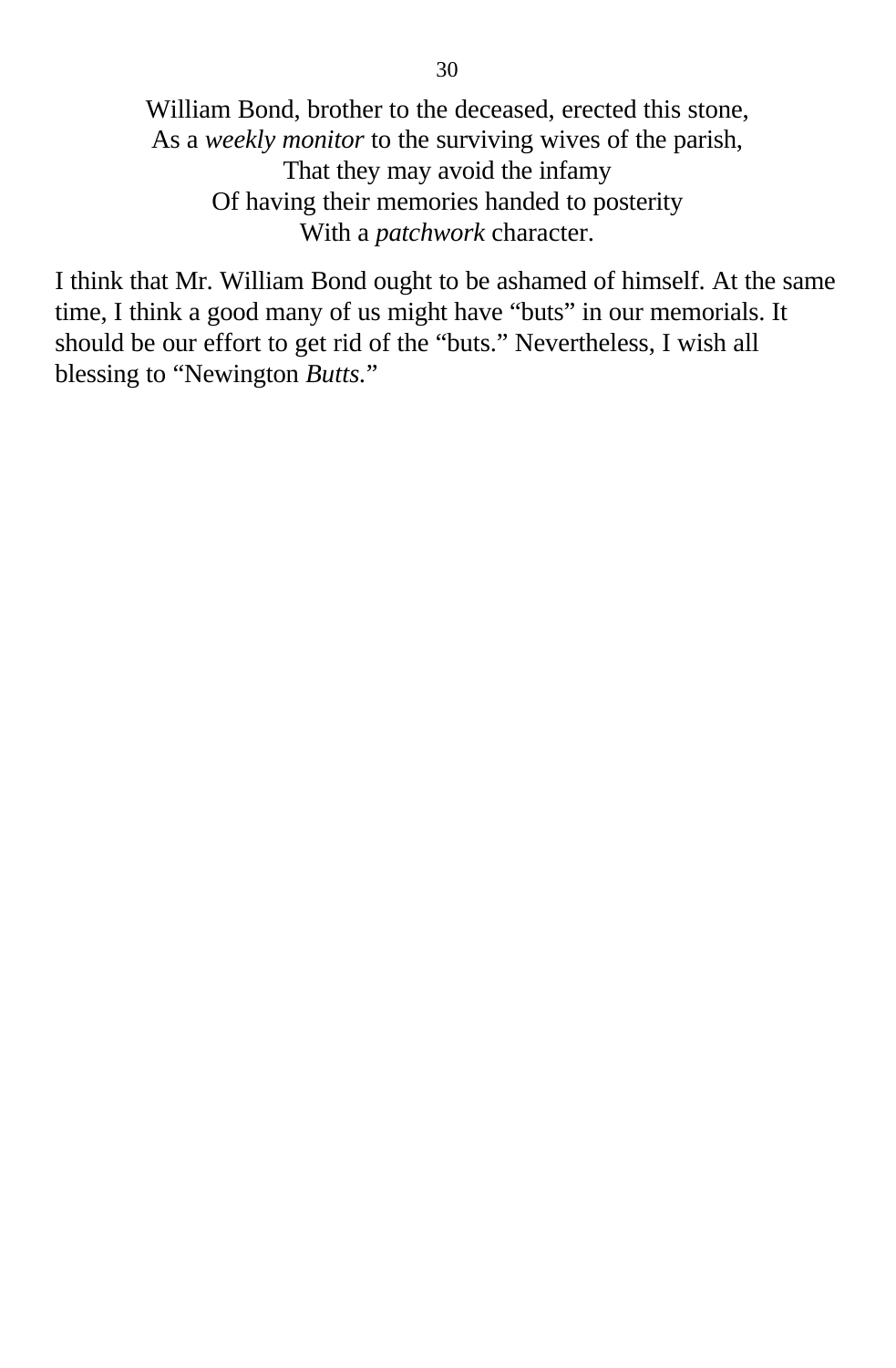# DISSOLVING VIEWS

<span id="page-29-0"></span>Referring (on page 10) to the stone witnesses to the truth of Holy Scripture, Mr. Spurgeon gave his audience to understand that he would again refer to these "remarkable stones," when, later on, he described the Dissolving Views. Time, however, failed, and the views were rapidly thrown on the screen with little more than the announcement of the names of the subjects represented. We have, therefore, ventured to insert in the *Appendices* the illustrative extracts at command, and to indicate the sources of information easily accessible to the Lecturer.

- 1. The Mountain Cemetery of Sarbut-el-Khadem. [f62](#page-61-0)
- 2. The Moabite Stone [f63](#page-62-0)
- 3. El Khasne, Petra
- 4. The Rock of Behistun  $^{63}$
- 5. The Rosetta Stone  $63$
- 6. Stonehenge [f64](#page-62-0)
- 7. Kit's Cotty (or Coity) House [f64](#page-62-0)
- 8. Camac.
- 9. The London Stone
- 10. The Kings' Stone <sup>[f66](#page-62-0)</sup>
- 11. The Rufus' Stone, in The New Forest <sup>[f67](#page-62-0)</sup>
- 12. The Coronation Stone and Chain <sup>[f68](#page-62-0)</sup>
- 13. The Martyrs' Stone, Lollards' Tower
- 14. The Broad Stone, East Retford
- 15. The Idol Rock, Brunham, Yorkshire
- 16. The Pivot Rock, Brunham
- 17. The Mushroom Rock, Brunham
- 18. The Cheesewring, near Liskeard
- 19. Coal Forest
- 20. Coral Reefs
- 21. Fingal's Cave
- 22. Perforated Rocks
- 23. Natural Bridge
- 24. Freshwater Cove
- 25. Glacier Table
- 26. Gibraltar
- 27. Greek Ruins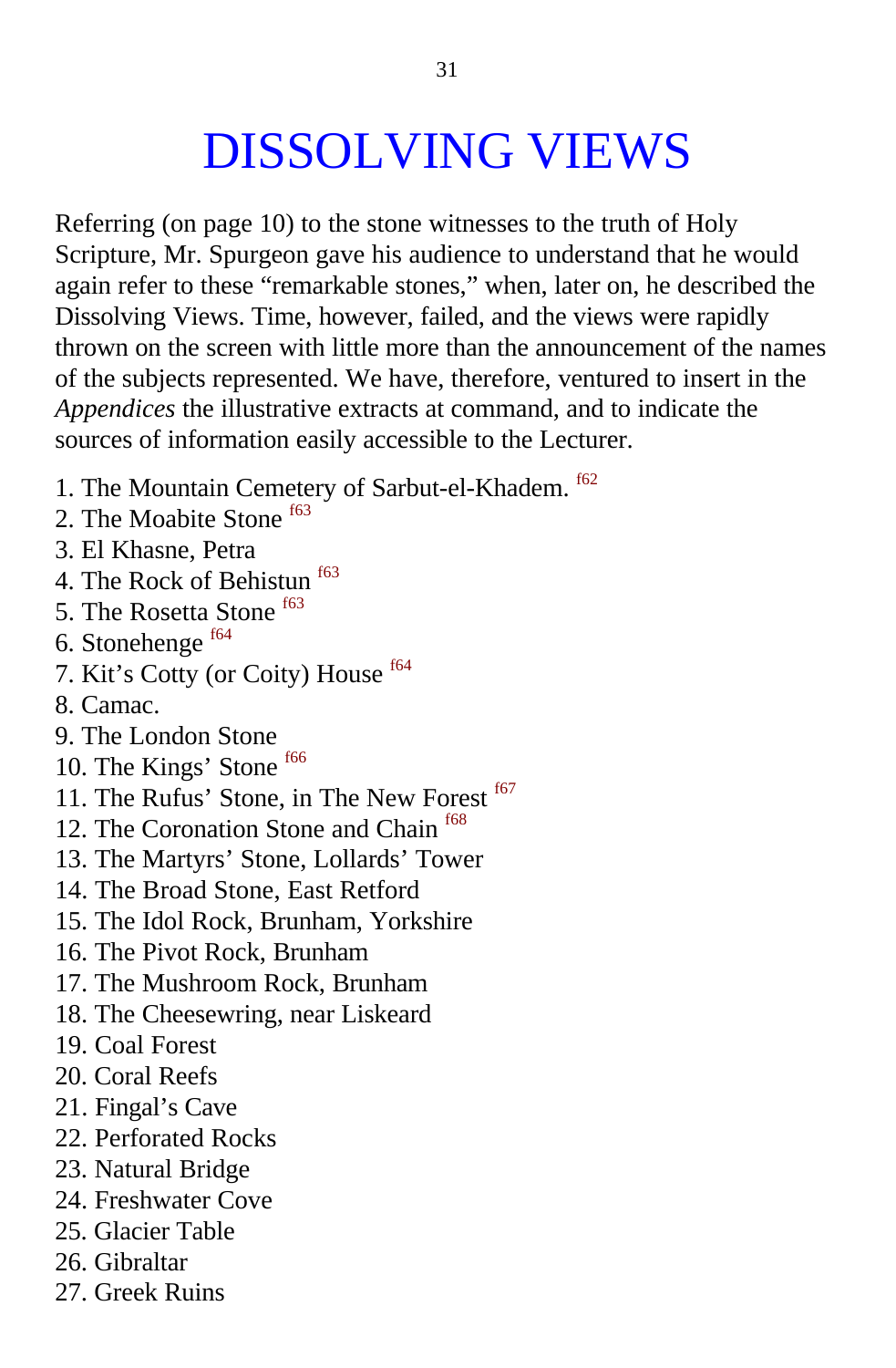# APPENDIX A

## THE TOMB OF RACHEL

<span id="page-30-0"></span>From the late Dr. Samuel Manning's beautifully illustrated work, entitled "Those Holy Fields," <sup>[f69](#page-62-0)</sup> we take the following interesting particulars of Rachel's grave: —

"An hour and a quarter after leaving Jerusalem, we approach a square whitewashed building surmounted by a dome. Except for its greater size, it differs in no respect from the ordinary tombs of Moslem saints, so numerous throughout Egypt and Syria. It is the birth-place of Benjamin, and the TOMB OF RACHEL. The present edifice is modern, but the identity of the site is undoubted, being clearly marked out by the inspired narrative. 'And they journeyed from Bethel; and there was but a little way to come to Ephrath: and Rachel travailed, and she had hard labor. And it came to pass as her soul was in departing (for she died), that she called his name Ben-oni *[i.e.,* the son of my sorrow]: but his father called him Benjamin [*i.e.,* the son of my right hand]. And Rachel died, and was buried in the way to Ephrath, which is Bethlehem. And Jacob set up a pillar upon her grave: that is the pillar of Rachel's grave unto this day.<sup> $\frac{170}{0}$ </sup>

"How deeply and permanently this event, with all its details, was impressed on the mind of the bereaved patriarch, may be gathered from the fact, that on his deathbed he recalled all the: circumstances: 'As for me, when I came from Padan, Rachel died by me in the land of Canaan in the way, when yet there was but a little way to come unto Ephrath: and I buried her there in the way of Ephrath.'  $f71$ 

"It has been said that the roads in the East never vary, but continue to follow precisely the same course age after age. It will be noticed that in both accounts of the death of Rachel, stress is laid upon the fact that she died and was buried 'in the way.' The tomb of Rachel still stands on the roadside."

Dr. William M. Thomson has the following very interesting and suggestive passage in his larger work on The Holy Land, under the heading —

#### **"THE PATRIARCHS' WIVES NOT ALL BURIED AT MACHPELAH."**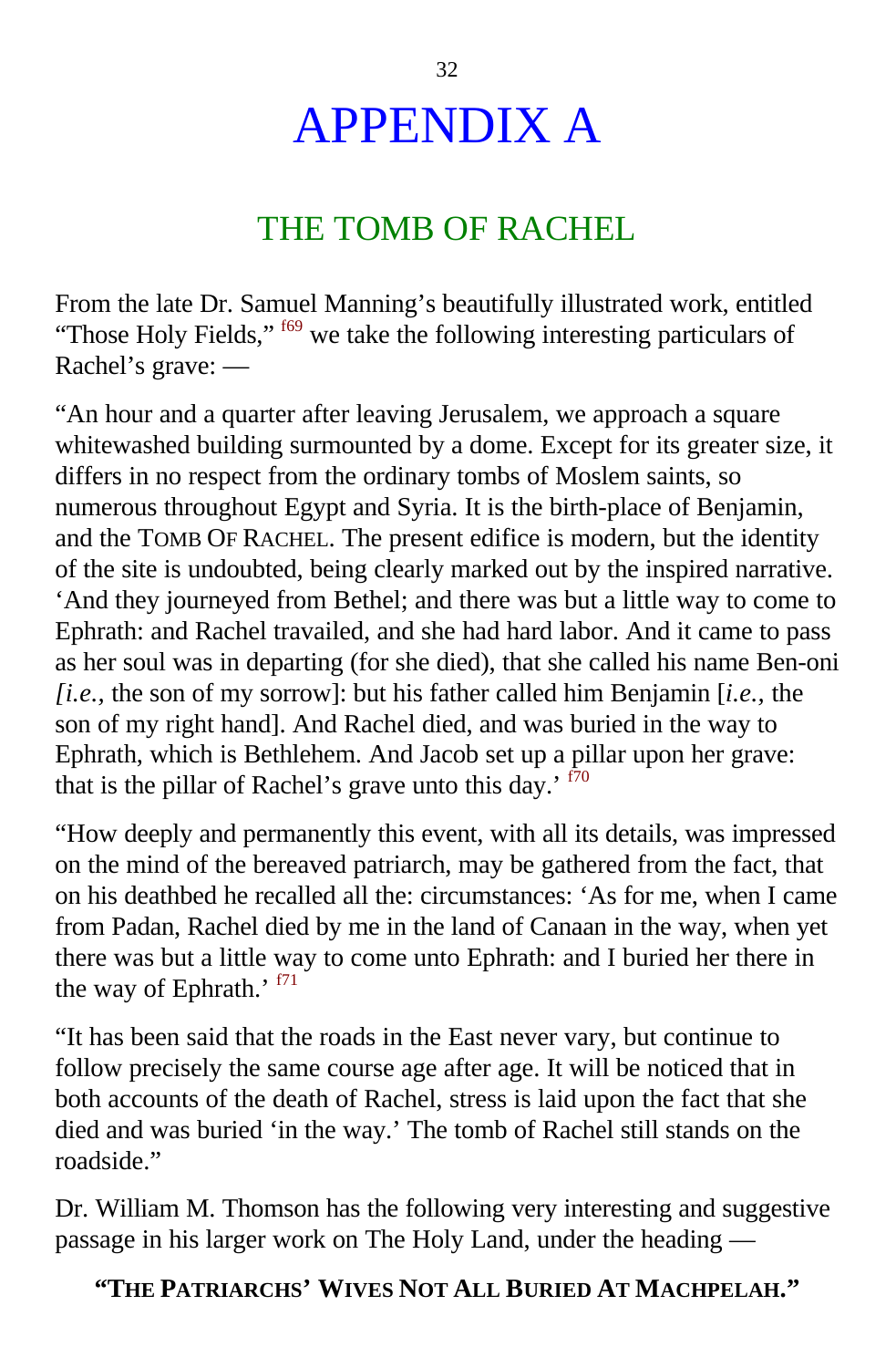<span id="page-31-0"></span>"There is something strange in this burial of Jacob's best-beloved wife by the roadside in such an exposed and unprotected locality. Why did he not have her body taken to Machpelah, and placed in the sepulcher of his ancestors at Hebron, only a few miles distant, and to which he was himself going?  $f72$ 

"Even mere remarkable, perhaps, is the fact that Joseph, when he came to Hebron to bury his father, did not transfer the remains of his mother to the family sepulcher, as is stated in the record. There is probably more in this matter than appears on the surface. He was then lord of Egypt, and could have easily accomplished the removal. Only three women were buried there: Sarah, Abraham's first and legal wife; Rebekah, the wife of Isaac; and Leah, the first wife of Jacob. Abraham had two other wives, and Jacob three, all of whom were excluded from that patriarchal burying-place. This could scarcely have been accidental.

"May there not be found in these exclusions a tacit but impressive protest against polygamous marriages, even such as were tolerated in the households of the patriarchs?" From *The Land and the Book* (Vol. II "Central Palestine and Phoenicia," p. 27). T. Nelson & Sons. 1883.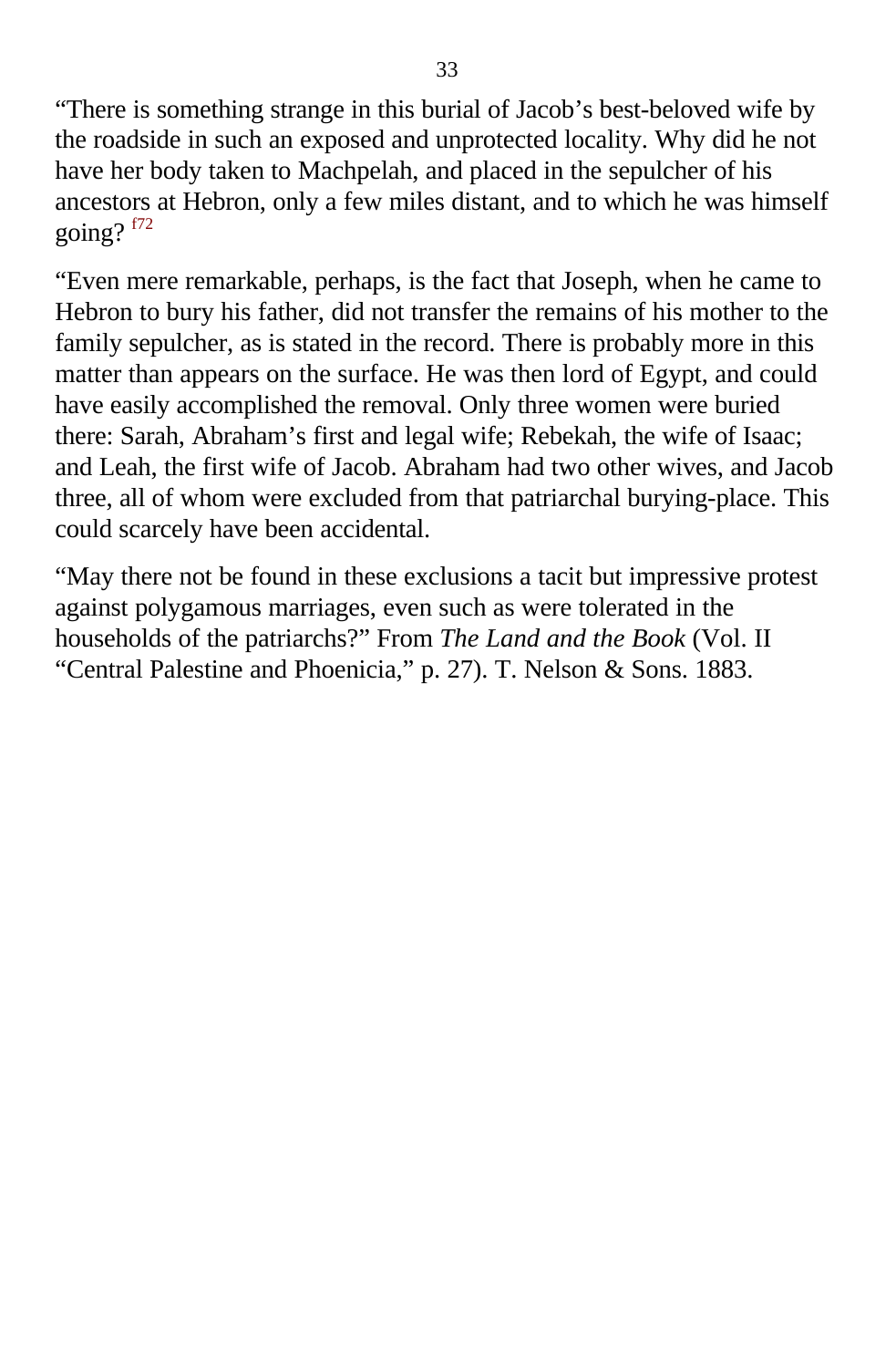# APPENDIX B

### <span id="page-32-0"></span>"ANCIENT MONUMENTS AND HOLY WRIT"

#### **THE MOUNTAIN CEMETERY OF SARBUT-EL-KHADEM**

THE account of the discovery and identification of the place,, called *Kibroth-hattaavah* (*i.e.*, The Graves of Lust),  $f^{73}$  by Professor E. H. Palmer, while engaged in "The Sinai Survey," is given in his valuable work, "The Desert of the Exodus," and also in Mr. Walter Besant's "Life and Achievements of E. H. Palmer." The following extract from the former work is to be found in Lange's Commentary on Numbers.

"A little further on, and upon the watershed of *Wadyel Hebeibeh,* we came to some remains which, although they had hitherto escaped even a passing notice from previous travelers, proved to be among the most interesting in the country. The piece of elevated ground which forms this water-shed is called by the Arabs *Erwais el Ebeirig,* and is covered with small enclosures of stones. These are evidently the remains of a large encampment; but they differ essentially in their arrangement from any others which I have. seen in Sinai or elsewhere in Arabia; and on the summit of a small hill on the right is an erection of rough stones surmounted by a conspicuous white block of pyramidal shape. These remains extend for miles around, and, on examining them more closely during at second visit to the Peninsula with Mr. Drake, we found our first impressions fully confirmed, and collected abundant proofs that it was in reality a deserted camp. The small stones which formerly served, as they do in the present day, for hearths, in manly places still showed signs of the action of fire; and on digging beneath the surface we found pieces of charcoal in great abundance.

"Here and there were larger enclosures marking the encampment of some person more important than the rest, and just outside the camp were a number of stone heaps, which, from their shape and position could be nothing else but graves. The site is a most convenient one, and admirably suited for the assembling of a large concourse of people. Arab tradition declares these curious remains to be 'the relics of a large Pilgrim or *Hajj* caravan, who, in remote ages, pitched their tents at this spot on their way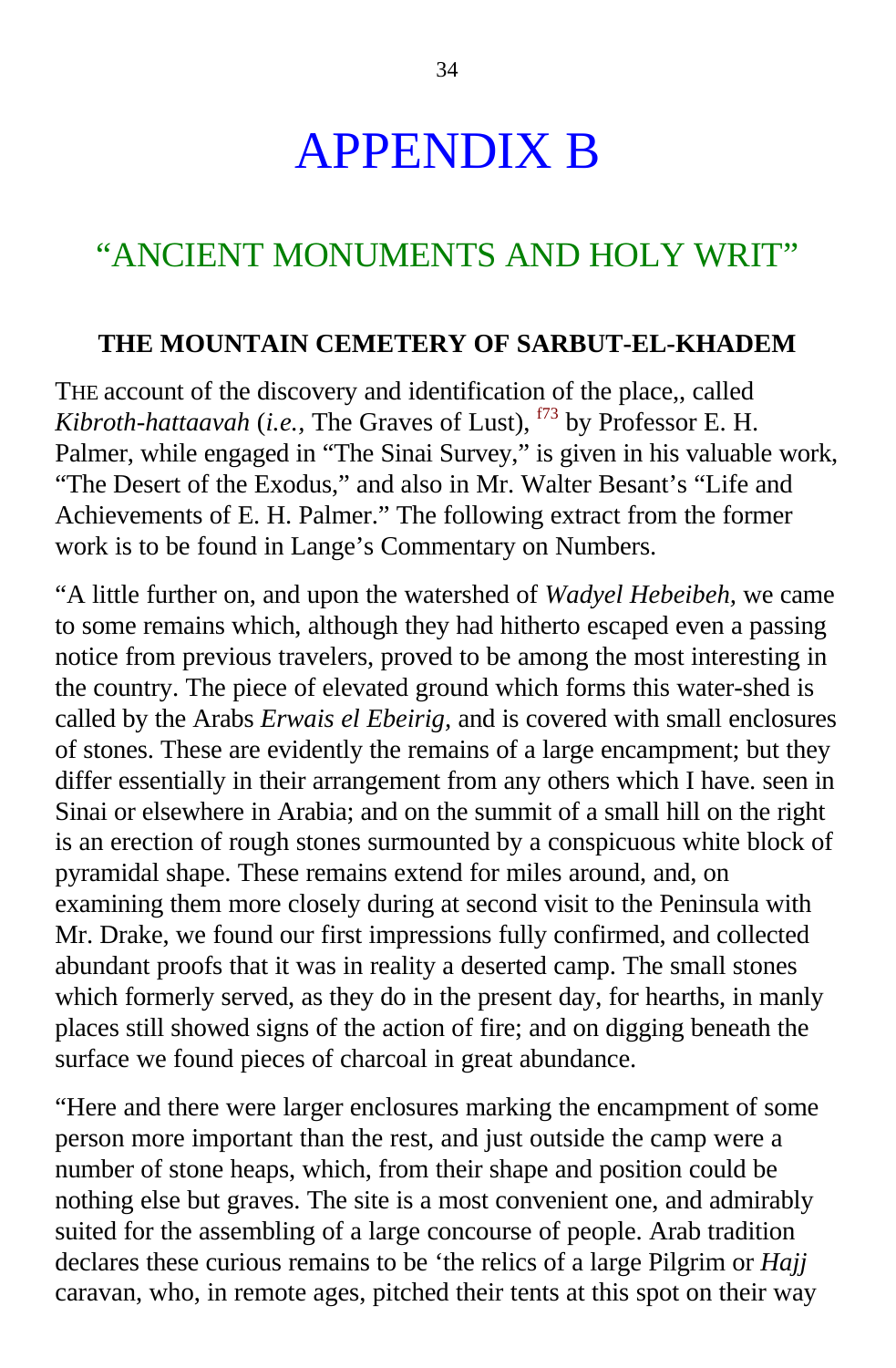<span id="page-33-0"></span>to '*Ain Hudherah,* and who were soon afterwards lost: in the desert of the *Tih* [or "Wilderness of the Wanderings"], and never heard of again.'

"For various reasons I am inclined to believe that this legend is authentic, that it refers to the Israelites, and that we have in the scattered stones of *Erweis el Ebeirig* real traces of the Exodus ..... These considerations .... and these mysterious graves outside of the camp, to my mind prove conclusively the identity of the spot with the scene of the awful plague by which the Lord punished the greed and discontent of His people."

In Mr. Spurgeon's "Treasury of David," vol. 3, in the "Explanatory Notes" on Psalm 78:27-31 (P. 462), there is a long quotation from a writer who has devoted much time, and pains to the subject of Sinai and its Israelite monuments, namely, the Revelation Charles Forster, B.D., author of "The Voice of Israel from the Rocks of Sinai," "Sinai Photographed," and "Israel in the Wilderness." In the latter there are engravings of hieroglyphic tablets from the mountain cemetery of *Sarbut-el-Khadem,* and "decipherments" of them.  $f<sup>74</sup>$  We note, in passing, that "the only difference" between the Scriptural and Arabic names of the locality is, that Moses named it from *the graves,* the Arabs from *the plague stroke ....*In a word: the Hebrew, *Kibroth-Hattaavah,* signifies 'the graves of lust" the Arabic, *Sarbut-el-Khadem* signifies, 'the heaven-sent plague-stroke of the ancients."

"If," says Mr. Forster, "the cemetery on *Sarbut-el-Khadem* be, what all the antecedent evidences combine to indicate, the workmanship of the Israelites (a chief burial-ground of their fatal encampment at *Kibroth-Hattaavah*), it may most reasonably be expected that its monuments shall contain symbolic representations of the miracle of the 'feathered fowls,' and of the awful plague which followed it,, Now *Niebuhr* happily enables us to meet this just expectation by his copies of the hieroglyphics on three of those tombstones, published in the 65th and 66th Plates of his first volume, and prefaced Plate 64 by *a plan of the Cemetery itself* which is of more value than any or all subsequent descriptions ....

"It was discovered by the present writer (as stated in: his 'Voice of Israel,' pp. 98- 100) on the evidence of no less than four Sinaitic inscriptions, that the birds of the miracle, named by Moses, generically  $W \vee$ , *salu*, and by the Psalmist, still more generally, pnk pw[, *awf caneph,* 'winged fowls,' or more correctly, 'long-winged fowls' (Psalm 78:27), were not (as rendered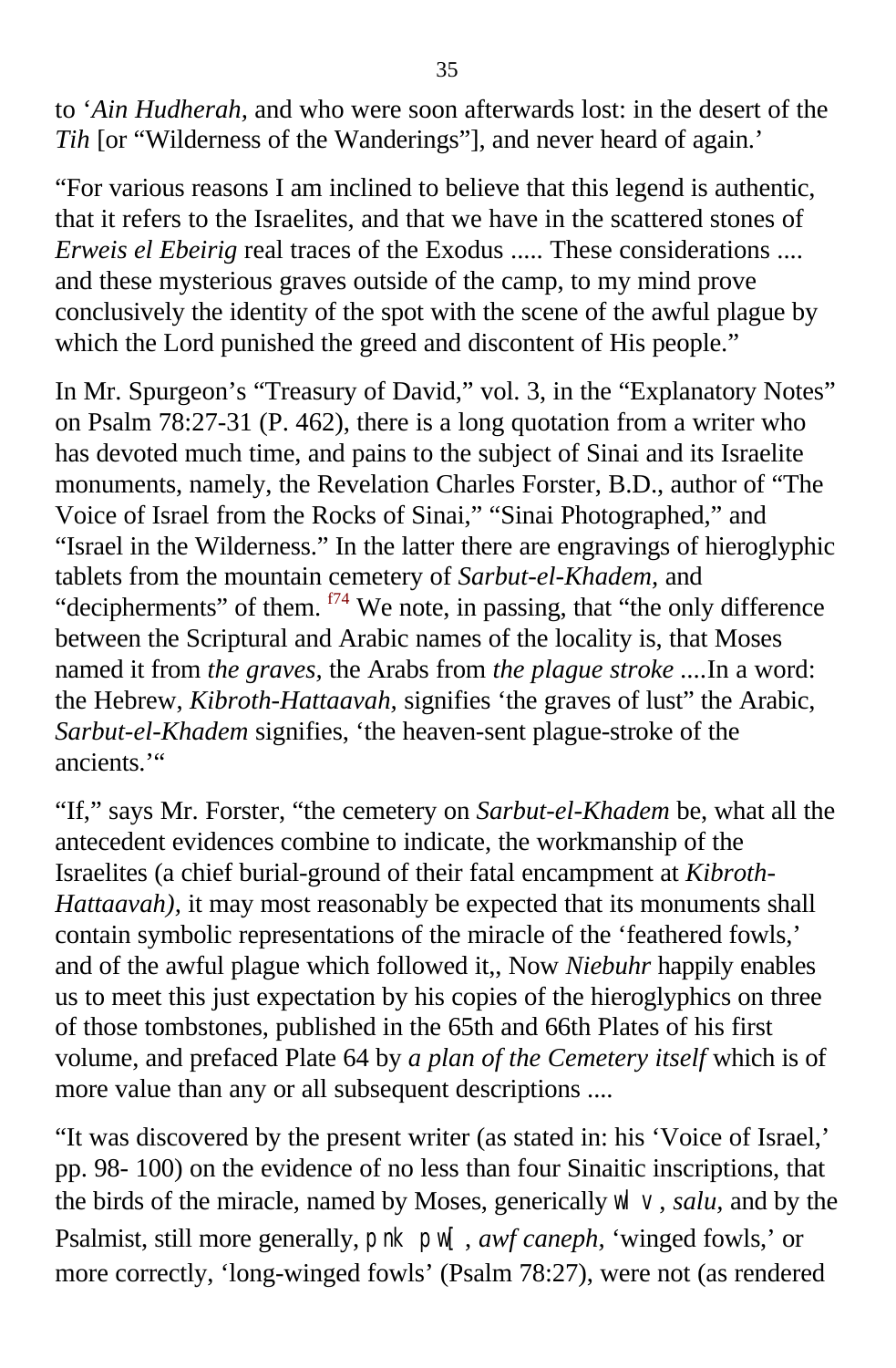<span id="page-34-0"></span>by all our versions, ancient and modern) 'quails,' but a crane-like red bird resembling a goose, named in the Arabic *nuham.* The discovery ..... received subsequently a singular and signal corroboration from the further discovery, by Dean Stanley, and previously by Schubert, of immense flocks of these very *nuhams* on the reputed scene of the miracle at Kibroth-Hattaavah.  $f^{75}$  With these antecedents in his mind, the reader will now turn to the three monuments copied by *Niebuhr* in the cemetery of *Sarbut-el-Khadem.* He will at once see that a crane-like bird resembling a goose, with slender body and long legs, is the *leading* hieroglyphic symbol in all the three tablets. No fewer than twenty-five of these symbolic birds occur in the first, ten in the second, and fifteen in the third tablet. The goose appears occasionally, but the principal specimens have the air of the goose, but the form of the crane. In a word, they are the very species of bird seen by Dean Stanley, both at this point of Sinai, and at the first cataract of the Nile; and which constantly occur also in Egyptian monuments: as though the very food of Egypt, after which the Israelites lusted, was sent to be at once their prey and their plague.

"The reader has here before him the irrefragable fact that the very birds which by every kind of evidence stand identified with the *salus,* or longlegged and long-winged fowls of the miracle, are the very birds depicted on the tombstones of *Sarbul-el-Khadem,* both standing, flying, and apparently even trussed and cooked. In a word, they are so depicted as to make them conspicuously the leading symbol on those stones. The impartial reader might safely be left to draw his own inference; for the inevitable inference is, that if symbolic writing be meant to convey any meaning at all, and if its meaning can ever be educed from the collation of the symbols with a known event of Scripture history in a known locality, these tombstones record the miracle of the 'feathered fowls,' and stand over the graves of the gluttons who consumed them!"

In the "Treasury of David," the selection of the deciphered hieroglyphics is from Niebuhr's 66th plate. The following is the "decipherment" thereof: —

**"***The sleepy owl, emblem of death, God sends destruction among them.* **"***The bow arrests the birds on the wing congregated.* **"***They make ready ,cooking the flying prey, nourished and sustained by it* **'***for a whole month,***'** *spreading it out.* **"***Arrest the prey, the messengers of death swift flying.***"**

We subjoin a few lines from plate 65: —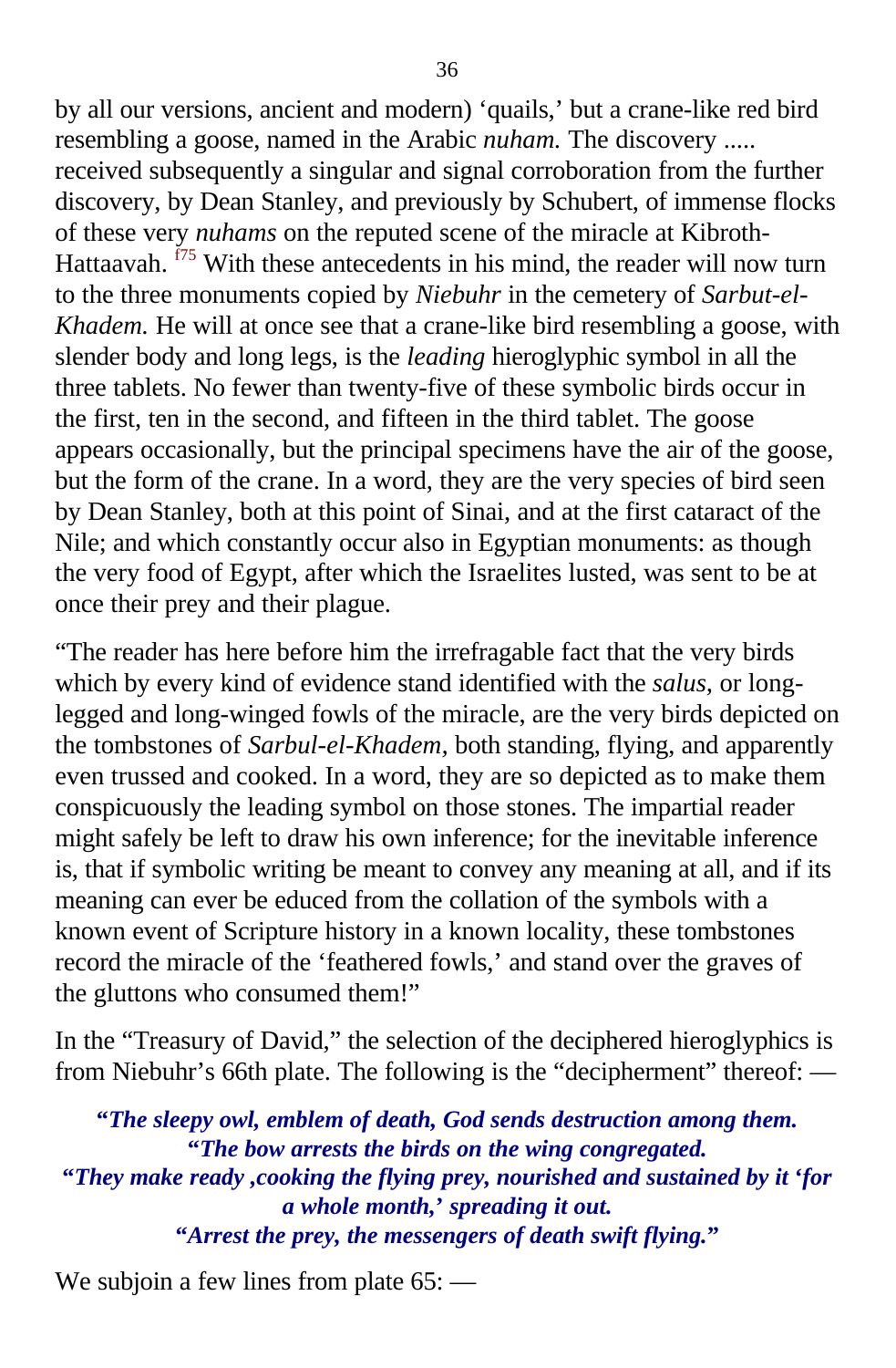**"***With throats diseased and loaded stomachs, sink down kneeling on both knees,* **'***the mixed multitude,***'** *depraved doomed.*

**"***The owl ill-omened, sudden death, the marrow corrupted from greedily devouring the cranes.*

*By the fat cranes visits with punishment God, causing ulcerations plaguing to madness.*

*The sepulcher entombs the fugitives. The cranes, sea-brought, black and white, prepare for flight, spreading their wings.***"**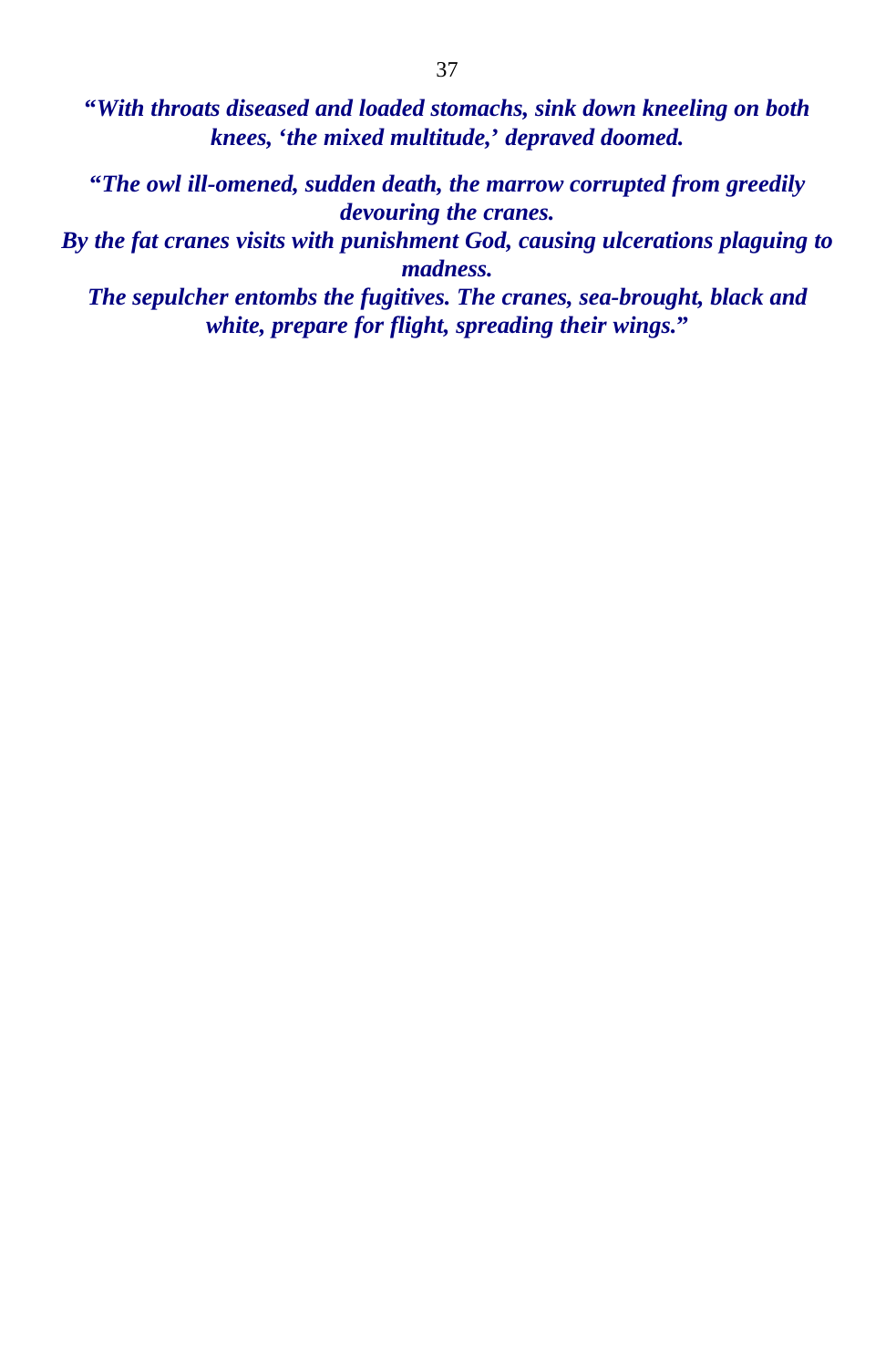### THE MOABITE STONE — THE ROCK OF BEHISTUN. — THE ROSETTA STONE.

SINCE the lecture was delivered, many books have been issued — some in a cheap and popular form — containing the most complete information respecting the Moabite Stone and other buried and forgotten witnesses who have come forth from their silent graves to attest the truth of Holy Scripture. Therefore it is not necessary that we should furnish extracts from works accessible to all. The following list may be useful to some of our readers: —

GRAVEN IN THE ROCK; or, the Historical Accuracy of the Bible Confirmed by Reference to the Assyrian and Egyptian Sculptures in the British Museum and elsewhere. By the Reverend Dr. SAMUEL KINNS, F.R.A.S., etc. With Numerous Engravings. Cassell & Company.

NEW LIGHT ON THE BIBLE AND THE HOLY LAND. By B. T. A. EVETTS. Illustrated. Cassell & Company.

THE MOABITE STONE. Although it does not come under the head of "cheap" or "popular," the work to which the first place must be given as a monograph upon this remarkable monument is the work of the learned Dr. GINSBURG, entitled, "THE MOABITE STONE. A FACSIMILE OF THE ORIGINAL INSCRIPTION, with an English Translation, and a Historical and Critical Commentary." Longmans. 1870.

THE MOABITE STONE. The Substance of Two Lectures By W. PAKENHAM WALSH, D.D., Bishop of Ossory. Illustrated. Nisbet & Co. 1883. One Shilling.

ANCIENT MONUMENTS AND HOLY WRIT. Same Author, Publishers, and price. This little book embraces; particulars of the Rosetta and Moabite slabs, and other equally interesting monuments.

ECHOES OF BIBLE HISTORY is another book by Bishop WALSH, containing not a little of the information in his smaller books, with additional matter. Crown 8vo. Three Shillings and Sixpence. Published by the Church of England Sunday School Institute.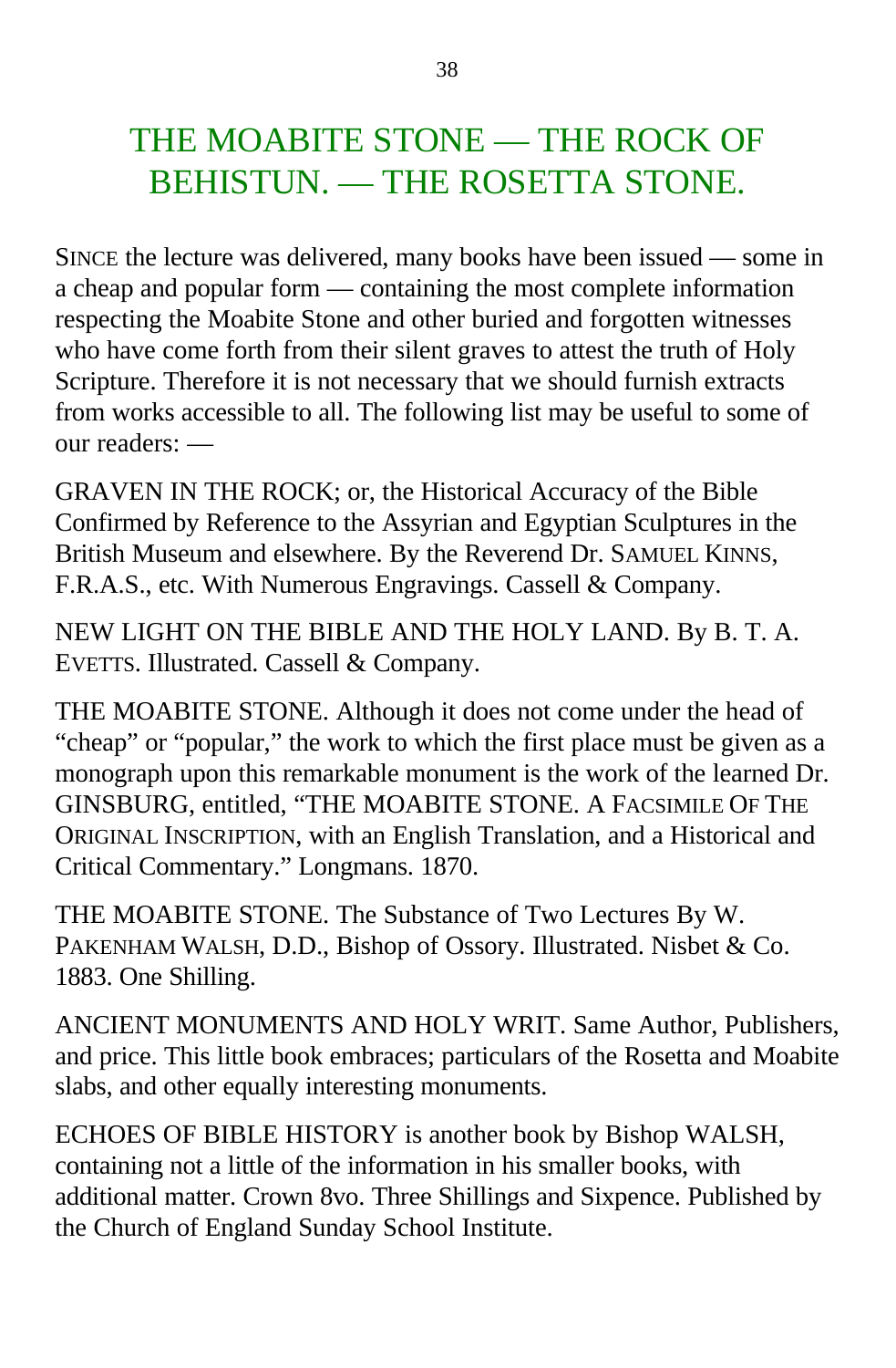BY-PATHS OF BIBLE KNOWLEDGE. In this admirable series, published by the Religious Tract Society, there are several works devoted to the elucidation and confirmation of the Word of God from the ancient stone monuments. We cannot too highly recommend the following, among others: — -

FRESH LIGHT FROM THE ANCIENT MONUMENTS, by Professor Sayce, M.A., and

BABYLONIAN LIFE AND HISTORY, by E. A. Wallis Budge, M.A.

THE WITNESSES OF ANCIENT MONUMENTS to the Old Testament Scriptures (Present Day Tracts, No. 32)., by Professor SAYCE, is a marvel of condensation. Price Fourpence.

THE OXFORD HELPS to the Study of the Bible, published by Mr. Frowde, must have a place in this list, although too well known to need a lengthy notice.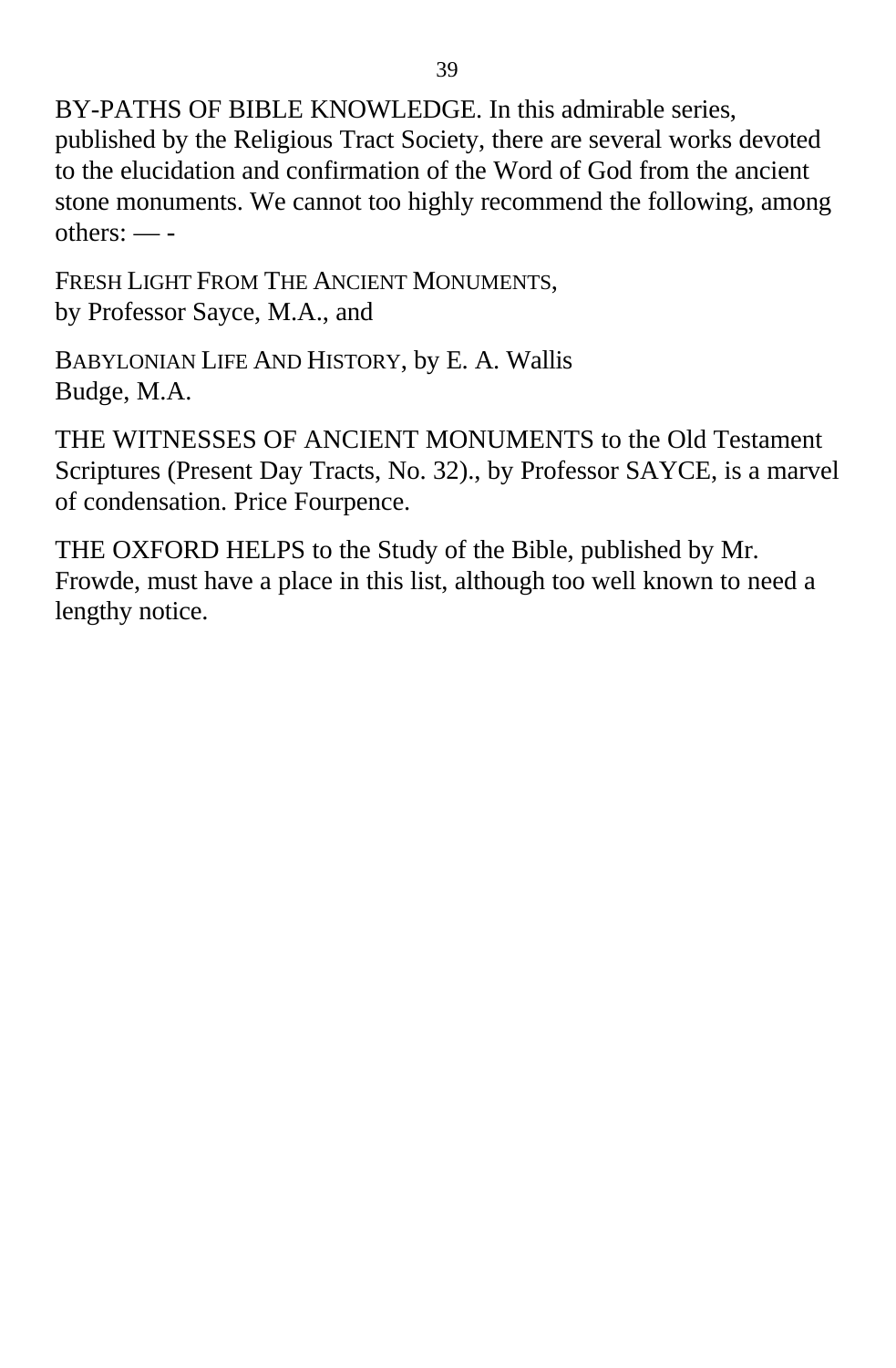# APPENDIX C

## GREAT STONES — COSTLY STONES — HEWED **STONES**

WITHIN the last twenty years much valuable knowledge has been acquired as to the "Holy City," and its, wondrous Temple, or rather Temples of Solomon and Herod, especially as to the questions of locality of the quarries whence the "great stones" were brought, and the difficulty of transporting them to their destination. The valuable labors of the Engineers of the Palestine Exploration Fund have done much towards determining the location of the quarries; indeed, it may safely be said that the long-existing doubt is solved.

The Reverend J. King, in "Recent Discoveries on the Temple Hill at Jerusalem," devotes a chapter to "*The Royal Quarries,*" from which we extract a few sentences, and advise our readers to procure the book; it is published by the Religious Tract Society.

"Every traveler who makes a sojourn in Jerusalem should visit the Royal Quarries. They are vast caverns, reaching far beneath Bezetha, the northern hill on which the Holy City is built; and not only do they throw light upon the stonework of the Temple, but their vastness at once impresses the mind with some adequate idea of the gigantic character of the sacred edifices that once crowned the summit of Moriah."

"When it is remembered that nearly the whole city of Edinburgh has been built out of Craig Leith Quarry, and that many a town in England has been built of stone taken from one rock-cut excavation; when, moreover, we reflect upon the immense size of the Jerusalem quarries, we are led to the conclusion that all the stonework of the Holy City, including the Temples of Solomon, Zerubbabel, and Herod, the gigantic walls of the Haram, as well as the walls encompassing the. city, have been excavated from one and the same spot, namely, from the Royal Quarries underneath the north part of the Holy City."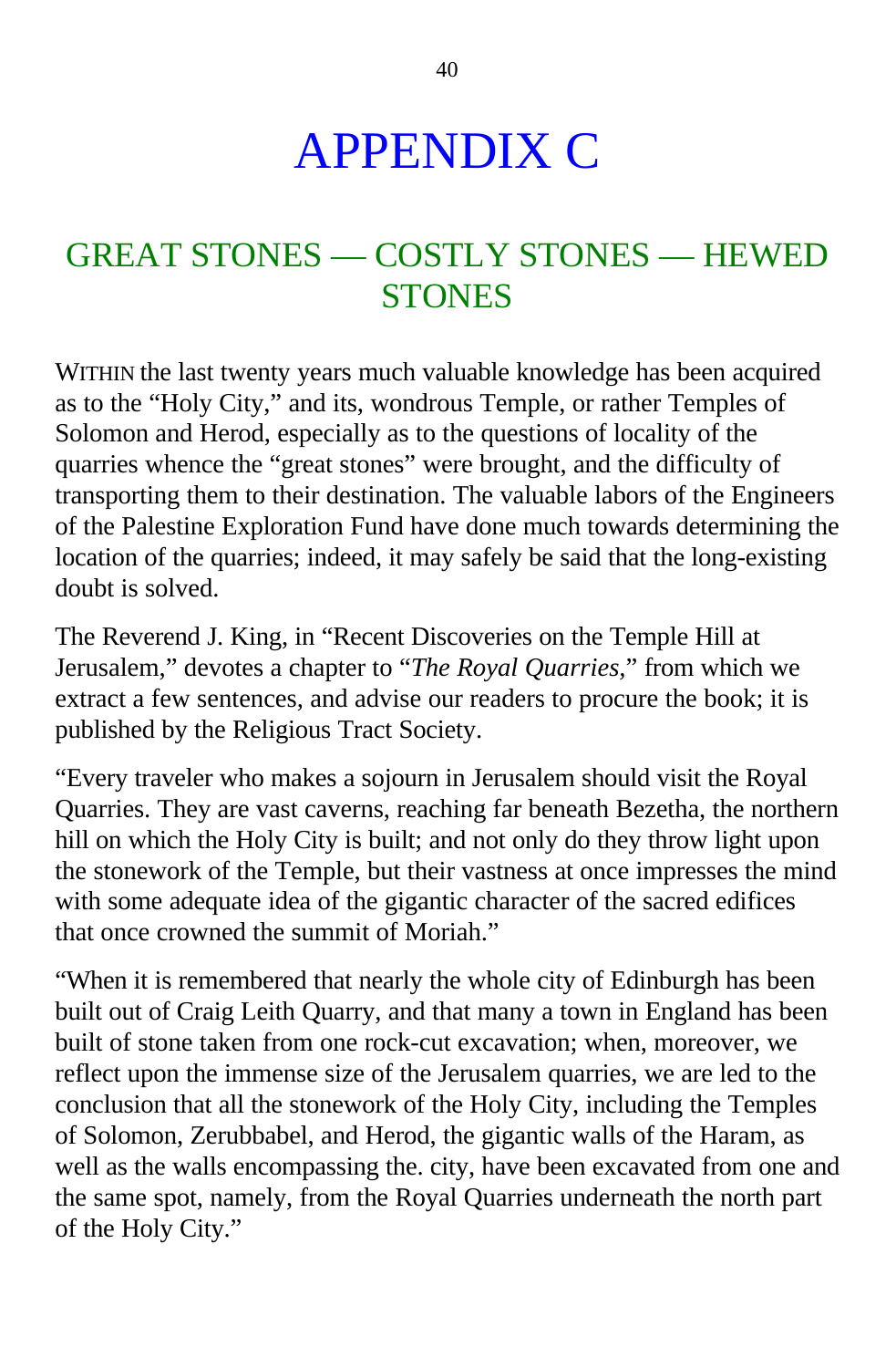"There is a prevailing notion that the polished blocks of Solomon's Temple were sent by Hiram from Lebanon or Tyre, but such a notion receives no proof either from Josephus or the Bible......Hiram sent cunning masons and stone-squarers to help Solomon's cunning workmen to cut, square, hew, and polish the stones for the sacred edifice; but nowhere is it stated that the blocks were forwarded to Jerusalem.…Indeed, the limestone around Jerusalem is so abundant, and so excellent in quality, that it would have been folly to send stones from a distance, as well as an immense labor to have transmitted blocks, such as now appear in the Haram wall, from Phoenicia to Jerusalem."

### THE GREAT CORNER STONE

"The foundation stone at the bottom of the south-east angle [of the east wall of the Temple areal is the most interesting stone in the world, for it is the chief corner stone of the Temple's massive wall. Among the ancient Jews, the foundation corner stone of their great sanctuary on Moriah was regarded as the emblem of moral and spiritual truths. It had two functions to perform; first, like the other foundation stones, it was a support to the masonry above; but: it had also to face both ways, and was thus a bond of union between two walls. The Bible abounds in interesting allusions to this corner stone."

"Seeing, therefore, that the corner stone is a symbol of Christ Himself, it ought to be regarded as the most interesting stone in the whole world."

The Engineers, in order to ascertain the dimensions of this foundation stone, worked round it, and report that it is three feet eight inches high and fourteen feet in length. At the angle it is let down into the rock to a depth of fourteen inches, while the northern end seems entirely embedded in the rock. The block is further described as squared and polished, with a finelydressed face. It does not appear to have any marginal draft at the bottom, and indeed this was not necessary, as the lower part being sunk in the rock, would always be hidden from view; but the absence of the lower draft indicates that the block was dressed in the quarry in a somewhat peculiar style, with a view to its being the foundation corner stone. The draft or the upper margin of the stone is four inches wide. Fixed in its abiding position three thousand years ago, it still stands sure and steadfast, a fitting emblem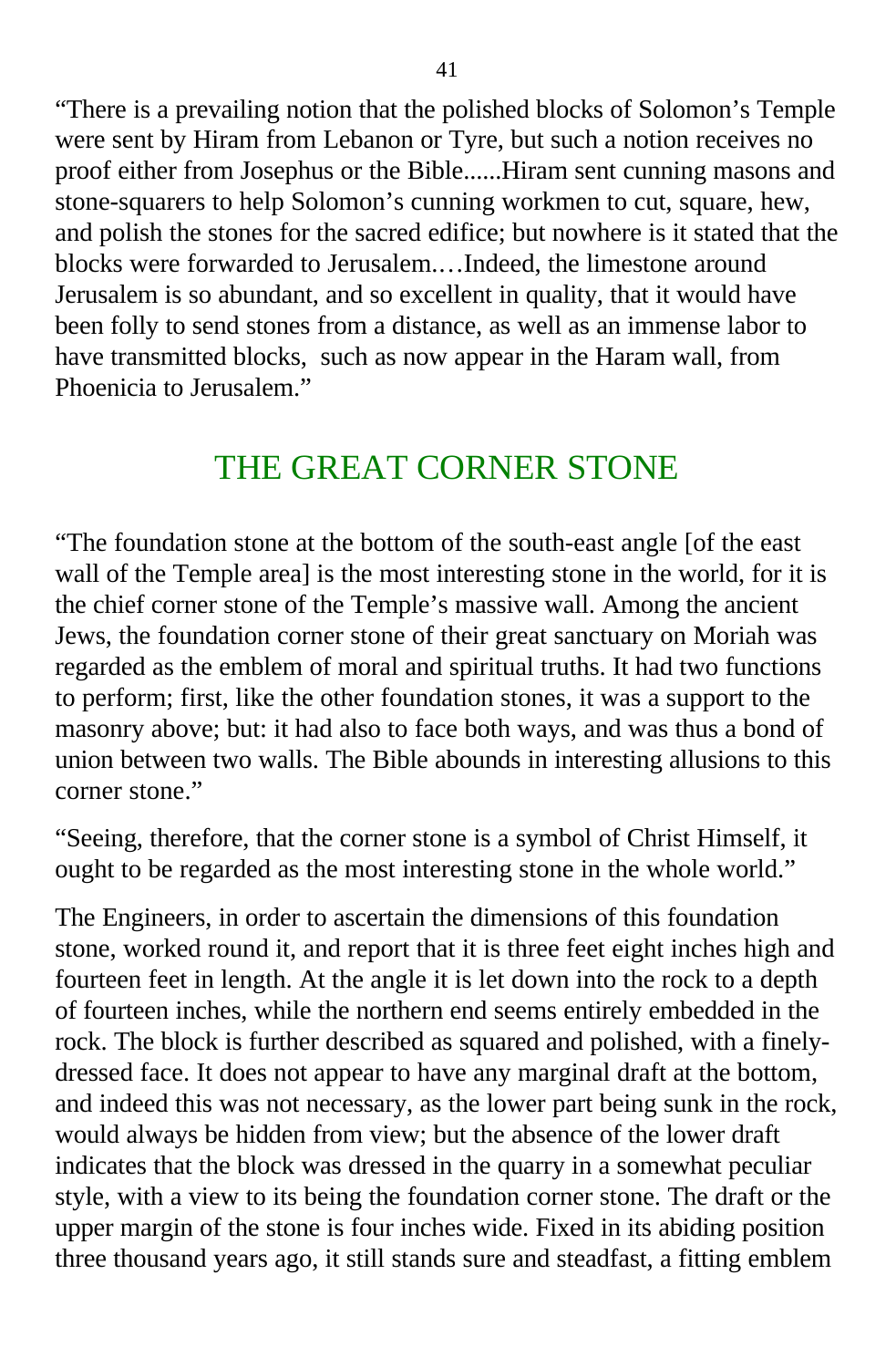of the 'Rock of Ages,' that cannot be removed, but abideth fast for ever." — *From* "*Recent Discoveries on the Temple Hill.*"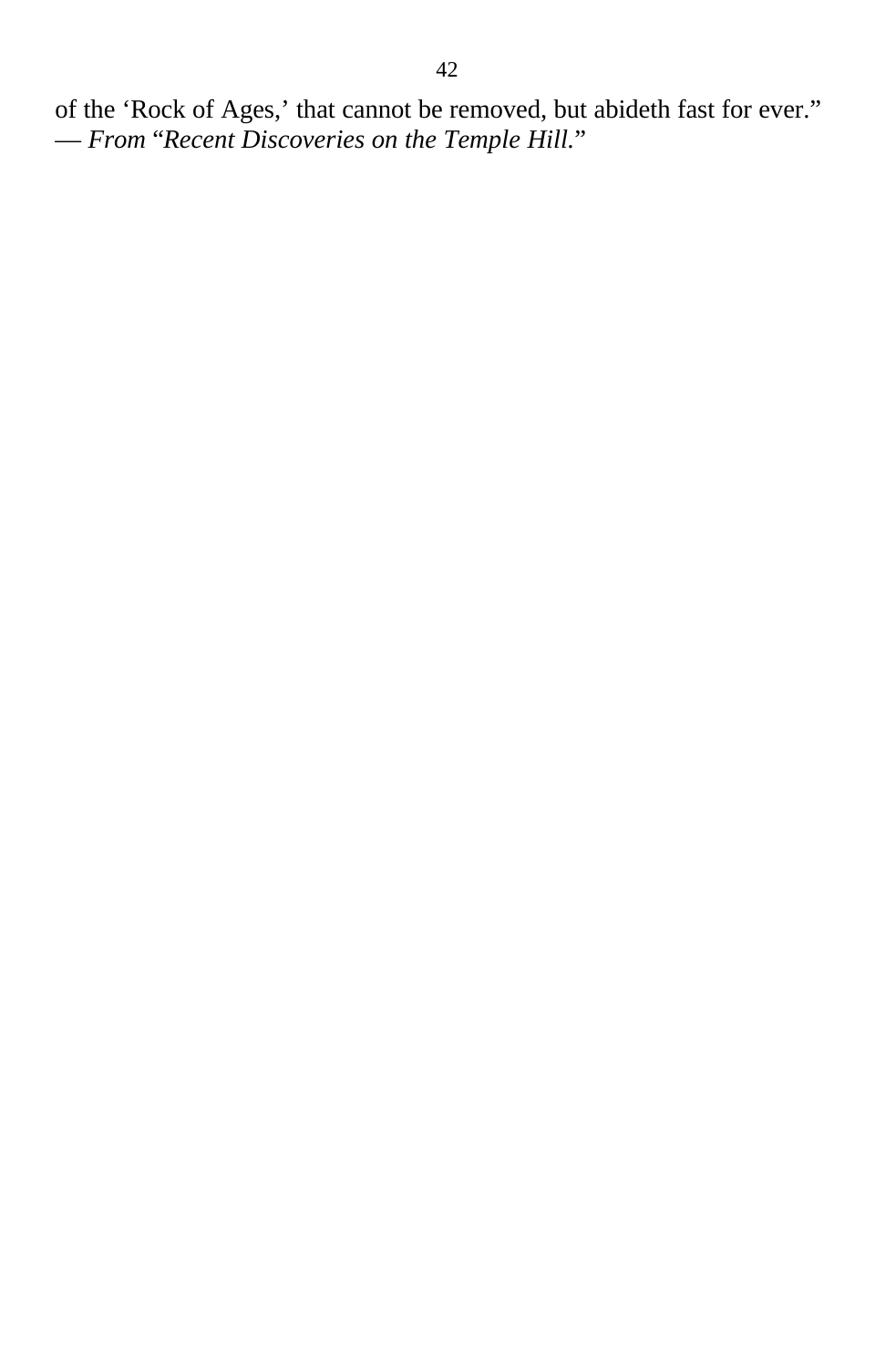# APPENDIX D

### RUDE STONE MONUMENTS

SEVERAL learned works have appeared of late years upon the subject of those mysterious stone monuments, the dolmens, or cromlechs, and the stone circles, their ages and uses. The perusal of the most recent authorities is not a little disappointing, as will be seen from the extracts we subjoin, which are fair examples of the opposite conclusions to which archaeologists; have arrived.

"Amidst all the triumphs of well-directed archaeological research, there still remain a great group of monuments at our own doors, regarding whose uses or dates opinions are nearly as much divided as they were in the days of rampant empiricism in the last century. It is true that men of science do not now pretend to see Druids sacrificing their bleeding victims on the altar at Stonehenge, nor to be able to trace the folds of the divine serpent through miles of upright stones at Carnac or at Avebury, but all they have yet achieved is simple unbelief in the popular fallacies, nor have they hitherto ventured to supply anything better to take their places. They still call the circles temples, but without being able to suggest to what god they were dedicated, or for what rites they were appropriated, and, when asked as to the age in which they were erected, can only reply in the words of the song, that it was long, long ago."

"There is no passage in any classical authors which connects the Druids, either directly or indirectly, with any stone temples, or any stones of any sort."

"No writer of any age or country suggested their being pre-historic or even pre-Roman before the age of Stukeley — say 1700*.*"

"If, however, the pen has been reticent and hesitating in its testimony, the spade has been not only prolific but distinct. It is probably not an exaggeration to say that three-fourths of the megalithic monuments — including the dolmens, of course — have yielded sepulchral deposits to the explorer, and, including the tumuli, probably nine-tenths have been proved to be burial-places."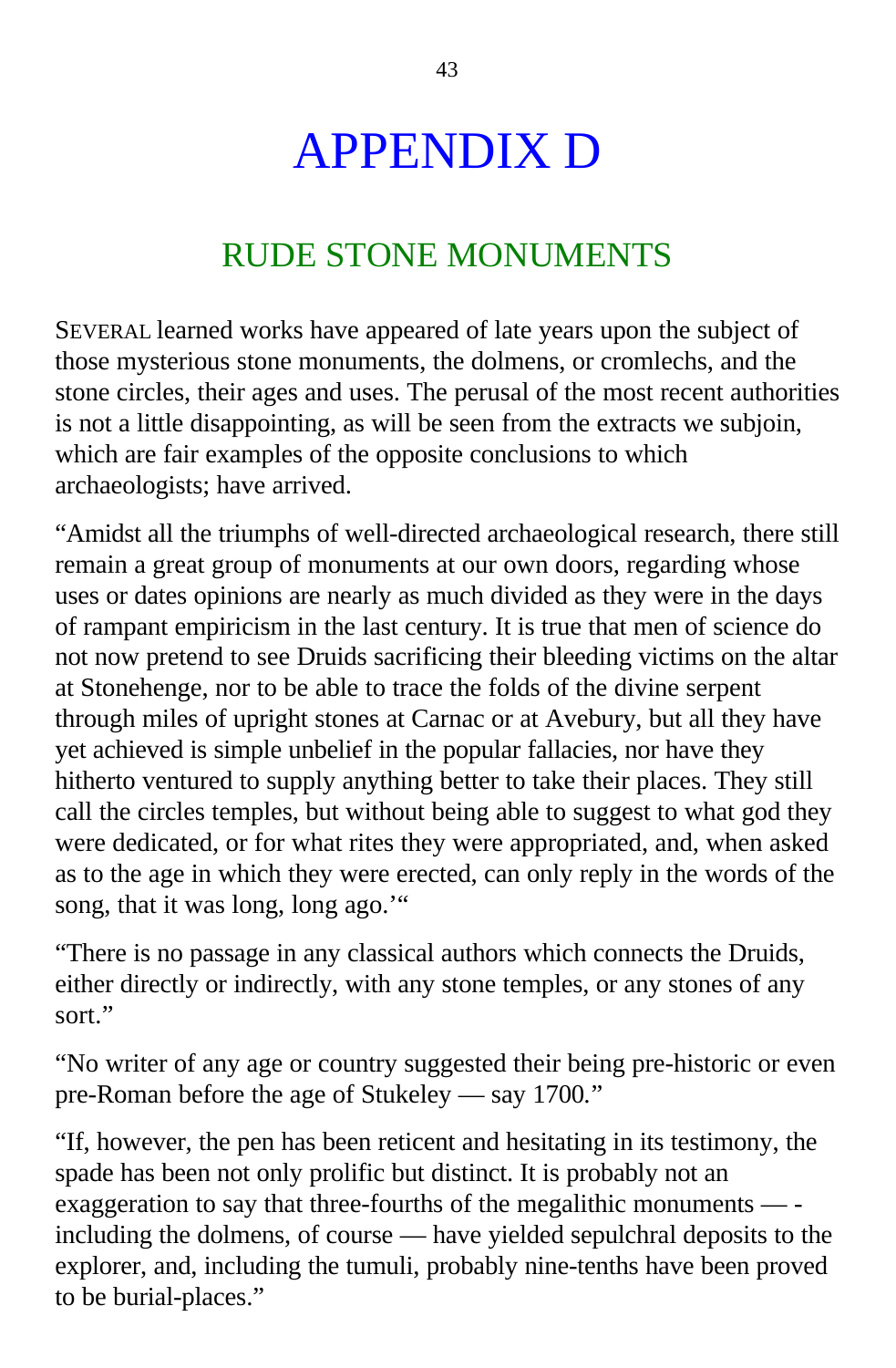The foregoing extracts are from the exhaustive work of James Fergusson, Esqre., D.C.L., F.R.S., etc., entitled "Rude Stone Monuments in all Countries: their Age and Uses: with 234 illustrations." 1872.

KIT'S COITY HOUSE, or Cotty House, the celebrated cromlech, near Aylesford, in Kent, is by far the largest monument of its class in this part of England. It forms a small chamber open in front, and consists of four blocks, three of which are uprights, and the fourth laid on them as a covering-stone.

Of the two side stones, one measures 7 feet by 7 1/2, and is 2 feet thick, the weight about 8 1/2 tons. The other is 8 feet by 8 1/2, weighing about 8 tons. The capstone is 12 feet by 9 1/2 feet thick, and weighs about 10 1/2 tons. The sandstone of which they consist belongs to the geological formation of the district.

Like others of its class, Kit's Coity House was no doubt originally a sepulchral monument, though the legend which makes it the tomb of the British chief Katigern, killed here in a battle with the Saxons, must probably be discarded*. Kitt*'*s Hill* on Hingstone Down, Cornwall, and *Kite*'*s House* on Dartmoor, are names also given to ancient tombs; perhaps from the Celtic *ked*, a hollow. Kit's Coity may thus be *ked-coit —* the tomb in the wood (Brit.), which once spread over the hill-side, and of which the venerable yews are relics. It hats been suggested that the battle was traditionally fixed here from ancient recollections connected with the site, which recent research has proved to be that of a great British cemetery the "Carnac" of Kent. — *From Murray*'*s* "*Handbook for Travellers in Kent.*" *1892.*

"STONEHENGE is a circular group of gigantic standing stones on Salisbury Plain ..…situated in the midst of an extensive group of prehistoric barrows of the bronze age. The circle of stones, which is about 100 feet in diameter, occupies the central portion of an area of about 360 feet in diameter, enclosed within an earthen rampart and ditch." Here follows a lengthy description of the relative positions, sizes, etc., of the various stones, for which we have not space. The article proceeds to state "the many and various theories propounded as to the purpose or uses of the structure. It has been attributed to the Phoenicians, the Belgae, the Druids, the Saxons, and the Danes. It has been called a temple of the sun, and of serpent worship, a shrine of Buddha, a planetarium, a gigantic gallows on which defeated British leaders were solemnly hung in honor of Woden, a Gilgal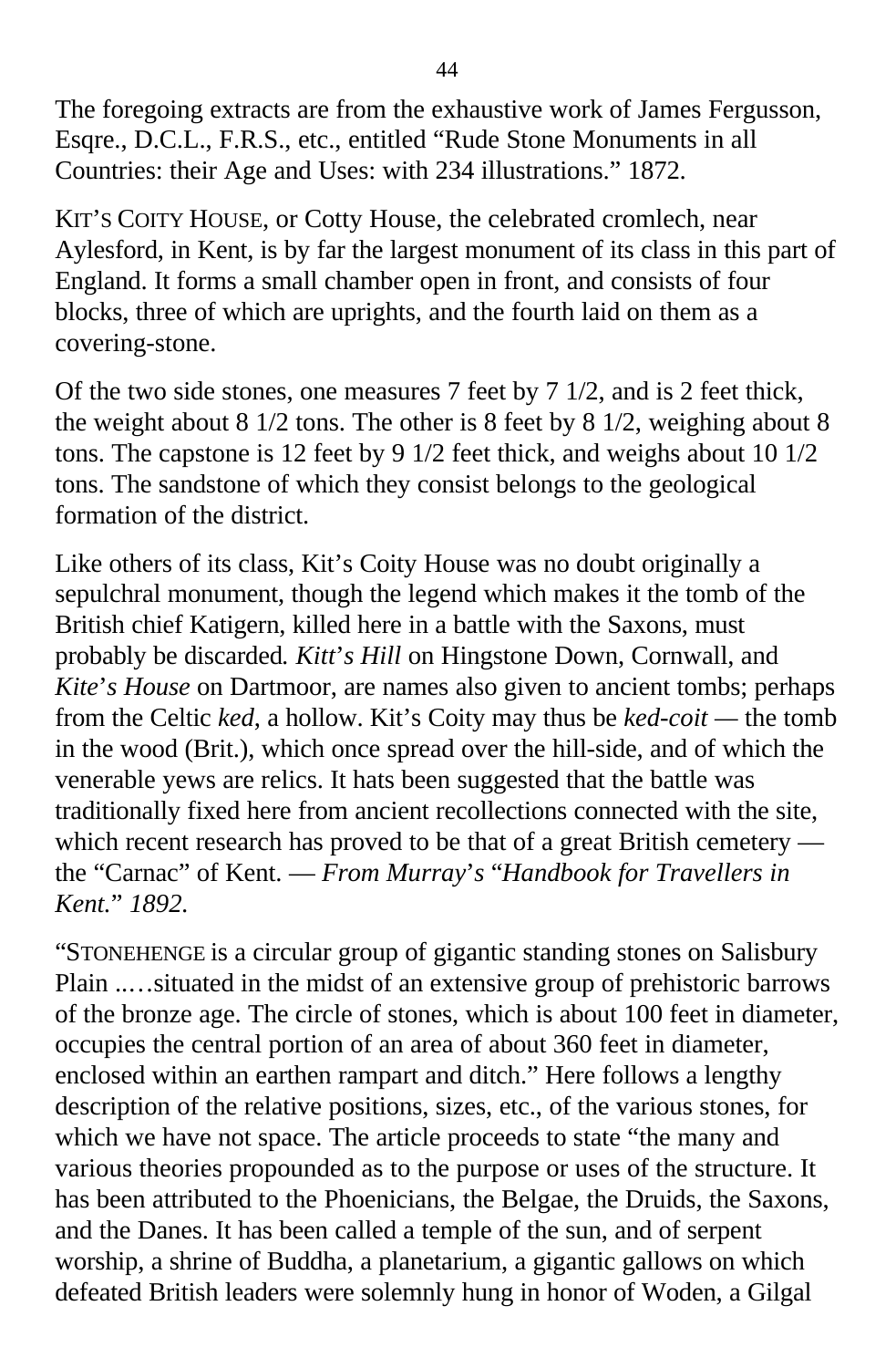where the national army met and leaders were buried, and a calendar in stone for measurement of the solar year.

"The opinion of Sir John Lubbock, expressed in his 'Prehistoric Times,' is that there are satisfactory reasons for assigning it to the bronze age, though apparently it was not all erected at one time, the inner circle of small unwrought 'blue-stone,' being probably older than the rest. By most archaeologists it seems to be accepted as an exceptional, development from the ordinary type of stone circles, used as burial-places by the bronze age people of Britain, though some regard its exceptional development as due rather to a religious influence than to the mere idea of the common commemoration of simple burial. But whatever may have been its origin or purpose, it is sufficiently interesting as the grandest megalithic monument in Britain." — Condensed from *Chambers*'*s Encyclopedia.*

We must let a later writer (Reverend Lewis Gidley, M.A.), have the last word, as he may be referring to Mr. Fergusson, among others, when he says: — "There are so many proofs of Stonehenge being a Druidical temple, that it seems remarkable that any antiquarians are not satisfied that this was the case. He is also as pronounced in his opinion that it was *not* "erected to commemorate a battle fought there;" nor was it "a kind of superior cromlech, or sepulchral monument." The title of his book is, "Stonehenge viewed by the Light of Ancient History and Modern Observation." 1873. 8vo.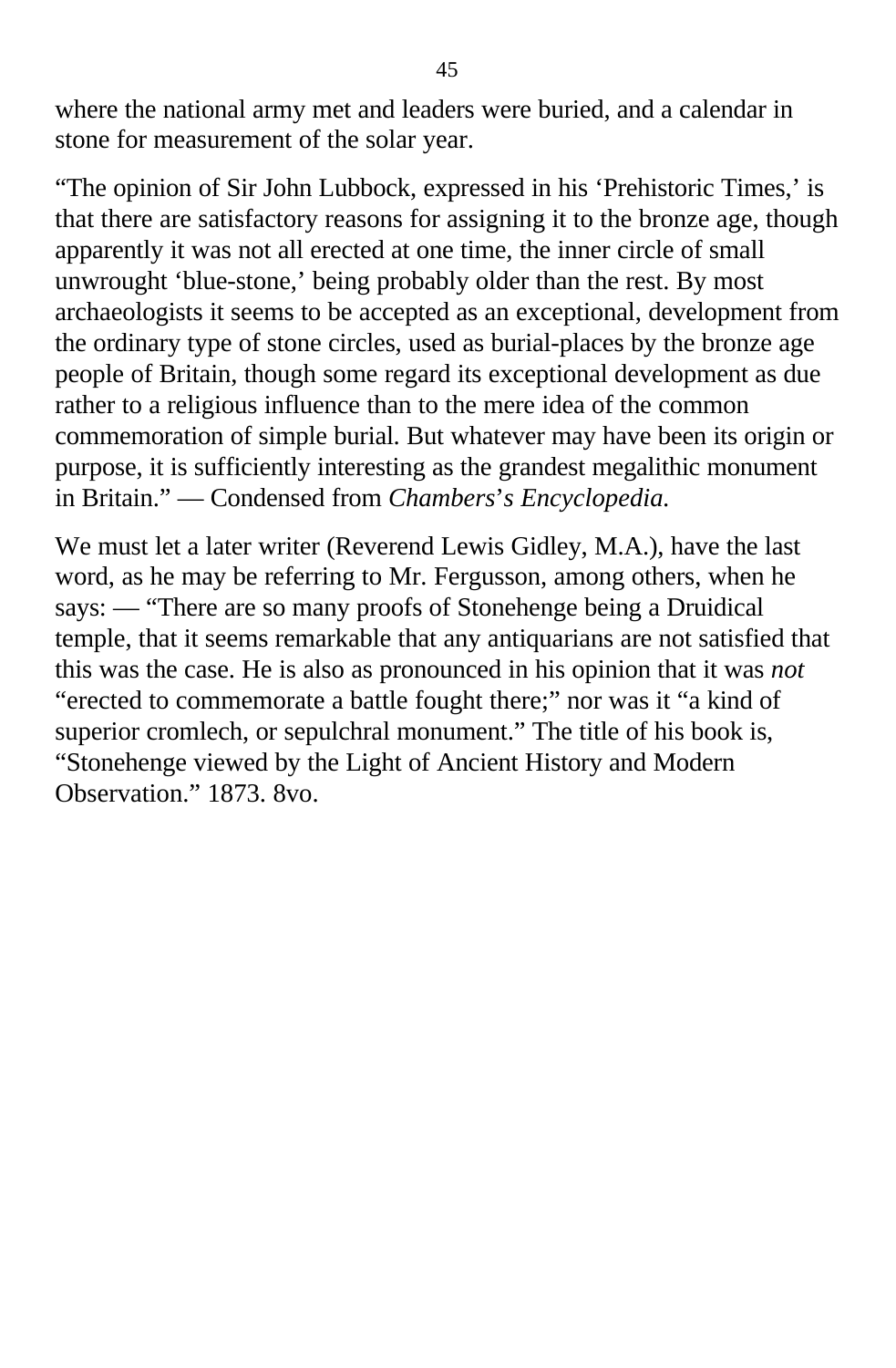# APPENDIX E

## THE KINGS' STONE

THE town of Kingston, in Surrey, or Kingston-on-Thames, as it is usually named, is said by archaeologists to derive its name from the Anglo-Saxon *cyning-stun,* a royal demesne; but the townsmen of the present day find a ready derivation from "The Kings' Stone," a venerable relic of the Heptarchy which :stood for centuries in an ancient chapel (situate on the south side of All Saints' Church), which, having fallen into decay, was demolished about 1731. "This stone," says one writer, "on which the monarchs sat during the ceremony of coronation, has been preserved with almost religious veneration.

For some years subsequent to its removal from the ruined chapel, it was located at the Town Hall, or "suffered to lie in the New Court Yard until 1850, when it was removed to its present conspicuous position in the open air at the point where the High Street widens into the market-place. Surrounded by a suitable iron railing, the stone is partially sunk into a heptagonal pyramid, on whose faces are the names of seven kings, crowned in the town; and, through the liberality of the curator of the British Museum, a coin of each sovereign is inserted in the face of the pyramid above the sovereign's name."

The number of kings crowned here, as recorded by Speed, is nine, two of which, however, are doubtful, and the names of those only who indisputably received their inauguration on it are inscribed upon the pedestal beneath. They are —

A.D.

- 924. Athelstan, by Archbishop Aldhelm.
- 940. Edmund, by Archbishop Otto.
- 946. Edred, by Archbishop Otto.

All three sons of Edward the Elder.

- 959. Edgar.
- 975. Edward the Martyr, by Archbishops Dunstan and Oswald.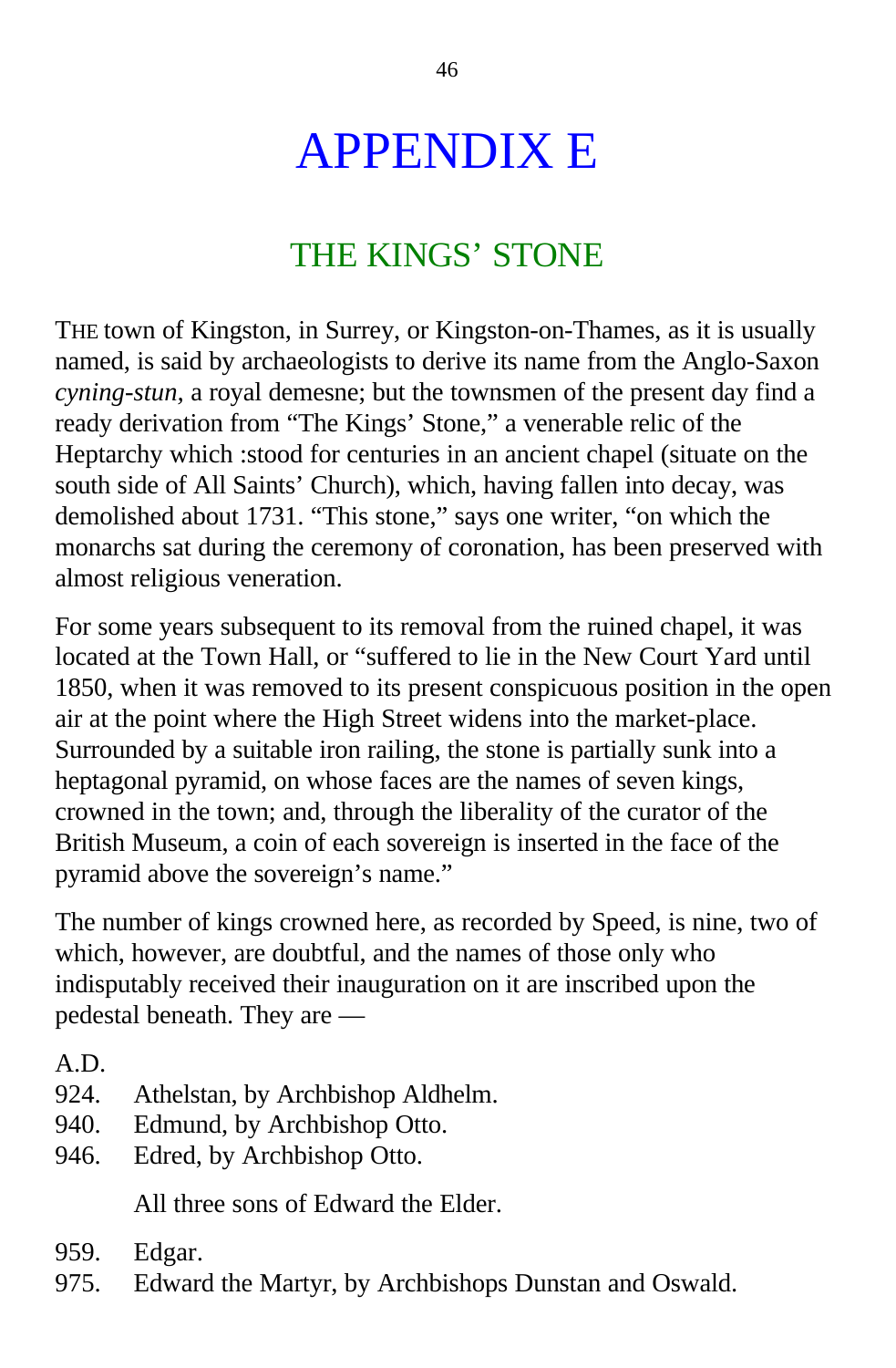- 978. Ethelred II, brother of Edward.
- 1016. Edmund II.

The two kings; less certain are: —

- 900. Edward the Elder, son of Alfred.
- 955. Edwy, the son of Edmund.

The foregoing jottings are taken from Biden, Murray, and Chapman's "Handbook of Kingston;" but for learned antiquarian research, the "Surrey Archaeological Collections," vol. 1, pp. 27-56, must be consulted.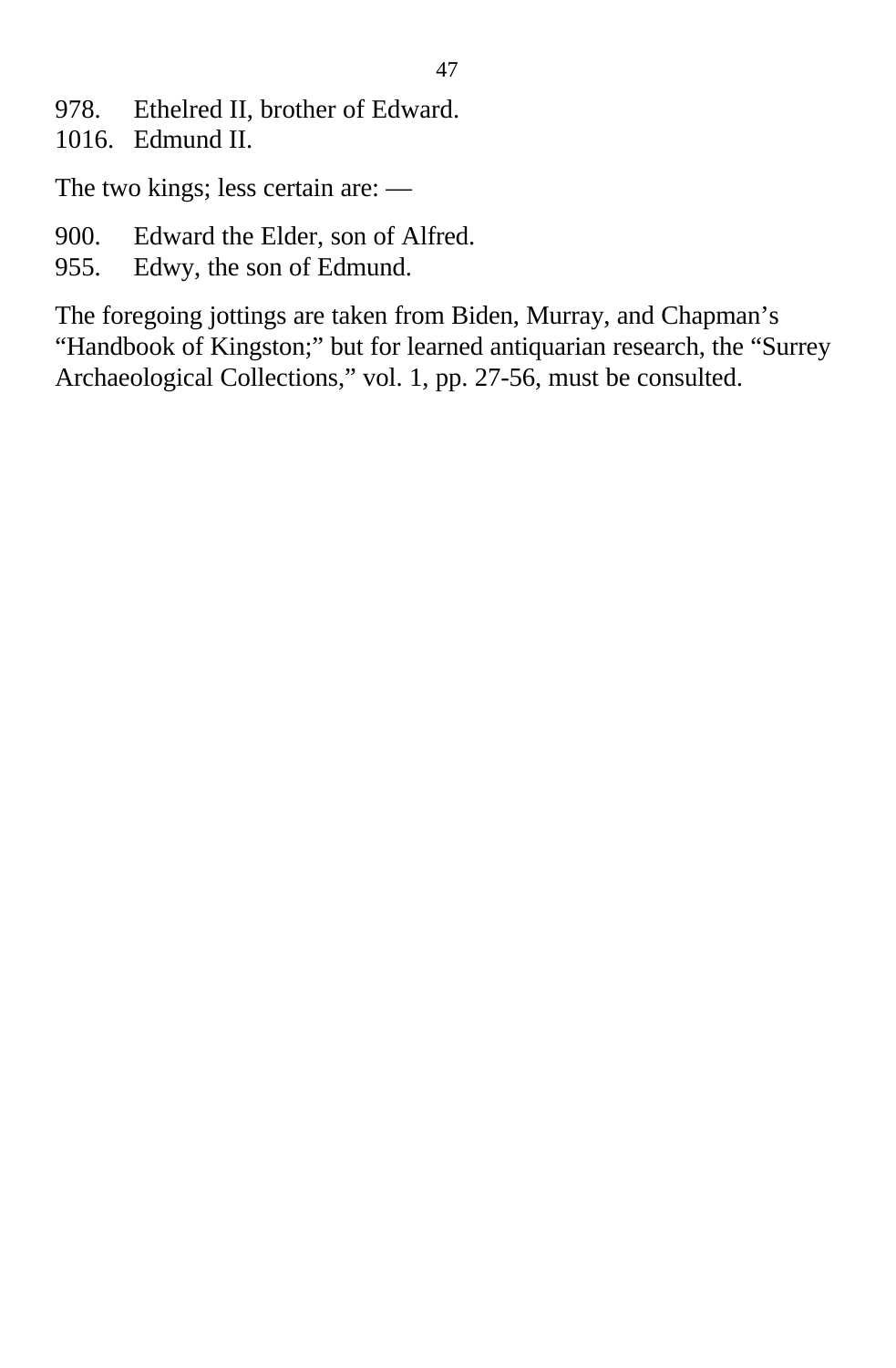# <span id="page-46-0"></span>APPENDIX F

### THE RUFUS' STONE

IN Malwood Walk, about: a quarter of a mile from Stoney Cross, in the New Forest, surrounded by picturesque oaks, stands Rufus' Stone. It marks the place where, as the legend runs, formerly stood the oak against which the arrow glanced that caused the death of King William Rufus. The stone was erected by Lord Delaware more than a century ago. It having become much mutilated by the "British vandal and relic-monger," a Mr. Bourne had it capped over with what Mr. J. R. Wise, in his beautifully illustrated book,  $\frac{176}{6}$  styles "a hideous cast-iron case." The spot is visited by thousands of persons during the summer months.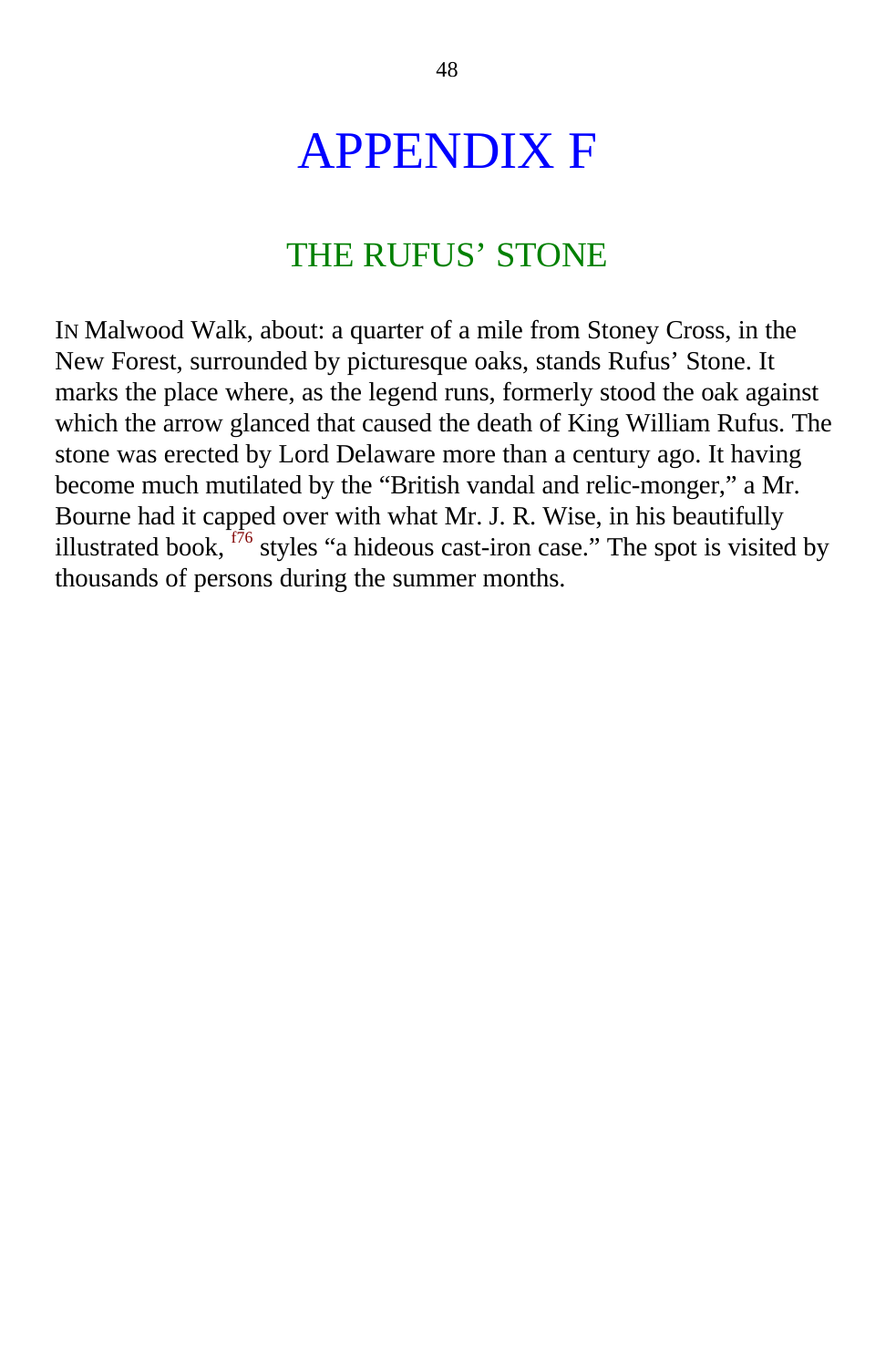# APPENDIX G

### THE CORONATION STONE AND CHAIR

"THE Scottish Coronation Stone, the *Lia Fail,* or 'Stone of Destiny,' was said by tradition to have been the stone which Jacob used for a pillow, and to have been brought to Ireland, and from Tara to Scotland, where it had a resting-place at Scone till, in 1296, Edward I carried it to Westminster. It now forms part of the Coronation Chair, occupying the space beneath the seat. Skene, in his monograph, asserts it to have been originally quarried from the rocks near Scone." — *Chambers*'*s Encyclopaedia.*

The following is from "The Coronation Stone, "by Mr. F. Skene [1869, 4to.], referred to above: —

"The popularly-received account of the stone may be shortly stated in the words of Pennant: — 'In the church of the Abbey (of Scone) was preserved the famous chair, whose bottom was the fatal stone, the palladium of the Scottish monarchy; the stone which had first served Jacob for his pillow was afterwards transported into Spain, where it was used as a seat of justice by Gethalus, contemporary with Moses. It afterwards found its way to Dunstaffnage in Argyllshire, continued there as the coronation chair till the reign of Kenneth II, who, to secure his empire, removed it to Scone. There it remained, and in it every Scottish monarch was inaugurated till the year 1296, when Edward II, to the mortification of North Britain, translated it to Westminster Abbey, and with it, according to ancient prophecy, the empire of Scotland. The latter part of this account is unquestionably true.'"

It is, perhaps, scarcely necessary to add that the most complete and interesting account of this historic stone is to be found in the late Dean Stanley's "Historical Memorials of Westminster Abbey." *See* fifth edition, 1882, pp. 49-56.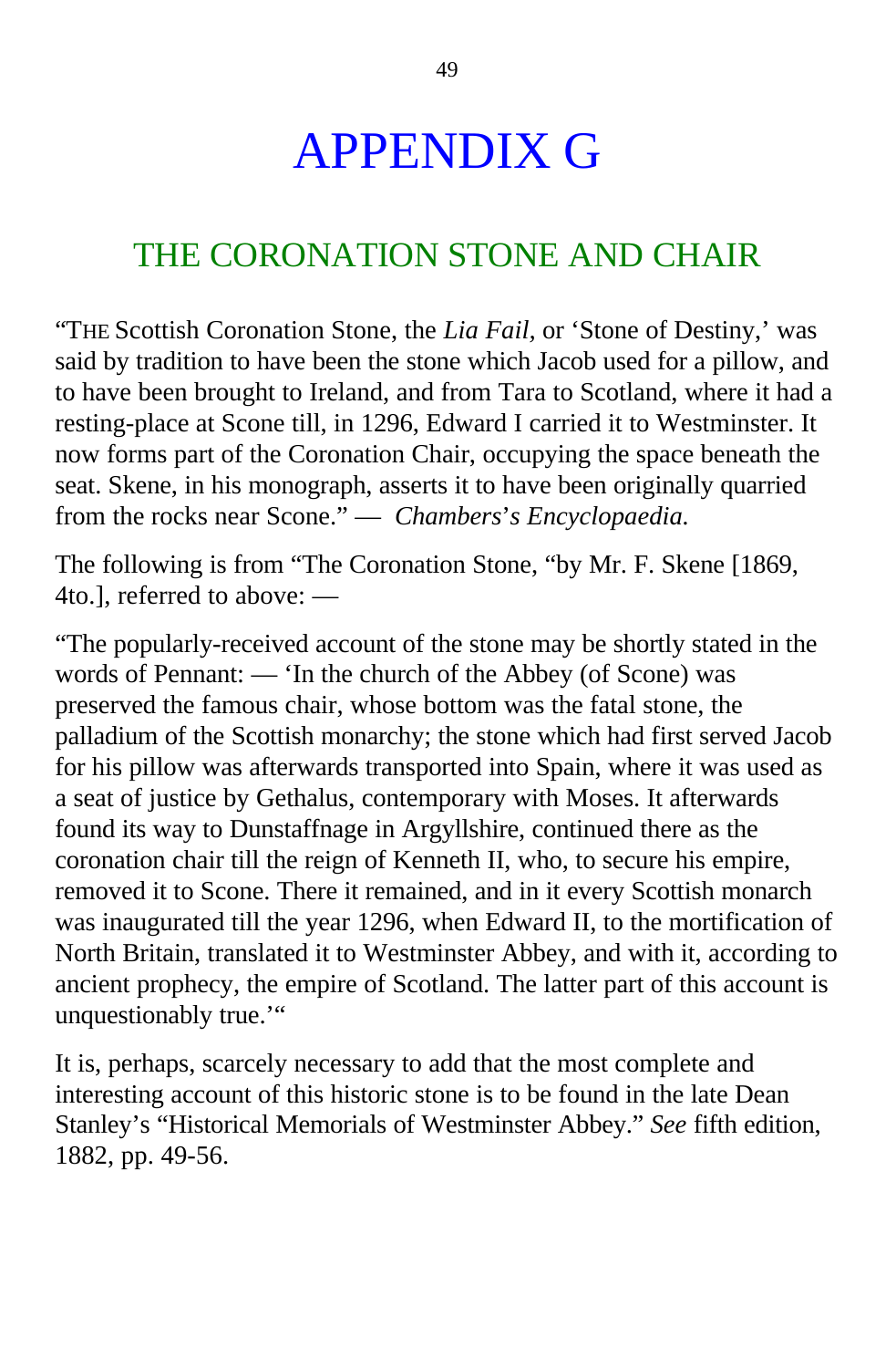## TWO LONDON LANDMARKS

MORE than once in his brief but bright and pleasant table-talks, we have heard Mr. Spurgeon refer to two stones well-known to those Londoners who are "something in the city," and know its highways and by-ways. If the lecture had had the advantage of his revision, he would certainly have built these two stones, among many others, into the structure. This is our apology for inserting a short account of "THE LONDON STONE," and "THE BOY AND PANYER."

### LONDON STONE

IN Cannon Street, opposite the railway station, is the Church of St. Swithin, rebuilt by Wren, and since modernized. Fixed in the outer wall of the church, and protected by an iron *grille,* is the LONDON STONE. According to Stowe, it formerly stood on the south side of the street, but being regarded as an obstruction, it was removed in 1798. LONDON STONE was the *Milliarium,* or central milestone, of Roman London, whence as from a center the miles were reckoned throughout Britain, even as the *Milliarium* in the Forum was the center from which all Roman roads were radiated. — *From Pascoe*'*s* "*London of Today.*"

The account given of the story by Noorthonck, in his "History of London," 1773 (4to.), though almost identical with the foregoing, may be of interest. He says: —

"Close under the wall of St. Swithin's Church is placed a stone, more remarkable by its name than by its; appearance. In Stowe's time this stone was, as he informs us, fixed upright in the ground on the south side: of the street, near the channel, and was so well fastened with bars of iron as to secure it effectually from being damaged by carriages. This stone is of unknown antiquity, and it is worthy of admiration that more care has been taken to preserve the stone itself than the history of it.

"The most remarkable conjectures have given this stone a Roman origin; for as the antient Roman colony extended from the river no higher than Cheapside, and Watling Street was the principal street or Praetorian Way, it has been supposed, with great probability, that this stone was the center from which they began to compute their distances to their several stations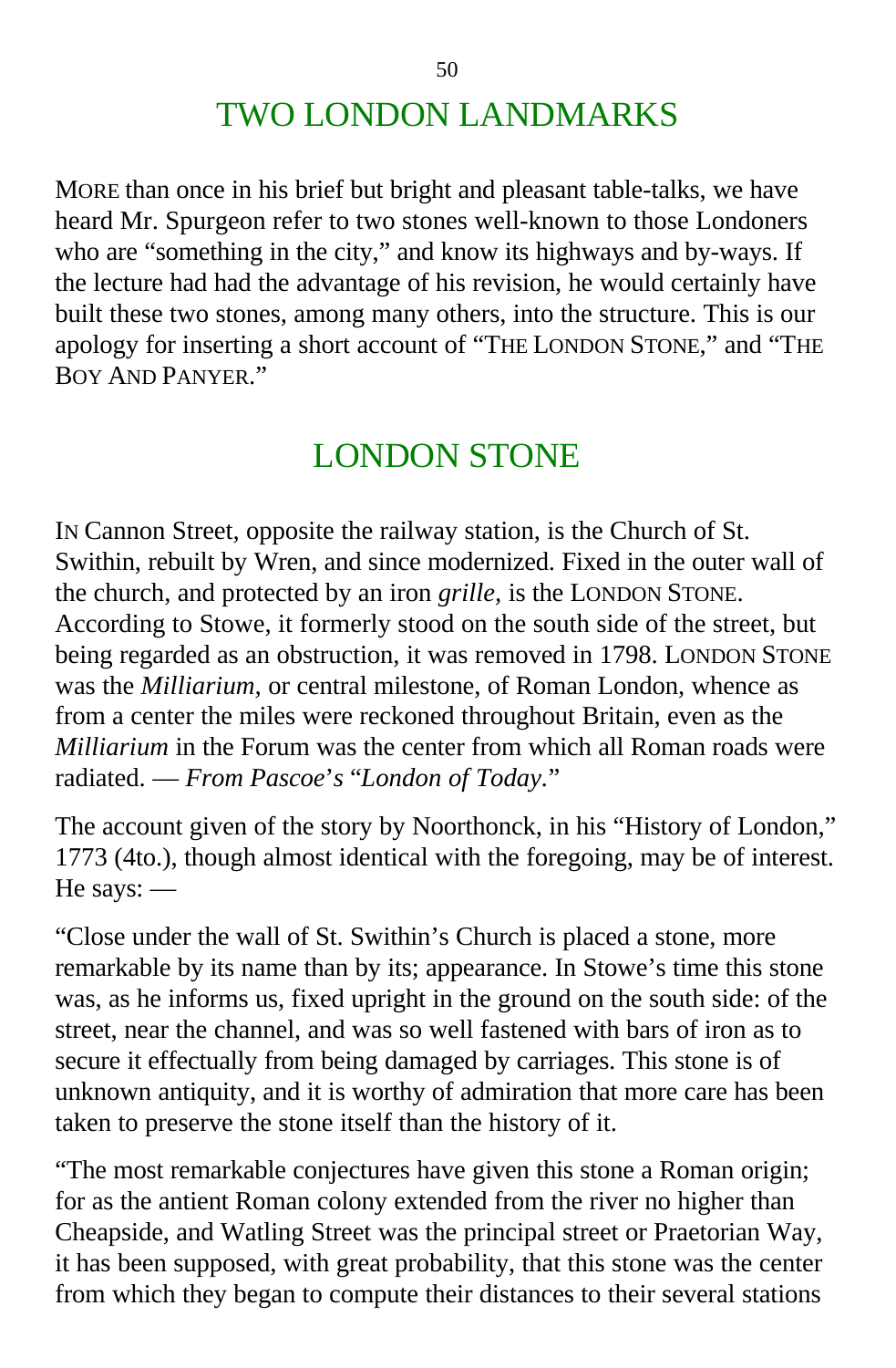throughout England. Another supposition framed upon this is, that from this stone public proclamations and notices might have been antiently given to the citizens; for in 1450, when Jack Cade, the Kentish rebel, came through Southwark into London, he marched to this stone amidst a great confluence of people, and the Lord Mayor among the rest; and striking his sword upon it, said, 'Now is Mortimer lord of this City.'"

Of the original form and size of this relic all record is, of course, lost; and it would doubtless ere now have disappeared altogether but for the pains taken to preserve its "remains" by a worthy citizen, one Thomas Maiden, printer, of Sherbourne Lane. It is said that "when St. Swithin's Church was about to undergo repair in 1798, Mr. Maiden prevailed on the parish officers to consent that the stone should be placed where it still remains, after it had been doomed to destruction as a nuisance." At that period of its history it was described as "reduced to a fragment not much larger than a bomb-shell;" and more recently, in Charles Knight's "London," as "not a great deal larger than a man's head." Bombs and heads must have been somewhat larger then than now; but certainly the aforesaid "British vandal and relic-monger" was doing his utmost to chip it away to nothing until the iron grating was interposed.

Engraven on the stone wall of the church, above the monument, are two inscriptions, the one in Latin, the other a free translation thereof, followed by the names of the then Rector and Churchwardens. The English inscription is as under —

### LONDON STONE

COMMONLY BELIEVED TO BE A ROMAN WORK, LONG PLACED ABOVT XXXV FEET HENCE TOWARDS THE SOVTH WEST AND AFTERWARDS BVILT INTO THE WALL OF THIS CHVRCH WAS FOR MORE CAREFVL PROTECTION AND TRANSMISSION TO FVTVRE AGES BETTER SECVRED BY THE CHVRCH WARDENS IN THE YEAR OF OYR LORD MDCCCLXIX.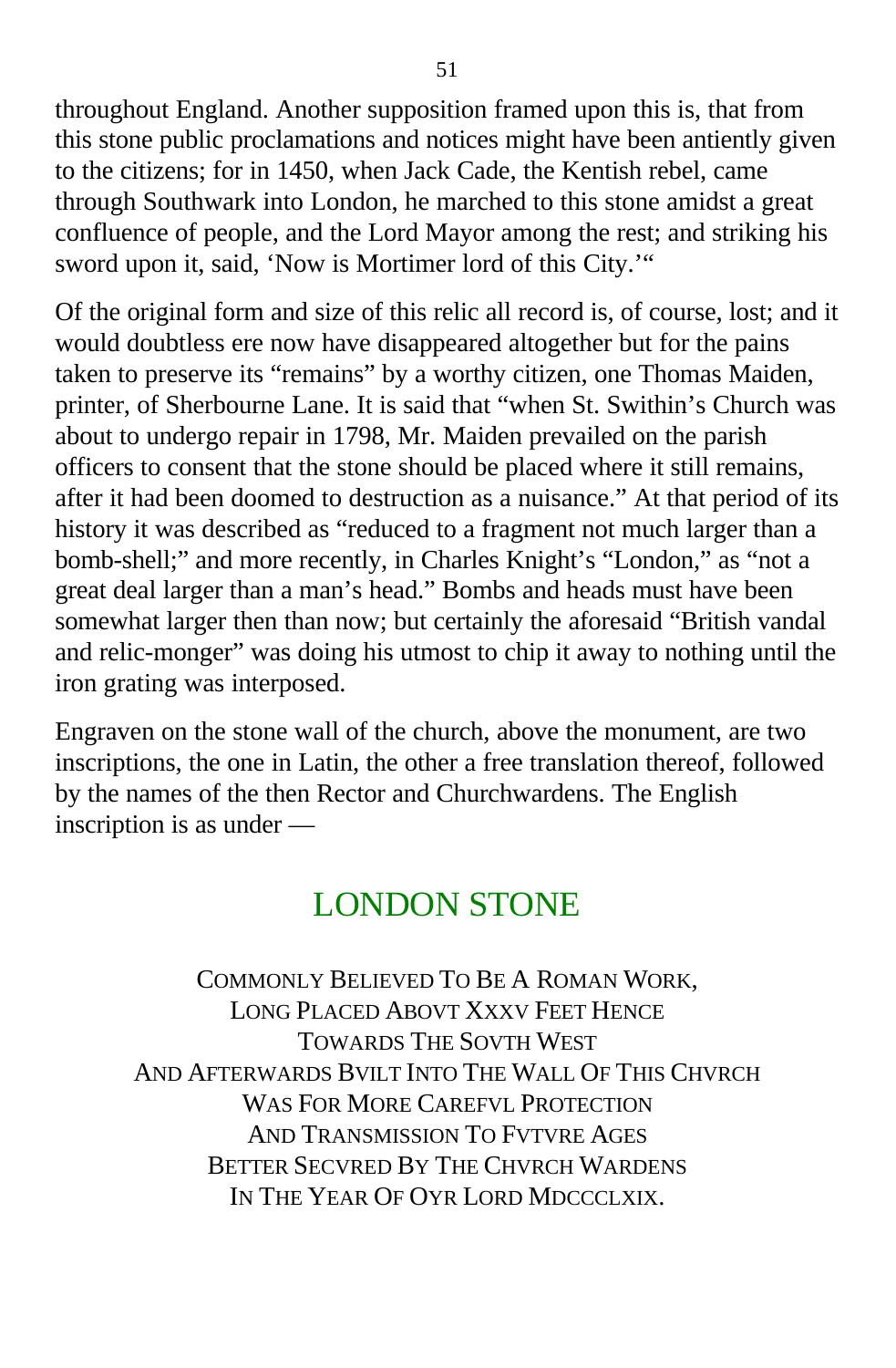### "THE BOY AND PANYER"

FROM a handsome volume of Mr. Elliot Stock's Camden Library Series, entitled "London Signs and Inscriptions," by Philip Norman, F.S.A., we give a few particulars about the sculptured sign from which Panyer Alley, the narrow passage leading from Newgate Street into "The Row," takes its :name. "It represents a naked boy resting on a pannier or basket, and holding what, in Strype's time, appeared to be a bunch of grapes between his hand and foot, 'in token perhaps of plenty,' as he suggests. Within an ornamental border, apparently on a separate stone bellow, is the following inscription:

#### **'***When ye have sought the City round, Yet still this is the highest ground. August the 27, 1688.***'"**

When Mr. Norman was writing his book, he had to note not only that the stone was "much dilapidated," but that it was "in danger of destruction," as the houses on the side of the alley where it stood were about to be demolished. These have since been rebuilt, and the stone (or stones) replaced, or rather placed several feet above the ground (on which it used to rest), so that the inscription is in less danger of obliteration than in the past. That this interesting curio was "in danger,'" not so much of "destruction" as of being "improved away," and very far away too, is clear, if there be any truth in the following paragraph which appeared in the Echo of January 21, 1893: —

"A remarkable conspiracy was detected by the authorities of the City a few days ago, when an attempt was made to steal the celebrated Panyer stone in Panyer Alley, Newgate Street, which has for the last two hundred years marked the highest point of the City of London. It appears that a rich American bribed one of the workmen ,engaged in pulling down the old warehouse in which the stone is fixed, asking him to exchange the old relic for a modern stone, and promising to pay *f*5o for the deception. The workman conveyed notice of this to the City authorities, and a guard has now been placed upon the original stone, which is a cherished heirloom of the City."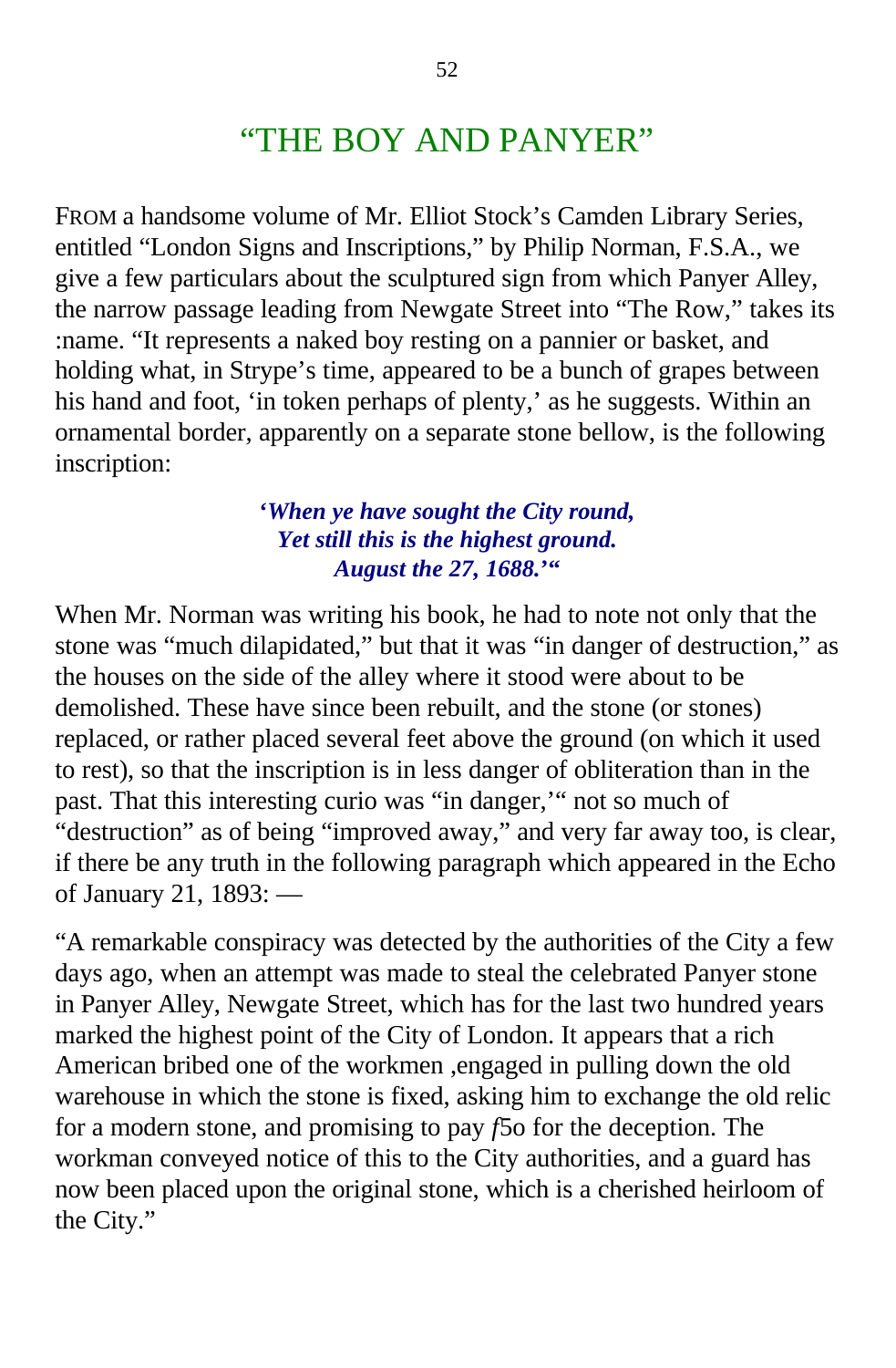The stone, no doubt, took the place of a previous one, according to Stowe. Mr. Norman's diligent research may be thus summarized: — In the thirteenth and fourteenth centuries the sale of bread was not allowed to take place in the bakers' houses, but only in the King's markets. It was sold in bread-baskets or "panyers," and the coarser kinds, at any rate, occasionally in boxes or hutches. One writer gives it as his opinion that "the child is handing out a loaf, and that at a period somewhat later than the date of the 'Liber Albus' (1419), Panyer Alley was noted as a standingplace for bakers' boys with their panniers." Another idea is that the pannier is a fruit-basket. Fruit and vegetables were doubtless landed from the river near St. Paul's, and porters carrying such produce may have passed through and rested themselves in this short passage on their way to Newgate Market, which, originally for corn and meal, became, as many of us well remember, a meat market, until happily it was improved away, and the unsavory site appropriated to enlarge the ever-growing Book Market of the World.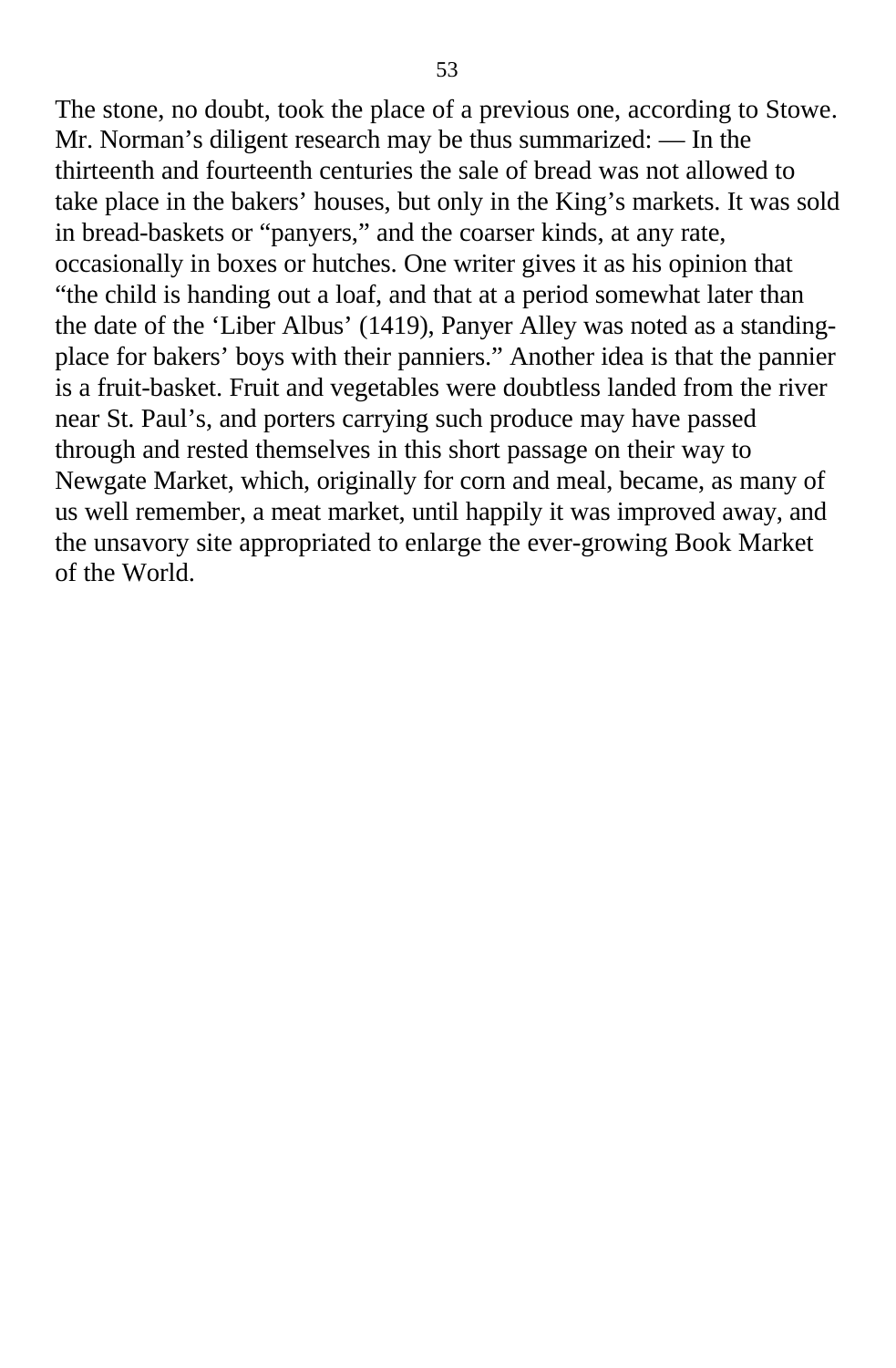## APPENDIX H

#### THE "REGENT" OR "PITT" DIAMOND

FIRST known as the "Pitt," then as the "Regent," this perfect diamond has a remarkable history. Its adventures began very much on the lines of several other great stones. Cupidity, murder, remorse, are factors in the opening chapter. Troubles, political, social, and personal, accompany the gem to its last resting-place. It was found by a slave in the Parteal mines, forty-five leagues south of Golconda, in the year 1701. The story goes that, to secure his treasure, he cut a hole in the calf of his leg, and concealed it, one account says, in the wound itself, another in the bandages. As the stone weighed 410 carats before it was cut, the last version is, no doubt, the correct one. The slave escaped to Madras, where he met with an English skipper, to whom he offered to give the diamond in return for his liberty, which was to be secured by the skipper carrying him to a free country. Another account states that the skipper promised to find him a purchaser for the stone, and to halve the profits; wherein lay the motive for the atrocious crime of luring the poor fellow on board, securing possession of the diamond, and then flinging him into the sea. The captain then offered it to Jamchund (or Jamelchund) one of the most eminent diamond merchants in those parts, obtaining a thousand pounds, which he speedily ran through, and then hanged himself. Jamchund sold it to Mr. Thomas Pitt, governor of Fort St. George, for *f*20,400: this was in the year 1710. The diamond was very skilfully cut in London at great cost, and its weight reduced to *f*136 3/4 carats. In 1717*,* Mr. Pitt sold it to the Duke of Orleans, Regent of France, for *f*135,000: it has since been valued at more than three times that sum. Mr. Pitt probably netted *f*100,000 by his venture. With this he restored the fortunes of the ancient house of Pitt, which was destined later on to give to England two of her greatest statesmen and orators; for the governor of Fort St. George was grandfather of the great Earl of Chatham, father of the illustrious William Pitt.

During the French Revolution, in 1792, robbers entered the Garde-Meuble, or Treasury, and carried off the whole of the French Regalia, including the famous "Regent" diamond. Twelve years afterwards one of the robbers,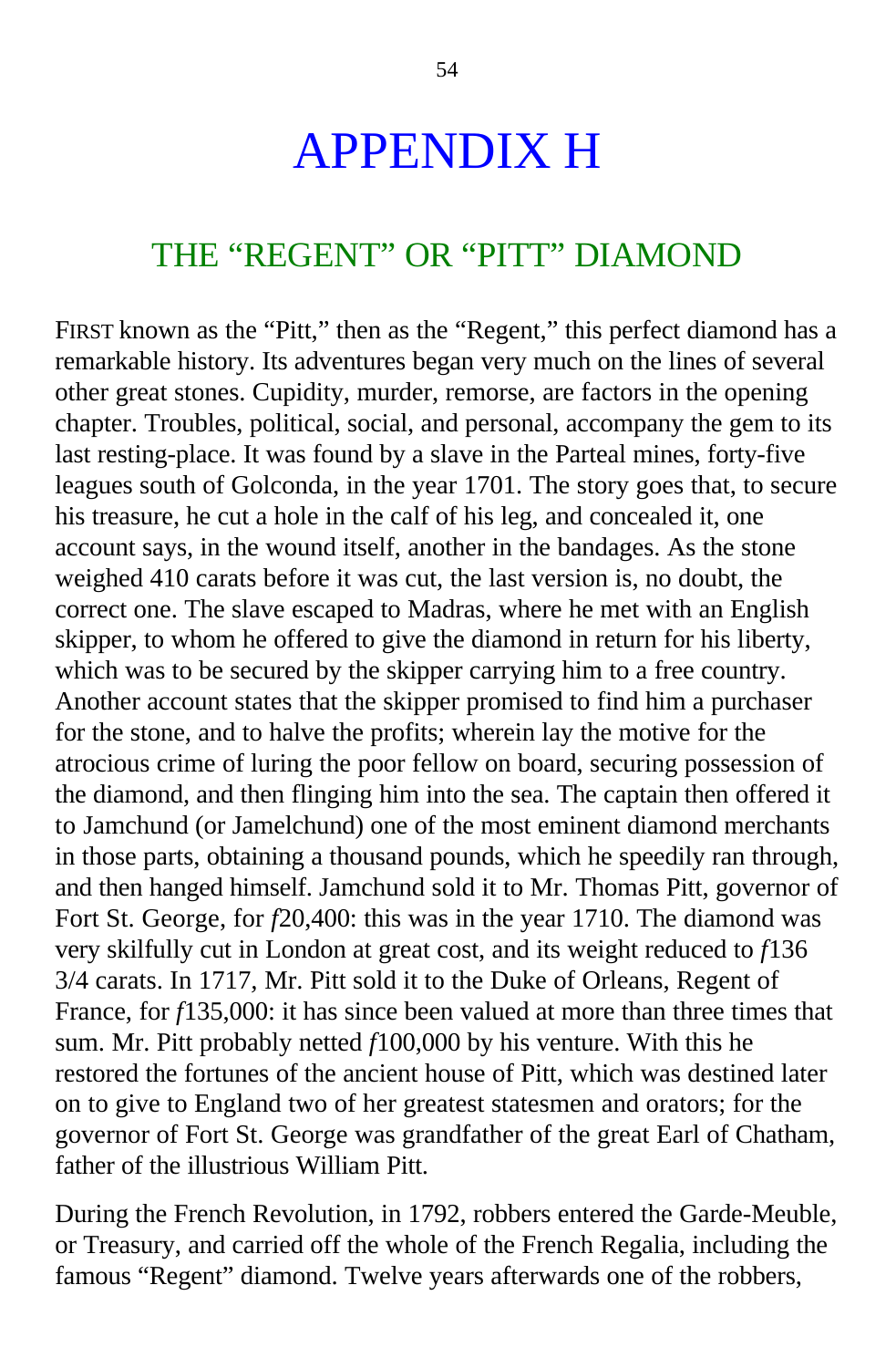when on his trial for another crime, informed the court that it was he who made known the hiding-place of the "Regent" and other valuables upon the promise that he should be pardoned, which promise, he added, was faithfully kept. He reminded the court that "this magnificent diamond was pledged by the First Consul to the Dutch Government, in order to raise the money, of which he stood in the greatest need after the 18th Brumaire." It was redeemed from the Dutch Government, and the first emperor is known to have worn it in the pommel of his sword. It was shown at the French Exhibition of 1855.

The reader may possibly have noticed some discrepancy between the two references in the lecture (pages 32 and 37) to the sword of state of the Emperor. We will endeavor to make it clear by the aid of Mr. Streeter's ably-written work, "The Great Diamonds of the World," to which we are indebted for most of our information. Mr. Streeter's "accounts of the 'Pitt' and the 'Eugenie' were revised by Her Majesty the Empress Eugenie," so that we may accept his statements as conclusive. He says that the story about the sword referred to having been found in the Emperor's state carriage after the battle of Waterloo by the Prussians, is "highly improbable." Even if it really was taken to Berlin on that occasion, it was subsequently restored; for it was known to be "the most conspicuous gem in the now disused crown of France. It was among the crown jewels when, in 1881, Parliament discussed a bill relative to their sale, and resolved to retain those that were of the greatest historic or intrinsic value; the peerless "Regents" therefore, was retained.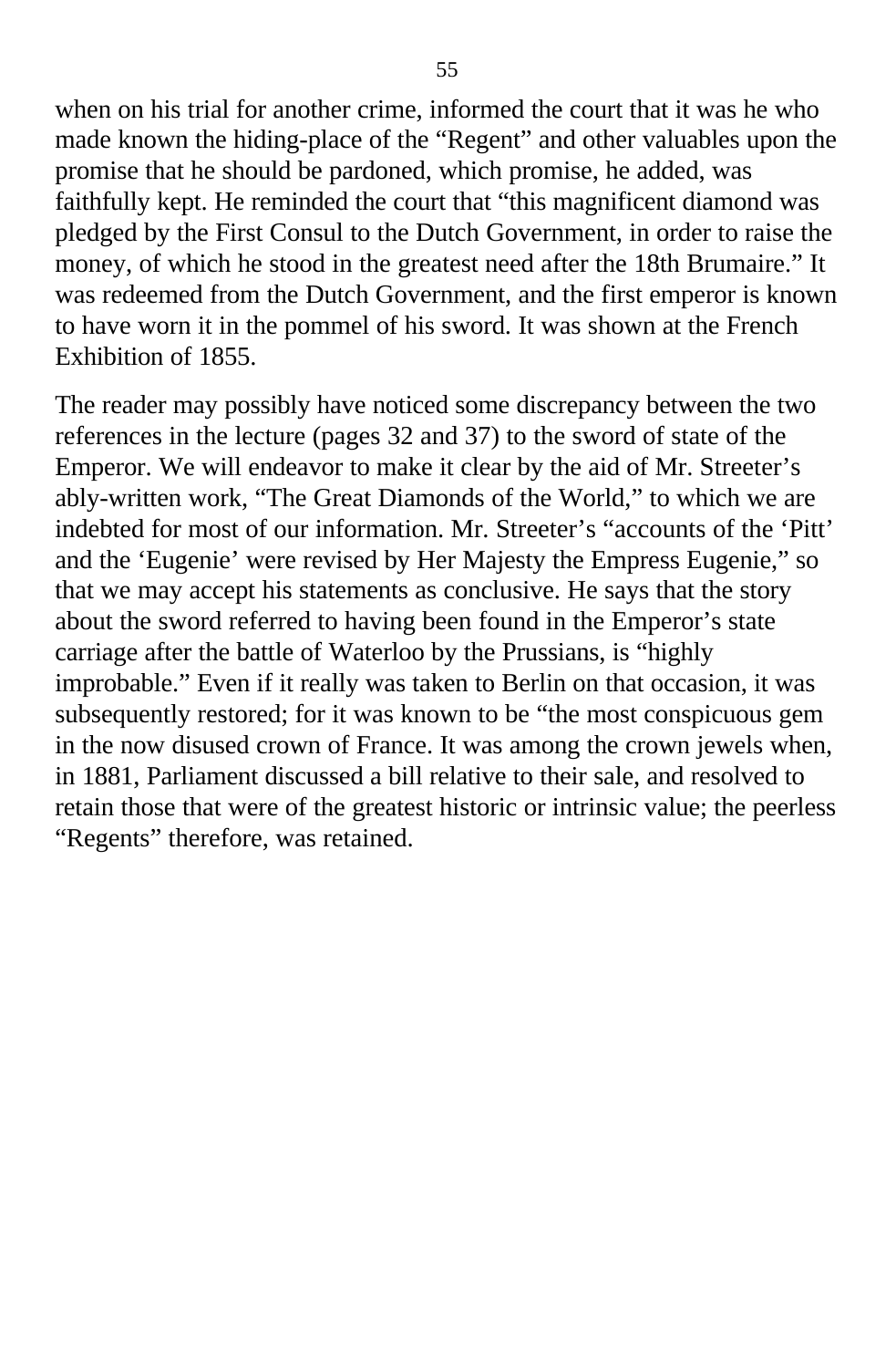# APPENDIX I

### THE "KOH-I-NOOR"

MR. STREETER says that this is pre-emi-nently the "Great Diamond of History and Romance," and he devotes; a chapter of nearly twenty pages to it, "which chapter Her Majesty the Queen graciously read in manuscript, without requesting any correction or alteration in the leading parts of the story." We can only give a few jottings from this and other works.

"The history of this gem has this peculiarity, that it can be authenticated at every step, from the time of Ala-ad-din, who in 1304 obtained possession of it when he defeated the Rajah of Malwa. Tradition, among other wild legends, carries back its existence in the memory of India to the year 57 B.c." This, however, is certain, namely, that in 1526 it was in the possession of Sultan Baber, of the Mogul dynasty, "who esteemed it at the sum of the daily maintenance of the world." "*It* remained in the possession of the Mogul dynasty until Nadir Shah's invasion of India, during the reign of Mohammed Shah in 1739." Nadir obtained possession of it by means of an artful trick. "When he seized the Delhi treasury, he missed this stone, and for a long time all his efforts to obtain it were baffled. At last a woman from Mohammed's harem informed Nadir that the Emperor wore it concealed in his turban, which he never on any occasion laid aside.".…Nadir, who had concluded a treaty with Mohammed, and had no pretext for quarreling, bethought

him of the: time-honored oriental custom of exchanging turbans in token of amity. At a grand ceremony held for the purpose of reinstating Mohammed on the throne of Delhi, Nadir suddenly asked him to change turbans, and suiting the action to the word, ere his victim had time to think, Nadir removed his own national sheep-skin headdress, glittering with costly gems, and replaced it with the emperor's turban. He hastily dismissed the durbar, and in his tent examined the turban, found the coveted treasure, and exclaimed, "Koh-i-Noor!" signifying in English, "Mountain of Light."

From Nadir's descendants "the baleful jewel" passed through several hands, always the innocent cause of deceit and violence, and sometimes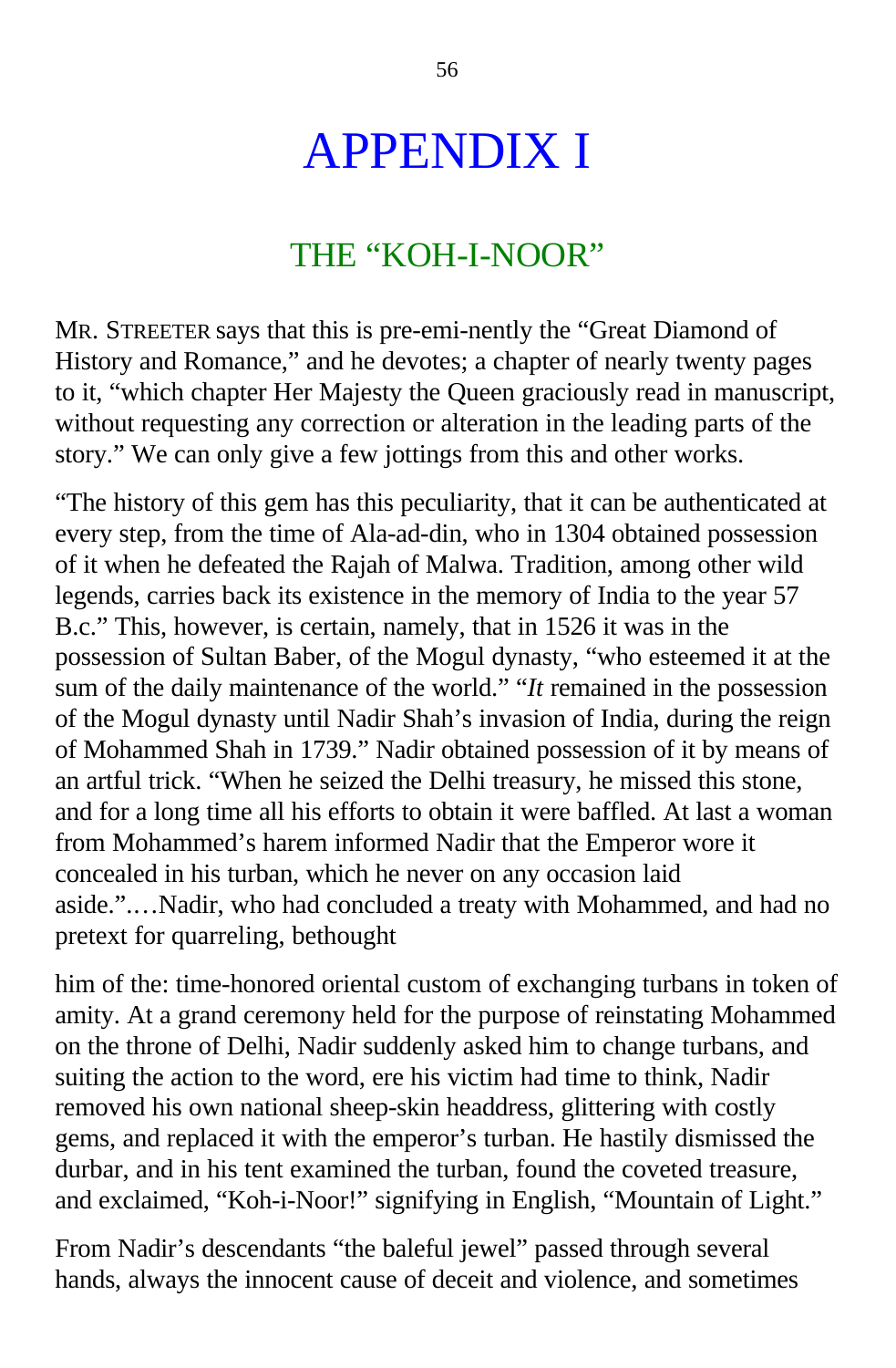torture, until Runjeet Singh, of Lahore, got possession of it in 1813. Ten years after his death the Sikh mutiny broke out, which resulted in the: capture of Lahore and the confiscation of the property of the State to the East India Company, in whose name Lord Dalhousie presented the "Koh*-*i-Noor" to Queen Victoria. "It is preserved in Windsor Castle. A model of the gem is kept in the jewel room of the Tower of London, to satisfy the laudable curiosity of Her Majesty's faithful lieges."

When the diamond came into the possession of our Empress-Queen, its weight was 186 carats; but as the result of its re-cutting by Mr. Coster of Amsterdam, its weight is now 106 1/16 carats.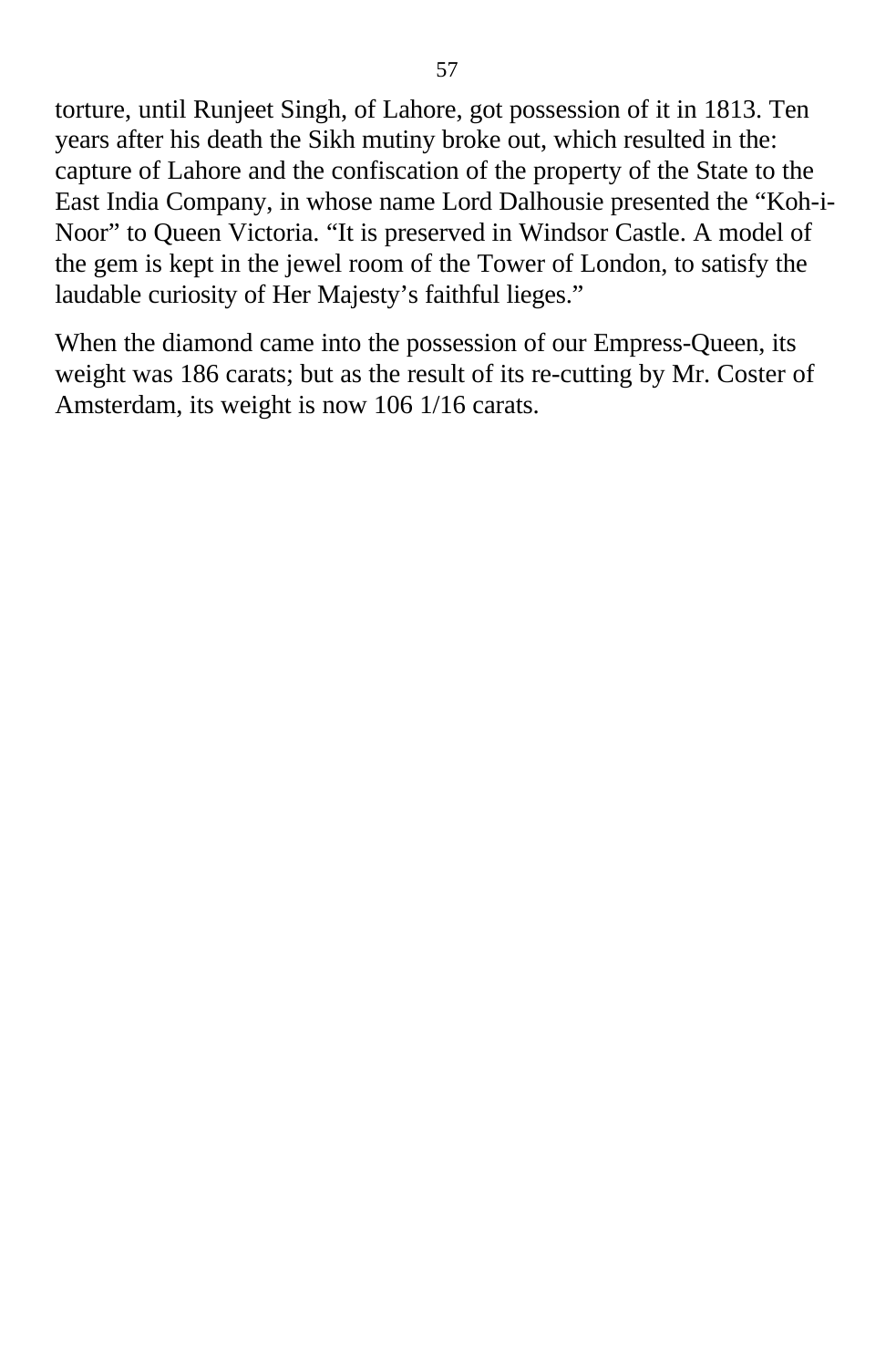# APPENDIX J

### THE "ORLOFF"

THIS diamond, which is the chief ornament in the scepter of the Czars of Russia, ranks first among European gems in size; in beauty it yields only to the "Regent," while for romantic interest it rivals the "Koh-i-Noor" itself. Its true name is said to be the "Koh-i-Tur," or, Mountain of Sinai; its weight is 193 carats.

Of its early history little that is reliable has been preserved. Mr. Streeter, however, has carefully collated the various accounts, and we give an outline of his revised version.

On a fortified island in Mysore, not far from Trichinopoly, stands a magnificent Pagoda, or Hindu temple, with seven distinct enclosures, lofty towers, and numerous dwellings for Brahmins, the whole enclosed within an outer wall four miles in circumference. A French grenadier, having deserted the Indian service, found employment in the neighborhood of the temple, and learnt that it contained a celebrated idol of the Hindu god Sri-Ranga, whose eyes were formed by two large diamonds of inestimable value. These he determined to seize. By assuming the character of a native devotee, and affecting great reverence for this particular divinity, he so imposed upon the Brahmins that they appointed him guardian of its shrine. Taking advantage of a stormy night, he wrenched one of the eyes from its socket, escaped through the raging tempest to Trichinopoly, and thence to Madras, where he sold the gem to an English sea captain for *f*2,000, who disposed of it to a Jew in London for *f*12,000. The latter sold it to a Persian merchant, Khojeh Raphael, who took it to Amsterdam. There he met Prince Orloff, whom he persuaded to purchase it for the Czarina, Catherine II, under whose displeasure he had fallen. Orloff paid the merchant *f*90,000 in cash, besides procuring for him an annuity of *f*4,000.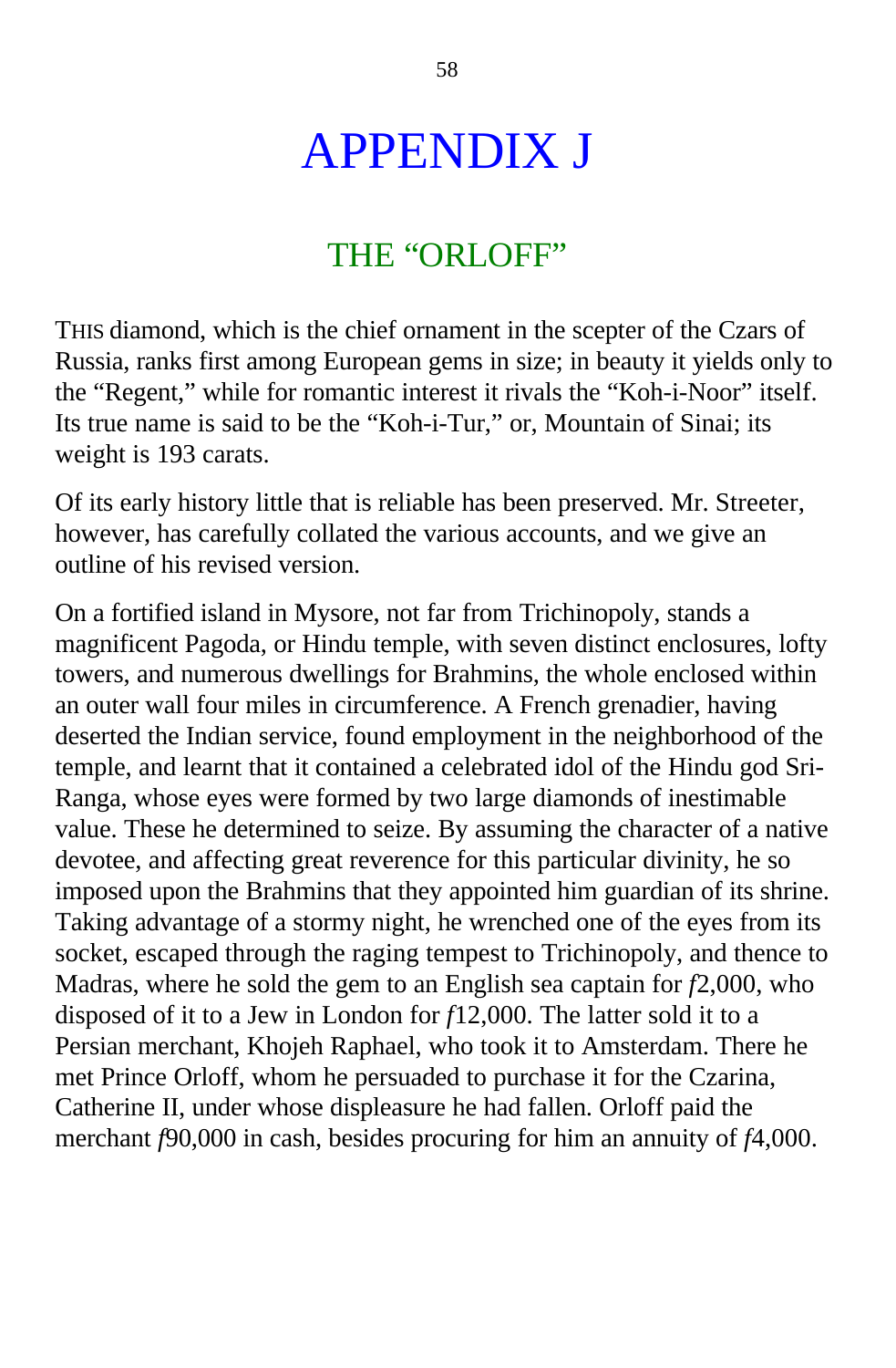# APPENDIX K

### THE ''GREAT SANCY"

ACCORDING to Mr. Streeter, "this is the very Sphinx of diamonds ";for its history "seems to be wrapped up in a dense cloud of mystery." By some writers this gem, which weighs 53 1/2 carats, has been confounded with one of only 34 carats

in the Prussian Royal Treasury, known as the "Little Sancy." The name originated from the circumstance of the gem having been brought from the East by Nicholas Harlai, Seigneur de Sancy, about the year I570. "Harlai was attached to the Courts of Henry III and Henry IV, having been ambassador for the former in Turkey, for the latter in England during the reign of Elizabeth." Of the romantic story of the loss of the diamond referred to in the lecture we subjoin the version given in "Great Diamonds": —

"Henry IV of Navarre, being desirous of strengthening his army by a body of Swiss recruits, is reported to have borrowed the diamond of Nicholas, now superintendent of finance, intending to raise money on its security. But the messenger charged with the. responsibility of conveying the gem either to the king from Harlai, or from the king to the Swiss (for the story is here somewhat confused), disappeared on the way. A long interval elapsed before it became known that he had been waylaid and assassinated. Full of confidence in the loyalty and inventive faculty of his servant, Harlai proceeded to the forest where the murder had been committed. After a long search the body was found, disinterred, and opened. In the stomach was found the diamond, which, as suspected by his master, the faithful valet had swallowed to prevent its falling into the hands of the thieves."

Somewhere between 1590 and 1600 Harlai sold it to the British Crown. Then there is good reason to believe that the Queen Dowager Henrietta Maria, when in exile, sent the "Sancy," with other valuables, to Somerset, Earl of Worcester, "in return for the sacrifices he had made in the cause of the house of Stewart." It passed into the hands of James II, who sold it to Louis XIV for *f*25,000. Like the "Regent", it disappeared in the French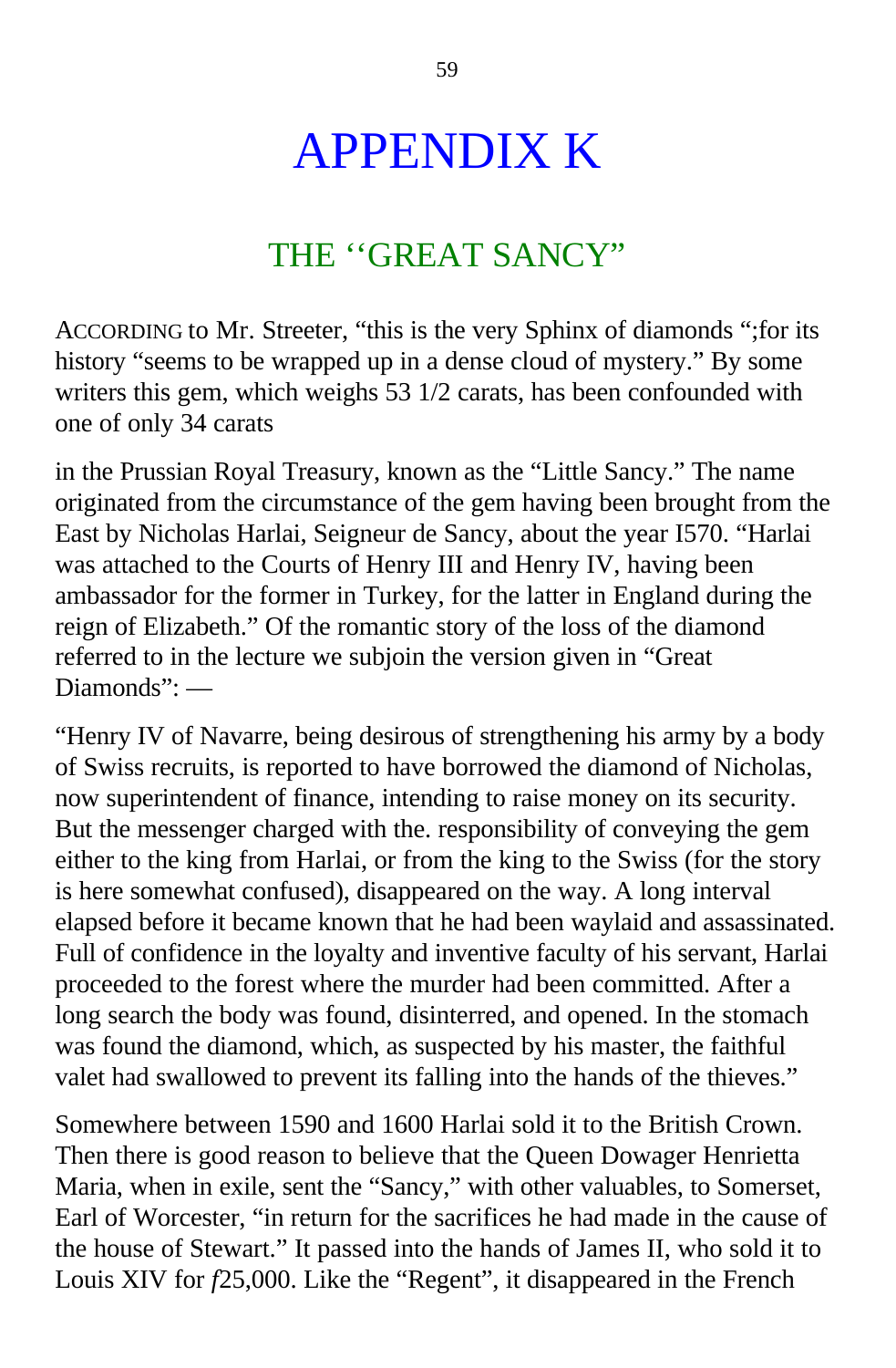Revolution. About the year 1830 it was the property of a French merchant, and since then of the Russian Prince Demidoff, Sir Jamsetjee Jeejeebhoy, and the Maharajah of Puttiala, who wore it in his turban at a Grand Durbar when the Prince of Wales visited India. Mr. Streeter finishes up the interesting story of the "Sancy's" vicissitudes by stating that owing to the death of the Maharajah the gem is once more on sale.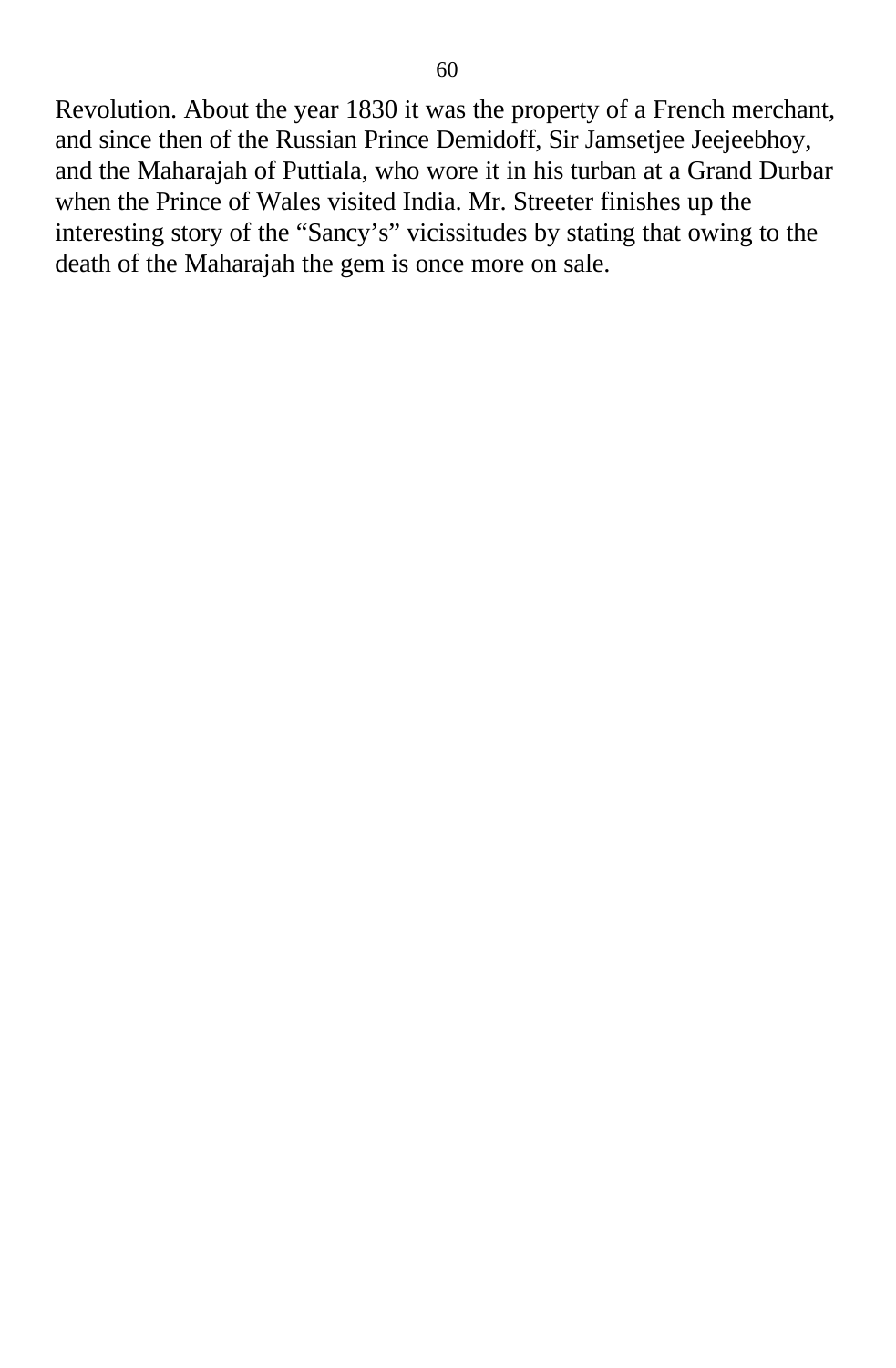## <span id="page-59-0"></span>FOOTNOTES

### SERMONS IN STONES

 $ft1$  Genesis 4:8.

- $ft2$ John 8:59; John 10:31.
- $<sup>ft3</sup>$  $<sup>ft3</sup>$  $<sup>ft3</sup>$  Hebrews 12:24.</sup>
- $<sup>ft4</sup>$  $<sup>ft4</sup>$  $<sup>ft4</sup>$  Genesis 11:3-5.</sup>
- [ft5](#page-7-0) Genesis 12:7; Genesis 13:18.
- $<sup>ft6</sup>$  $<sup>ft6</sup>$  $<sup>ft6</sup>$  Genesis 23:17-20.</sup>
- $\frac{ft7}{G}$  $\frac{ft7}{G}$  $\frac{ft7}{G}$ Genesis. 28:10-19.

#### ON JACOBS'S PILLOW

- $f$ <sup>tt8</sup>Gen 35:19-20. See Appendix A.
- $f<sup>f19</sup>$ Genesis 49:24:
- $f<sup>ft10</sup>$  $f<sup>ft10</sup>$  $f<sup>ft10</sup>$  Exodus 15:5-16.
- f<sup>t11</sup> Appendix B.
- [ft12](#page-9-0) Numbers 11:4; 18-20; 31-34; Psalm 78:26-31.
- [ft13](#page-9-0) *See* Appendix B., last part.
- $ft14$  Exodus 17:8-13.
- [ft15](#page-10-0) Joshua 4:2-20.
- [ft16](#page-11-0) Joshua 7:1, 21-25.
- $ft17$  Numbers 25:4.
- [ft18](#page-11-0) Joshua 24:25-27.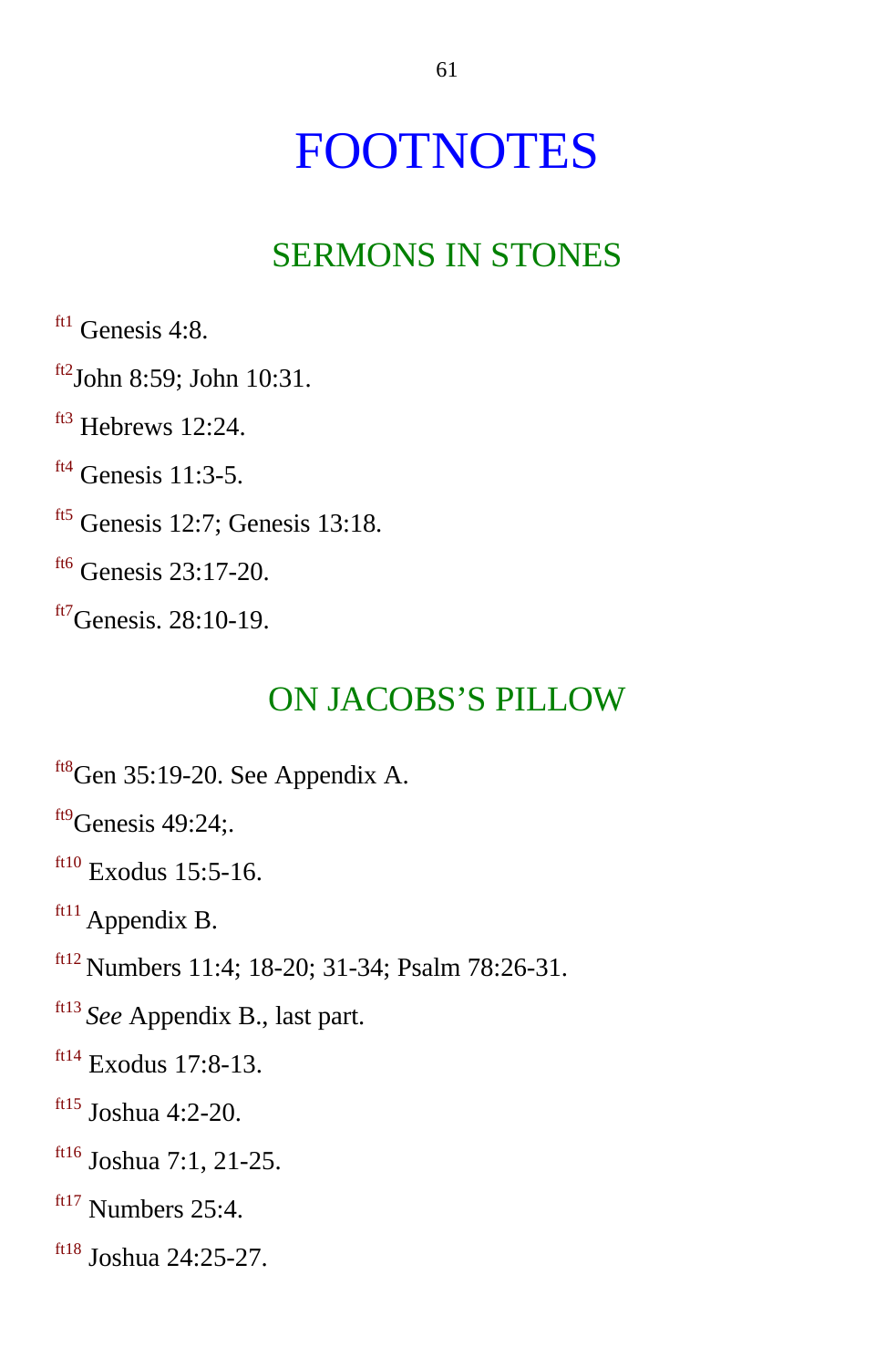- <span id="page-60-0"></span> $f<sup>ft19</sup>$  $f<sup>ft19</sup>$  $f<sup>ft19</sup>$  Jude 9:1-6; 50-54.
- $ft20$  Psalm 7:16.
- $ft21$  1 Samuel 7:5-12.
- $ft22$  1 Samuel 17:40-50.
- [ft23](#page-13-0) 1 Kings 18:31-32
- $ft24$  2 Kings 3:25
- [ft25](#page-13-0) 1 Kings 5:17. *See* Appendix C.
- $f126}$  Daniel 2:34, 35, 45
- $ft27$  Zechariah 3:9.
- [ft28](#page-13-0) Psalm 118:22-23; Matthew 21:42; Mark 12:10; Acts 4:2
- $f(t29)$  Isaiah 8:14-15; 1 Peter 2:8.
- $f<sup>f130</sup>$  Matthew 21:44
- $ft31$  Matthew 4:3
- ft<sup>32</sup> Matthew 7:9
- $ft33$  Matthew 24:1-2
- $ft34$  Matthew 3-9.
- [ft35](#page-14-0) Mark 16:1-4
- $f<sup>tf36</sup>$  1 Corinthians 3:11-15
- $f<sup>tf37</sup>$  Revelation 21:10-11

[ft38](#page-15-0)*Crom* in Celtic is crooked, or curved (and, therefore, wholly inapplicable to the monuments in question), and *lech,* stone.

- [ft39](#page-15-0) Dolmen, from the Celtic: word *daul,* a table, and *men* or *maen,* a stone.
- [ft40](#page-15-0) See Appendix D.
- $ft41$  Appendix E
- $ft42$  Appendix F
- [ft43](#page-15-0) Appendix G.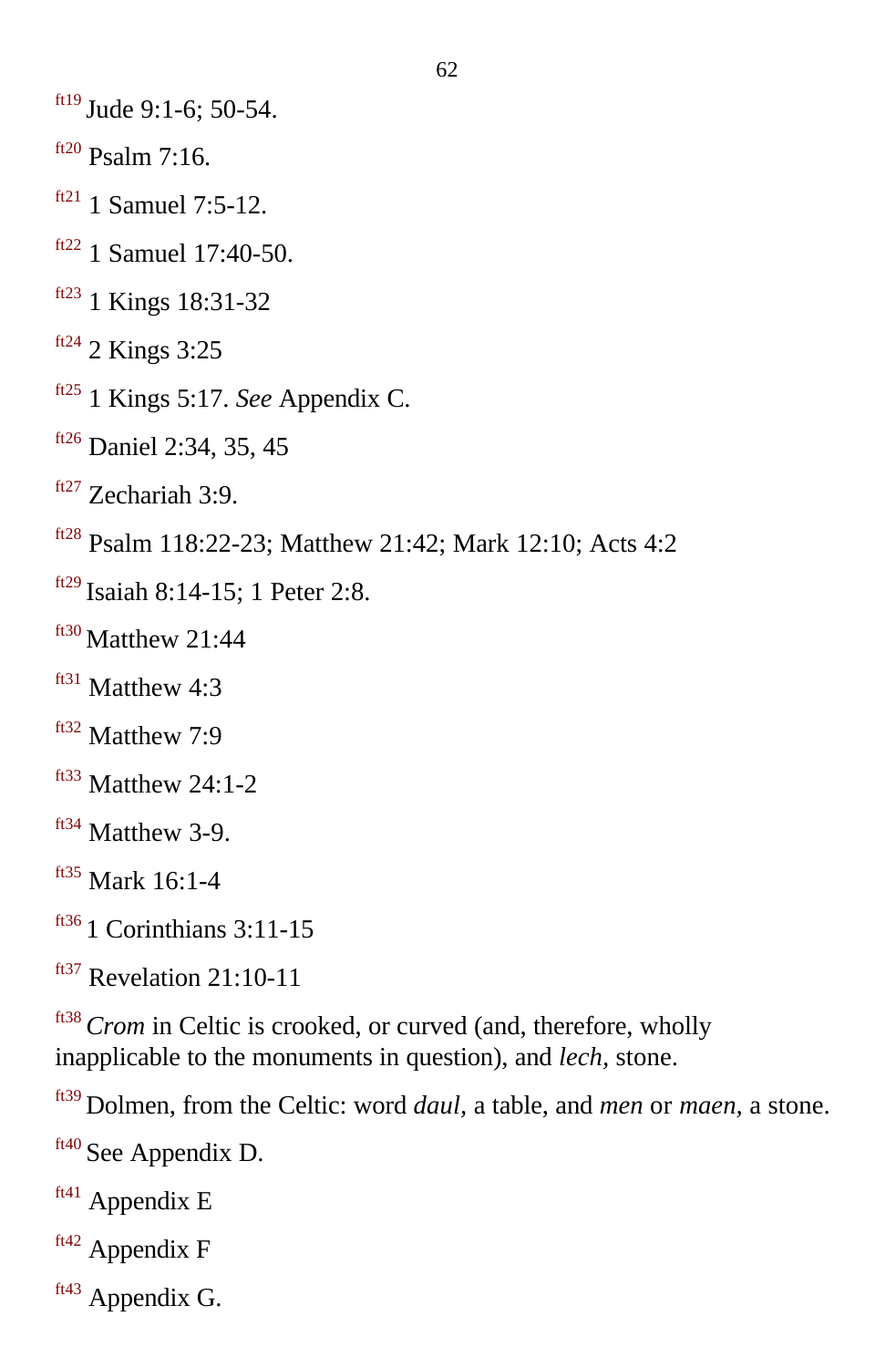## GREAT DIAMONDS

<span id="page-61-0"></span>ft<sup>44</sup> To illustrate this division of his lecture, Mr. Spurgeon held up a morocco case containing facsimiles in crystal glass of the thirteen most remarkable historic diamonds. Looking down to those who occupied the lower platform, he facetiously remarked: "To let *you* see them would be as difficult as showing you a basin of soup without spilling it." The case was lent to Mr. Spurgeon by his friend Mr. John Neal, the well-known silversmith in Edgware Road.

[ft45](#page-16-0) *See* Appendix H.

[ft46](#page-16-0) Appendix I

 $ft47$  Appendix J

- [ft48](#page-16-0) Malachi 3:17
- [ft49](#page-16-0) John 21:7-20
- $f<sup>ft50</sup>$  Psalm 36:9
- $ft51$  Isaiah 52:8

ft<sup>52</sup> Appendix K

[ft53](#page-18-0) Psalm 119:11

ft<sup>54</sup> Appendix H

[ft57](#page-20-0) The mountain was pierced through and through on December 25, 1870, a few months after this lecture was delivered.

[ft58](#page-22-0) 2 Thessalonians 3:10; 1 Thessalonians 4:11

[ft59](#page-23-0) Isaiah 42:3; Matthew 12:20.

[ft60](#page-23-0) *See* Frontispiece

ft<sup>61</sup> The revered Principal of the Pastor's College at that time.

#### DISSOLVING VIEWS

[ft62](#page-29-0) *See* Appendix B.